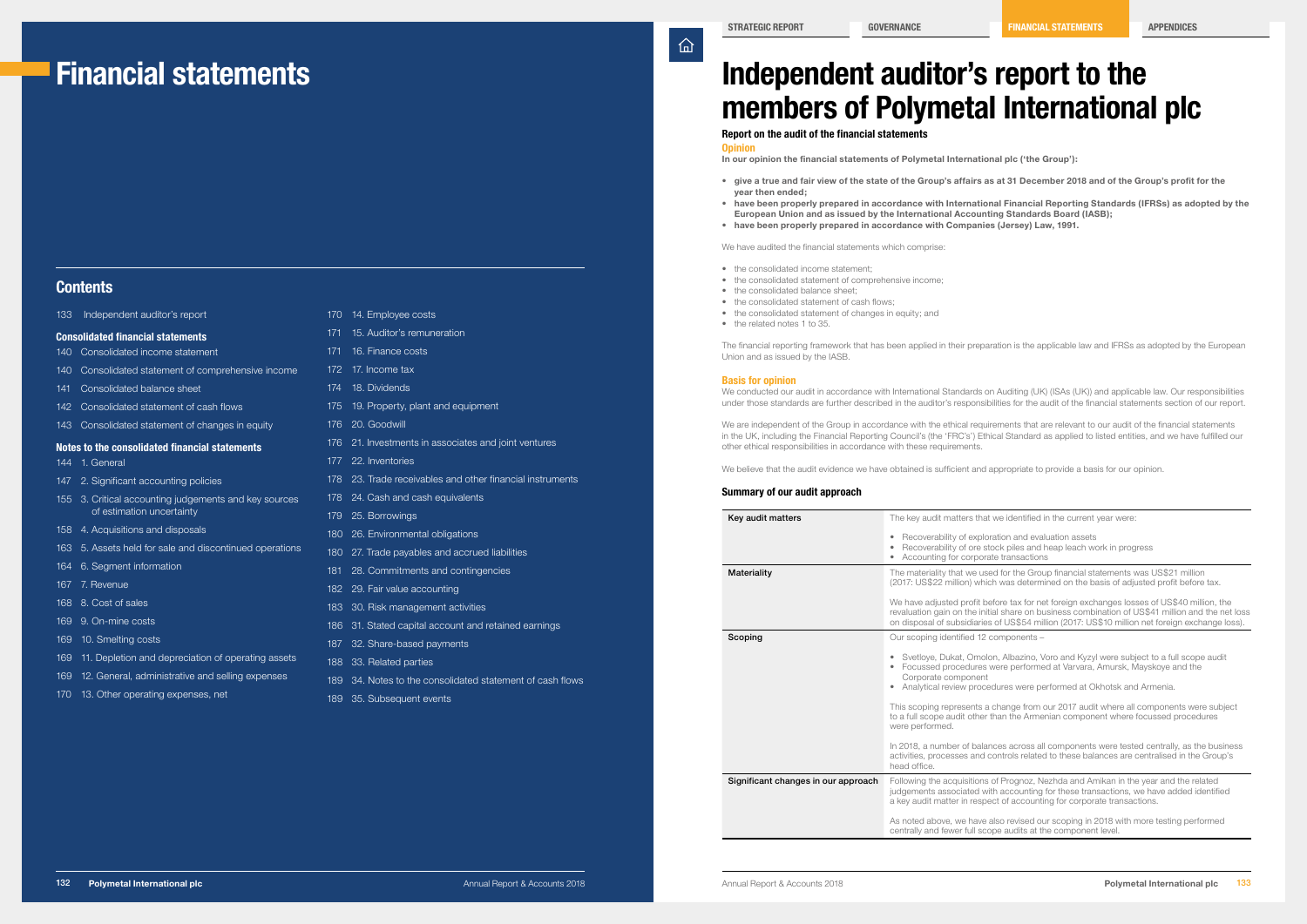石

#### **Conclusions relating to going concern, principal risks and viability statement**

#### Going concern

We have reviewed the directors' statement in note 1 to the financial statements about whether they considered it appropriate to adopt the going concern basis of accounting in preparing them and their identification of any material uncertainties to the Group's ability to continue to do so over a period of at least twelve months from the date of approval of the financial statements.

We considered as part of our risk assessment the nature of the group, its business model and related risks including where relevant the impact of the relevant political and economic environments including the UK's pending withdrawal from the European Union, the requirements of the applicable financial reporting framework and the system of internal control. We evaluated the directors' assessment of the group's ability to continue as a going concern, including challenging the underlying data and key assumptions used to make the assessment, and evaluated the directors' plans for future actions in relation to their going concern assessment.

We are required to state whether we have anything material to add or draw attention to in relation to that statement required by Listing Rule 9.8.6R(3) and report if the statement is materially inconsistent with our knowledge obtained in the audit.

- the disclosures on pages 79–83 that describe the principal risks and explain how they are being managed or mitigated;
- the directors' confirmation on page 128 that they have carried out a robust assessment of the principal risks facing the Group, including those that would threaten its business model, future performance, solvency or liquidity; or
- the directors' explanation on pages 128–129 as to how they have assessed the prospects of the Group, over what period they have done so and why they consider that period to be appropriate, and their statement as to whether they have a reasonable expectation that the Group will be able to continue in operation and meet its liabilities as they fall due over the period of their assessment, including any related disclosures drawing attention to any necessary qualifications or assumptions.

We confirm that we have nothing

material to report, add or draw attention to in respect of these matters.

#### Principal risks and viability statement

Based solely on reading the directors' statements and considering whether they were consistent with the knowledge we obtained in the course of the audit, including the knowledge obtained in the evaluation of the directors' assessment of the Group's ability to continue as a going concern, we are required to state whether we have anything material to add or draw attention to in relation to:

We are also required to report whether the directors' statement relating to the prospects of the Group required by Listing Rule 9.8.6R(3) is materially inconsistent with our knowledge obtained in the audit.

We confirm that we have nothing material to report, add or draw attention to in respect of these matters.

#### **Key audit matters**

Key audit matters are those matters that, in our professional judgement, were of most significance in our audit of the financial statements of the current period and include the most significant assessed risks of material misstatement (whether or not due to fraud) that we identified. These matters included those which had the greatest effect on: the overall audit strategy, the allocation of resources in the audit; and directing the efforts of the engagement team.

These matters were addressed in the context of our audit of the financial statements as a whole, and in forming our opinion thereon, and we do not provide a separate opinion on these matters.

## **Independent auditor's report to the members of Polymetal International plc continued**

Key observations No additional write-downs of ore stockpiles and heap leach work in progress were identified from the work performed.

|                                                                       | Recoverability of exploration and evaluation assets<br>Refer to the Audit Committee report on page 99 and the disclosure in Note 19 on page 175.                                                                                                                                                                                                                                                                                            |
|-----------------------------------------------------------------------|---------------------------------------------------------------------------------------------------------------------------------------------------------------------------------------------------------------------------------------------------------------------------------------------------------------------------------------------------------------------------------------------------------------------------------------------|
| Key audit matter<br>description                                       | At 31 December 2018, the Group held exploration and evaluation (E&E) assets of I<br>(2017: US\$150 million).                                                                                                                                                                                                                                                                                                                                |
|                                                                       | Recoverability of E&E assets is dependent on the expected future success of explor<br>including geophysical, topographical, geological and similar types of costs, are capi<br>if management concludes that future economic benefits are likely to be realised based<br>exploration results and identified mineral resources.                                                                                                               |
|                                                                       | The evaluation of each asset's future prospects requires significant judgement. Unde<br>evaluation of mineral resources, potential indicators of impairment include management<br>exploration activities, lack of further substantial exploration expenditure planned, expl<br>period or in the nearest future, or existence of other data indicating the expenditure c                                                                     |
| How the scope of<br>our audit responded<br>to the key audit           | We have reviewed and challenged management's assumptions used in the assess<br>the Group's E&E assets, the most significant being the newly acquired Prognoz as                                                                                                                                                                                                                                                                             |
| matter                                                                | We have also evaluated the design and implementation of management's relevant c<br>recoverability of E&E assets.                                                                                                                                                                                                                                                                                                                            |
|                                                                       | We have reviewed the Board minutes to check that there are no plans to discontin<br>reviewed the Board-approved budget for 2019 to check that specific exploration p<br>where relevant.                                                                                                                                                                                                                                                     |
|                                                                       | We have assessed the recoverability of assets by meeting with operational manager<br>assets, reviewing drilling and other testing results in the year and confirming future d<br>relevant, we have also reviewed models to support the net present value of E&E ass                                                                                                                                                                         |
|                                                                       | We have reviewed licence conditions to check that there were no breaches of key<br>expired or expire in the near term.                                                                                                                                                                                                                                                                                                                      |
|                                                                       | We have performed detailed testing to assess the validity of costs capitalised in th                                                                                                                                                                                                                                                                                                                                                        |
| Key observations                                                      | No additional impairments of E&E assets were identified from the work performed                                                                                                                                                                                                                                                                                                                                                             |
|                                                                       | Recoverability of ore stock piles and heap leach work in progress<br>Refer to the Audit Committee report on page 99 and the disclosure in Note 22 on page 177.                                                                                                                                                                                                                                                                              |
| Key audit matter<br>description                                       | At 31 December 2018 the Group held US\$264 million (2017: US\$265 million) in rea<br>heap leach work in progress. The net write-down of these metal inventories in the<br>was US\$21 million (2017: US\$16 million).                                                                                                                                                                                                                        |
|                                                                       | The assessment of the recoverability of ore stockpiles and heap leach work in progr<br>judgement in the determination of expected quantities of metal to be recovered, cos<br>or doré for sale, and in estimating future revenue to be realised on sale. As the nature<br>inventories (concentrate, gold in circuit and doré) is such that their processing is sub<br>uncertainty surrounding the estimation of their net realisable value. |
|                                                                       | Due to the level of judgement involved, and opportunity for management manipula<br>inventories, we determined that there was a fraud risk associated with the recover<br>heap leach work in progress.                                                                                                                                                                                                                                       |
| How the scope of<br>our audit responded<br>to the key audit<br>matter | We have attended inventory counts performed by management's experts, perform<br>count dates through to year end by testing management's metal inventory models<br>experts' methodology, expertise and objectivity. In addition, we evaluated the desi<br>tested the operating effectiveness of relevant controls relating to management's st                                                                                                |
|                                                                       | To challenge management's recoverability assessment, we have analysed the met<br>identify adverse changes in costs per unit, and reviewed the production reports sp<br>variances in grades of ore extracted, stockpiled and processed, achieved recoveri<br>comparison to prior periods and approved life of mine plans.                                                                                                                    |

Where a recoverability risk has been identified, we have recalculated the estimated net realisable values based on expected commodity prices, technological recoveries and costs to complete. We challenged management's assumptions against the achieved technological recoveries, actual processing costs in the year and the approved life of mine plans.

We have also performed substantive analytical procedures on management's inventory costing calculations.

ion and evaluation (E&E) assets of US\$365 million

Re expected future success of exploration activities. E&E costs, and similar types of costs, are capitalised into exploration assets benefits are likely to be realised based on an assessment of

The equires significant judgement. Under *IFRS 6 Exploration for and evaluation of mineral resources*, potential indicators of impairment include management's plans to discontinue the xploration expenditure planned, expiry of exploration licences in the ner data indicating the expenditure capitalised is not recoverable.

nt's assumptions used in the assessment of the recoverability of eing the newly acquired Prognoz asset.

Intation of management's relevant controls relating to the

that there are no plans to discontinue exploration activities and to check that specific exploration project spend was identified,

y meeting with operational management to discuss material E&E  $\overline{\text{F}}$  in the year and confirming future development plans. Where ort the net present value of E&E assets.

that there were no breaches of key terms, and no licences have

he validity of costs capitalised in the year.

million (2017: US\$265 million) in respect of ore stockpiles and wn of these metal inventories in the year ended 31 December 2018

kpiles and heap leach work in progress requires management ntities of metal to be recovered, costs to process into concentrate to be realised on sale. As the nature of other types of metal ) is such that their processing is substantially complete, there is less et realisable value.

portunity for management manipulation associated with these ud risk associated with the recoverability of ore stockpile and

by management's experts, performed roll forward testing from the nagement's metal inventory models, and assessed management's . In addition, we evaluated the design and implementation and ontrols relating to management's stock count process.

essment, we have analysed the metal inventory balances to reviewed the production reports specifically focusing on unusual I and processed, achieved recoveries and technical losses in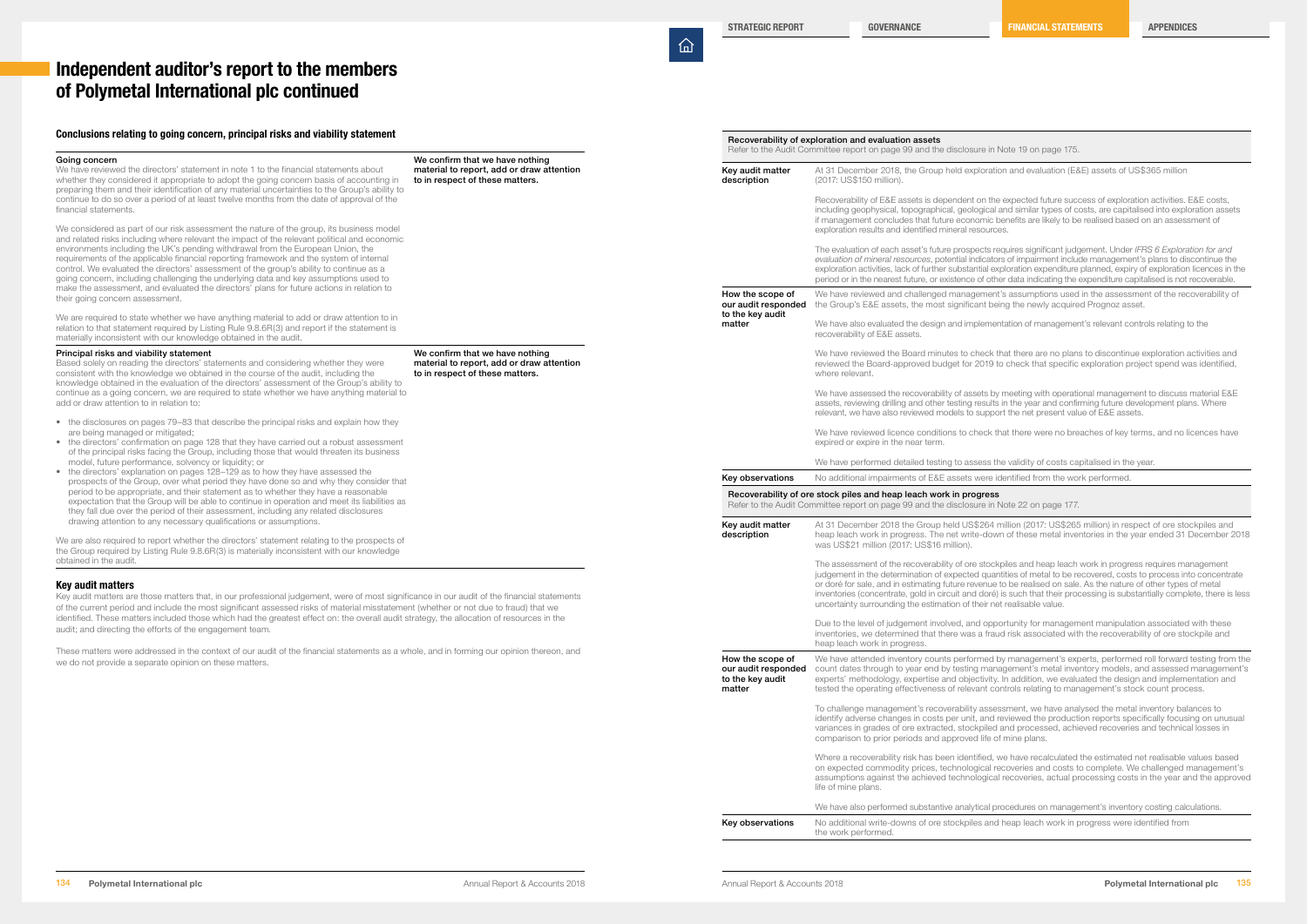| Corporate transactions                                                | Refer to the Audit Committee report on page 99 and the disclosures in Note 4 on pages 158 to 163.                                                                                                                                                                                                                                                                                                                                                                                                                                                                                                                          |
|-----------------------------------------------------------------------|----------------------------------------------------------------------------------------------------------------------------------------------------------------------------------------------------------------------------------------------------------------------------------------------------------------------------------------------------------------------------------------------------------------------------------------------------------------------------------------------------------------------------------------------------------------------------------------------------------------------------|
| Key audit matter<br>description                                       | During the year ended 31 December 2018, the Group has completed a number of acquisitions resulting in<br>it obtaining control of the mining operations at Prognoz (for a total consideration of US\$200 million), Nezhda<br>(for a total consideration of US\$208 million) and Amikan (for a total consideration of US\$68 million).                                                                                                                                                                                                                                                                                       |
|                                                                       | The accounting for these acquisitions involves a number of key judgements, specifically in respect of determining if<br>each of the acquisitions is a business combination or an asset acquisition, calculating the purchase price allocation<br>(PPA) to the identifiable assets and liabilities of the business acquired, the gain arising on revaluation of pre-existing<br>stake and (specifically in relation to Prognoz) estimating the fair value of the contingent consideration.                                                                                                                                  |
|                                                                       | We note that the PPA in respect of the Amikan acquisition is still a preliminary assessment, whereas Prognoz and<br>Nezhda have now been finalised.                                                                                                                                                                                                                                                                                                                                                                                                                                                                        |
| How the scope of<br>our audit responded<br>to the key audit<br>matter | We challenged management's assessment of whether the acquisitions meet the definition of a business under<br>IFRS 3 Business combinations through assessment of the acquiree's business activities, employees, other<br>inputs, processes and outputs.                                                                                                                                                                                                                                                                                                                                                                     |
|                                                                       | For each transaction we have reviewed the purchase agreement. We have challenged management's calculation<br>of the PPA, including, where applicable, the net present value (NPV) model and life of mine plan prepared by<br>management to support the valuation of the mineral rights recognised, and gains arising on revaluation of the<br>Group's pre-existing interest in the acquired businesses. We also evaluated the design and implementation of<br>relevant controls relating to the acquisition process.                                                                                                       |
|                                                                       | We challenged the assumptions made by management in relation to the NPV models, including the discount rate<br>used, the commodity prices, capital expenditure and operating cost forecasts, forecast tax cash flows and the<br>expected production profiles, by comparison to recent analyst forecast commodity price and foreign exchange<br>data, reference to third party documentation where available, consultation with operational management and<br>consideration of sensitivity analyses. We also reviewed the inputs used for consistency across all transactions<br>and asset impairment testing under IAS 36. |
|                                                                       | We reviewed whether the life of mine plans used in the NPV models are based on the most up-to-date Ore<br>Reserve and Mineral Resource reports prepared by management's experts. We evaluated the consistency of the<br>key assumptions used in the preparation of those reports with the assumptions used in the valuation models and<br>assessed the competence, experience and objectivity of management's experts.                                                                                                                                                                                                     |
|                                                                       | Specifically in respect of the Prognoz contingent consideration, we involved Deloitte valuation specialists to test<br>the integrity and output of the valuation model used. We have also checked that the inputs to the model are<br>consistent with those tested in the NPV models or can be reconciled to third party documentation.                                                                                                                                                                                                                                                                                    |

Key observations We are satisfied that all three acquisitions (including the gains on the revaluation of the pre-existing interests, where appropriate) have been accounted for appropriately. The assumptions used in management's models are reasonable and have been determined and applied on a consistent basis, where relevant, across the Group.

> We also found that the assumptions and methodology used by management in the valuation of the deferred contingent consideration were reasonable.



## **Independent auditor's report to the members of Polymetal International plc continued**

#### **Our application of materiality**

句

We define materiality as the magnitude of misstatement in the financial statements that makes it probable that the economic decisions of a reasonably knowledgeable person would be changed or influenced. We use materiality both in planning the scope of our audit work and in evaluating the results of our work.

Based on our professional judgement, we determined materiality for the financial statements as a whole as follows:

| Group materiality                   | US\$21 million (2017: US\$2                                                                                                                                                            |  |  |
|-------------------------------------|----------------------------------------------------------------------------------------------------------------------------------------------------------------------------------------|--|--|
| Basis for determining materiality   | We used the Group's adjus<br>other relevant financial met<br>with our 2017 audit and the<br>before tax figure (2017: 4.9)                                                              |  |  |
| Rationale for the benchmark applied | The use of this metric is co<br>the adjusted profit before t<br>the Group's performance.<br>We have adjusted profit be<br>revaluation gain on the initi<br>on dienosal of subsidiaries |  |  |

Component materiality range

Audit and Risk Committee reporting threshold



#### **ADJUSTED PROFIT BEFORE TAX**

We agreed with the Audit and Risk Committee that we would report to the Committee all audit differences in excess of US\$1.05 million (2017: US\$1.1 million), as well as differences below that threshold that, in our view, warranted reporting on qualitative grounds. We also report to the Audit Committee on disclosure matters that we identified when assessing the overall presentation of the financial statements.

#### **An overview of the scope of our audit**

The Group holds various mining assets in Russia, Kazakhstan and Armenia. Our scoping identified 12 components (Svetloye, Dukat, Omolon, Albazino, Voro, Kyzyl, Varvara, Amursk, Mayskoye, Okhotsk, Armenia, together with a single component comprising the support function corporate entities).

Our 2018 scoping differentiated between balances which, following increased centralisation and standardisation of the Group's processes and controls, could be tested centrally, and those which needed to be tested at the local component level. For balances which were tested centrally, we have performed substantive audit procedures on all components.

We determined the scope of the procedures to be performed at each component on the balances not tested centrally. We have performed full scope audits at Svetloye, Dukat, Omolon, Albazino, Voro and Kyzyl with focused procedures on specific risks performed at Varvara, Amursk, Mayskoye and the Corporate component, and an analytical review of the Okhotsk and Armenian components. This represents a change from our 2017 scoping where all component were subject to a full scope audit with the exception of the Armenian component, where focussed procedures were performed.

The Group audit team was involved in the work of the component auditors at all stages of the audit process. The signing partner and senior members of the Group engagement team visited the head office in St. Petersburg regularly throughout the year and during the final audit in 2019. The signing partner also visited the Amursk component in the year (2017: the signing partner visited Kyzyl).

Our audit work was executed at levels of materiality applicable to each individual component, which were between US\$8.4 million and US\$18.9m (2017: US\$8.8 million and US\$19.8 million).

\$22 million)

asted profit before tax as a key benchmark, supported by a range of etrics, to determine the Group's materiality. This approach is consistent he selected materiality figure represents 4.4% of the adjusted profit .9%) and 1.5% of net assets (2017: 1.7%).

consistent with our 2017 audit and has been chosen on the basis that tax is a key benchmark for management and investors to appraise

before tax for net foreign exchanges losses of US\$40 million, the nitial share on business combination of US\$41 million and the net loss es of US\$54 million (2017: US\$10 million net foreign exchange loss).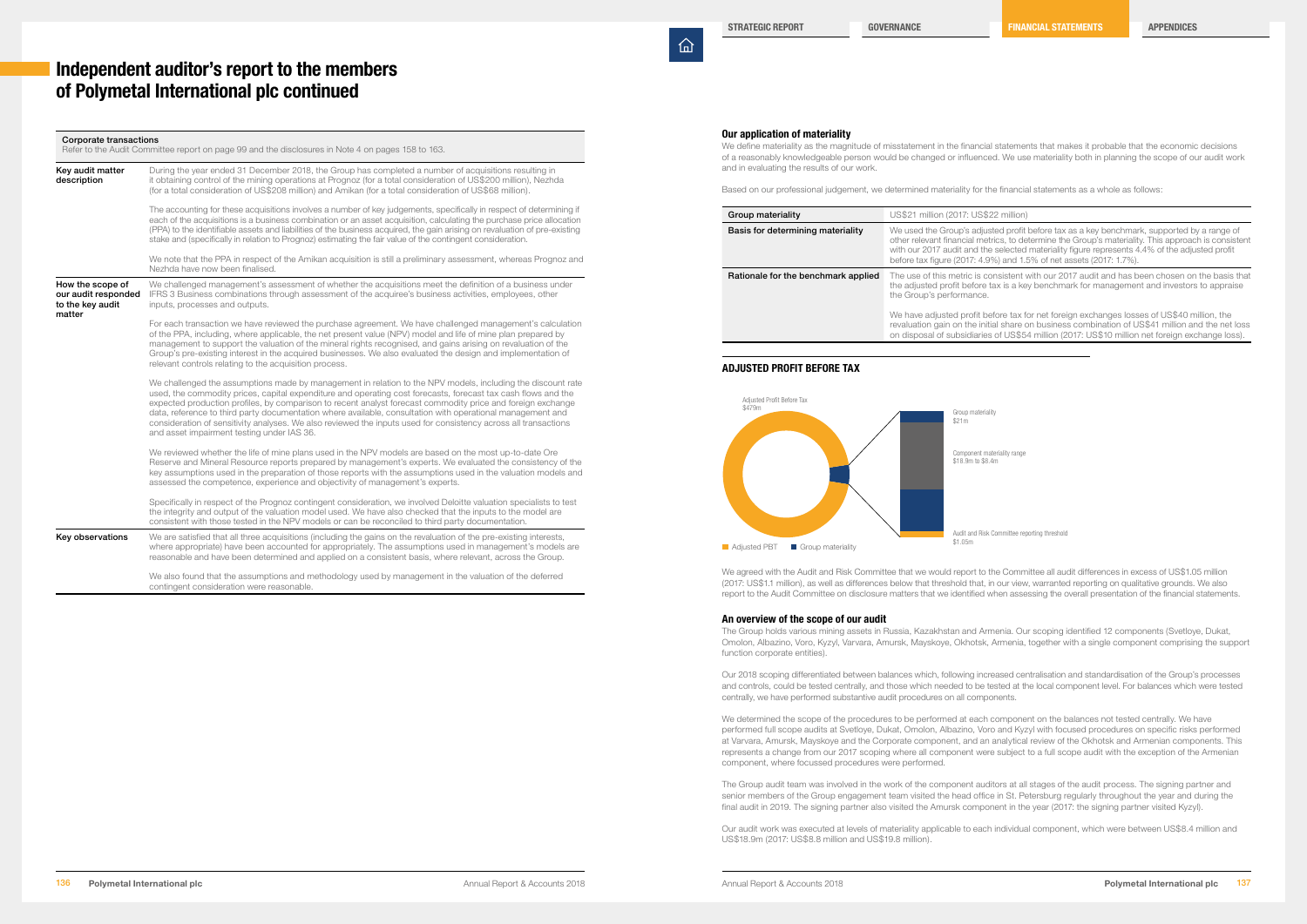ſпì

Below we have illustrated the coverage of certain key balances by testing performed centrally, full scope audit, focussed procedures and analytical review procedures.



#### **Other information**

The directors are responsible for the other information. The other information comprises the information included in the annual report, other than the financial statements and our auditor's report thereon.

Our opinion on the financial statements does not cover the other information and we do not express any form of assurance conclusion thereon.

If we identify such material inconsistencies or apparent material misstatements, we are required to determine whether there is a material misstatement in the financial statements or a material misstatement of the other information. If, based on the work we have performed, we conclude that there is a material misstatement of this other information, we are required to report that fact.

In connection with our audit of the financial statements, our responsibility is to read the other information and, in doing so, consider whether the other information is materially inconsistent with the financial statements or our knowledge obtained in the audit or otherwise appears to be materially misstated.

In this context, matters that we are specifically required to report to you as uncorrected material misstatements of the other information include where we conclude that:

- *Fair, balanced and understandable* the statement given by the directors that they consider the annual report and financial statements taken as a whole is fair, balanced and understandable and provides the information necessary for shareholders to assess the Group's position and performance, business model and strategy, is materially inconsistent with our knowledge obtained in the audit; or
- *Audit committee reporting* the section describing the work of the audit committee does not appropriately address matters communicated by us to the audit committee; or
- Directors' statement of compliance with the UK Corporate Governance Code the parts of the directors' statement required under the Listing Rules relating to the company's compliance with the UK Corporate Governance Code containing provisions specified for review by the auditor in accordance with Listing Rule 9.8.10R(2) do not properly disclose a departure from a relevant provision of the UK Corporate Governance Code.

We have nothing to report in respect of these matters.

## **Independent auditor's report to the members of Polymetal International plc continued**

#### **Responsibilities of directors**

As explained more fully in the statement of directors' responsibilities, the directors are responsible for the preparation of the financial statements and for being satisfied that they give a true and fair view, and for such internal control as the directors determine is necessary to enable the preparation of financial statements that are free from material misstatement, whether due to fraud or error.

In preparing the financial statements, the directors are responsible for assessing the Group's ability to continue as a going concern, disclosing as applicable, matters related to going concern and using the going concern basis of accounting unless the directors either intend to liquidate the Group or to cease operations, or have no realistic alternative but to do so.

#### **Auditor's responsibilities for the audit of the financial statements**

Our objectives are to obtain reasonable assurance about whether the financial statements as a whole are free from material misstatement, whether due to fraud or error, and to issue an auditor's report that includes our opinion. Reasonable assurance is a high level of assurance, but is not a guarantee that an audit conducted in accordance with ISAs (UK) will always detect a material misstatement when it exists. Misstatements can arise from fraud or error and are considered material if, individually or in the aggregate, they could reasonably be expected to influence the economic decisions of users taken on the basis of these financial statements.

A further description of our responsibilities for the audit of the financial statements is located on the FRC's website at: www.frc.org.uk/auditorsresponsibilities. This description forms part of our auditor's report.

#### **Report on other legal and regulatory requirements**

**Opinion on other matter prescribed by our engagement letter** In our opinion the part of the Directors' Remuneration Report to be audited has been properly prepared in accordance with the provisions of the UK Companies Act 2006 as if that Act had applied to the company.

#### **Matters on which we are required to report by exception**

#### Adequacy of explanations received and accounting records

Under the Companies (Jersey) Law, 1991 we are required to report to you if, in our opinion: of these matters.

- we have not received all the information and explanations we require for our audit; or
- proper accounting records have not been kept by the parent company, or proper returns adequate for our audit have not been received from branches not visited by us;
- or • the financial statements are not in agreement with the accounting records and returns.

We have nothing to report in respect

#### **Use of our report**

This report is made solely to the company's members, as a body, in accordance with Article 113A of the Companies (Jersey) Law, 1991. Our audit work has been undertaken so that we might state to the company's members those matters we are required to state to them in an auditor's report and for no other purpose. To the fullest extent permitted by law, we do not accept or assume responsibility to anyone other than the company and the company's members as a body, for our audit work, for this report, or for the opinions we have formed.

ars A. Vir

**James Leigh FCA** For and on behalf of Deloitte LLP

Recognized Auditor London 8 March 2019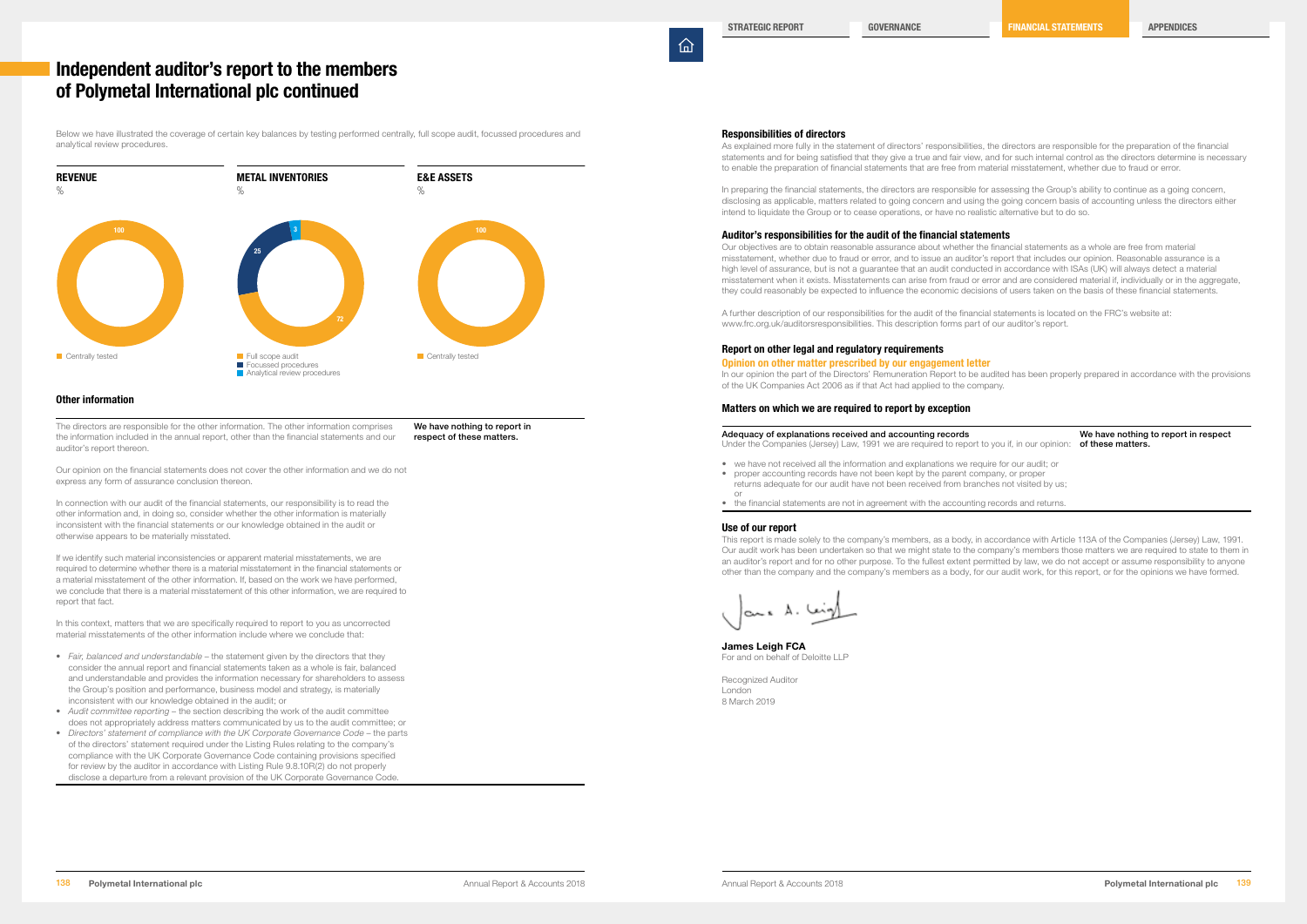仚

# <span id="page-4-0"></span>**Consolidated financial statements**

### **Consolidated income statement**

|                                                                       |      | Year ended 31 December 2018 |                                                                    |                                     | Year ended 31 December 2017                |                                                           |                                      |
|-----------------------------------------------------------------------|------|-----------------------------|--------------------------------------------------------------------|-------------------------------------|--------------------------------------------|-----------------------------------------------------------|--------------------------------------|
|                                                                       | Note | operations<br>\$m\$         | <b>Continuing Discontinued</b><br>operations <sup>1</sup><br>\$m\$ | <b>Total Group</b><br>$\mathsf{Sm}$ | Continuing<br>operations<br>$\mathbb{S}$ m | Discontinued<br>operations <sup>1</sup><br>$\mathbb{S}$ m | <b>Total Group</b><br>$\mathbb{S}$ m |
| Revenue                                                               | 7    | 1.706                       | 176                                                                | 1.882                               | 1.607                                      | 208                                                       | 1.815                                |
| Cost of sales                                                         | 8    | (971)                       | (125)                                                              | (1,096)                             | (966)                                      | (140)                                                     | (1, 106)                             |
| Gross profit                                                          |      | 735                         | 51                                                                 | 786                                 | 641                                        | 68                                                        | 709                                  |
| General, administrative and selling                                   |      |                             |                                                                    |                                     |                                            |                                                           |                                      |
| expenses                                                              | 12   | (164)                       | (11)                                                               | (175)                               | (149)                                      | (9)                                                       | (158)                                |
| Other operating expenses, net<br>Share of (loss)/profit of associates | 13   | (47)                        | (28)                                                               | (75)                                | (44)                                       |                                                           | (44)                                 |
| and joint ventures                                                    | 21   | (1)                         |                                                                    | (1)                                 | 3                                          |                                                           | 3                                    |
| Operating profit                                                      |      | 523                         | 12                                                                 | 535                                 | 451                                        | 59                                                        | 510                                  |
| Foreign exchange loss, net                                            |      | (37)                        | (3)                                                                | (40)                                | (10)                                       |                                                           | (10)                                 |
| Revaluation of initial share on                                       |      |                             |                                                                    |                                     |                                            |                                                           |                                      |
| business combination                                                  | 4    | 41                          |                                                                    | 41                                  |                                            |                                                           |                                      |
| Loss on disposal of subsidiaries, net                                 | 4    | (54)                        |                                                                    | (54)                                |                                            |                                                           |                                      |
| Change in fair value of contingent                                    |      |                             |                                                                    |                                     |                                            |                                                           |                                      |
| consideration liability                                               | 29   | 7                           |                                                                    | $\overline{7}$                      | 2                                          |                                                           | 2                                    |
| Finance income                                                        |      | 8                           |                                                                    | 8                                   | $\overline{4}$                             |                                                           | $\overline{4}$                       |
| Finance costs                                                         | 16   | (71)                        |                                                                    | (71)                                | (63)                                       |                                                           | (63)                                 |
| Profit before income tax                                              |      | 417                         | 9                                                                  | 426                                 | 384                                        | 59                                                        | 443                                  |
| Income tax expense                                                    | 17   | (65)                        | (6)                                                                | (71)                                | (80)                                       | (9)                                                       | (89)                                 |
| Profit for the financial period                                       |      | 352                         | 3                                                                  | 355                                 | 304                                        | 50                                                        | 354                                  |
| Profit for the financial period<br>attributable to:                   |      |                             |                                                                    |                                     |                                            |                                                           |                                      |
| Equity shareholders of the Parent                                     |      | 352                         | $\overline{2}$                                                     | 354                                 | 304                                        | 50                                                        | 354                                  |
| Non-controlling interest                                              |      |                             | $\overline{\phantom{a}}$                                           | $\overline{\phantom{a}}$            |                                            |                                                           |                                      |
|                                                                       |      | 352                         | $\overline{2}$                                                     | 354                                 | 304                                        | 50                                                        | 354                                  |
| Earnings per share (\$)                                               |      |                             |                                                                    |                                     |                                            |                                                           |                                      |
| <b>Basic</b>                                                          | 31   | 0.79                        | 0.00                                                               | 0.79                                | 0.71                                       | 0.11                                                      | 0.82                                 |
| <b>Diluted</b>                                                        | 31   | 0.79                        | 0.00                                                               | 0.79                                | 0.70                                       | 0.11                                                      | 0.81                                 |

### **Consolidated balance sheet**

|                                                                | Note | 31 December<br>2018<br>\$m | 31 December<br>2017<br>$\mathbb{S}$ m |
|----------------------------------------------------------------|------|----------------------------|---------------------------------------|
|                                                                |      |                            |                                       |
| Assets<br>Property, plant and equipment                        | 19   | 2,426                      | 2,054                                 |
| Goodwill                                                       | 20   | 15                         | 18                                    |
| Investments in associates and joint ventures                   | 21   | $\overline{2}$             | 96                                    |
| Non-current loans and receivables                              |      | 6                          | 15                                    |
| Deferred tax asset                                             | 17   | 73                         | 61                                    |
| Non-current inventories                                        | 22   | 95                         | 123                                   |
| Total non-current assets                                       |      | 2,617                      | 2,367                                 |
| Assets held for sale                                           | 5    | 74                         |                                       |
| <b>Current inventories</b>                                     | 22   | 537                        | 514                                   |
| VAT receivable                                                 |      | 95                         | 96                                    |
| Trade receivables and other financial instruments              | 23   | 81                         | 71                                    |
| Prepayments to suppliers                                       |      | 44                         | 38                                    |
| Income tax prepaid                                             |      | 8                          | 6                                     |
| Cash and cash equivalents                                      | 24   | 379                        | 36                                    |
| Total current assets                                           |      | 1,218                      | 761                                   |
| Total assets                                                   |      | 3,835                      | 3,128                                 |
| Liabilities and shareholders' equity                           |      |                            |                                       |
| Accounts payable and accrued liabilities                       | 27   | (146)                      | (135)                                 |
| Prepayments received                                           | 7    | (100)                      |                                       |
| Current borrowings                                             | 25   | (117)                      | (26)                                  |
| Income tax payable                                             |      | (8)                        | (10)                                  |
| Other taxes payable                                            |      | (37)                       | (38)                                  |
| Current portion of contingent consideration liability          | 29   | (5)                        | (5)                                   |
| Liabilities associated with assets classified as held for sale | 5    | (8)                        |                                       |
| <b>Total current liabilities</b>                               |      | (421)                      | (214)                                 |
| Non-current borrowings                                         | 25   | (1,782)                    | (1,430)                               |
| Contingent consideration liability                             | 29   | (49)                       | (57)                                  |
| Deferred tax liability                                         | 17   | (152)                      | (77)                                  |
| Environmental obligations                                      | 26   | (32)                       | (39)                                  |
| Other non-current liabilities                                  |      | (2)                        | (4)                                   |
| Total non-current liabilities                                  |      | (2,017)                    | (1,607)                               |
| <b>Total liabilities</b>                                       |      | (2, 438)                   | (1,821)                               |
| <b>NET ASSETS</b>                                              |      | 1,397                      | 1,307                                 |
| Stated capital account                                         | 31   | 2,414                      | 2,031                                 |
| Share-based compensation reserve                               | 32   | 24                         | 21                                    |
| <b>Translation reserve</b>                                     |      | (1,599)                    | (1, 151)                              |
| Retained earnings                                              |      | 540                        | 406                                   |
| Shareholders' equity                                           |      | 1,379                      | 1,307                                 |
| Non-controlling interest                                       | 4    | 18                         |                                       |
| <b>Total equity</b>                                            |      | 1.397                      | 1.307                                 |

| Assets                                                                                                                                                                                                        |                      |                     |                |
|---------------------------------------------------------------------------------------------------------------------------------------------------------------------------------------------------------------|----------------------|---------------------|----------------|
| Property, plant and equipment                                                                                                                                                                                 | 19                   | 2.426               | 2.054          |
| Goodwill                                                                                                                                                                                                      | 20                   | 15                  | 18             |
| Investments in associates and joint ventures<br>Non-current loans and receivables                                                                                                                             | 21                   | $\overline{2}$<br>6 | 96<br>15       |
| Deferred tax asset                                                                                                                                                                                            | 17                   | 73                  | 61             |
| Non-current inventories                                                                                                                                                                                       | 22                   | 95                  | 123            |
| Total non-current assets                                                                                                                                                                                      |                      | 2,617               | 2,367          |
| Assets held for sale                                                                                                                                                                                          | 5                    | 74                  |                |
| <b>Current inventories</b>                                                                                                                                                                                    | 22                   | 537                 | 514            |
| VAT receivable                                                                                                                                                                                                |                      | 95                  | 96             |
| Trade receivables and other financial instruments                                                                                                                                                             | 23                   | 81                  | 71             |
| Prepayments to suppliers                                                                                                                                                                                      |                      | 44                  | 38             |
| Income tax prepaid<br>Cash and cash equivalents                                                                                                                                                               | 24                   | 8<br>379            | 6<br>36        |
|                                                                                                                                                                                                               |                      |                     |                |
| <b>Total current assets</b>                                                                                                                                                                                   |                      | 1,218               | 761            |
| <b>Total assets</b>                                                                                                                                                                                           |                      | 3,835               | 3,128          |
| Liabilities and shareholders' equity                                                                                                                                                                          |                      |                     |                |
| Accounts payable and accrued liabilities                                                                                                                                                                      | 27                   | (146)               | (135)          |
| Prepayments received<br>Current borrowings                                                                                                                                                                    | $\overline{7}$<br>25 | (100)               | (26)           |
| Income tax payable                                                                                                                                                                                            |                      | (117)<br>(8)        | (10)           |
| Other taxes payable                                                                                                                                                                                           |                      | (37)                | (38)           |
| Current portion of contingent consideration liability                                                                                                                                                         | 29                   | (5)                 | (5)            |
| Liabilities associated with assets classified as held for sale                                                                                                                                                | 5                    | (8)                 |                |
| <b>Total current liabilities</b>                                                                                                                                                                              |                      | (421)               | (214)          |
| Non-current borrowings                                                                                                                                                                                        | 25                   | (1,782)             | (1,430)        |
| Contingent consideration liability                                                                                                                                                                            | 29                   | (49)                | (57)           |
| Deferred tax liability                                                                                                                                                                                        | 17                   | (152)               | (77)           |
| Environmental obligations                                                                                                                                                                                     | 26                   | (32)                | (39)           |
| Other non-current liabilities                                                                                                                                                                                 |                      | (2)                 | (4)            |
| <b>Total non-current liabilities</b><br><b>Total liabilities</b>                                                                                                                                              |                      | (2,017)             | (1,607)        |
|                                                                                                                                                                                                               |                      | (2, 438)            | (1,821)        |
| <b>NET ASSETS</b>                                                                                                                                                                                             |                      | 1,397               | 1,307          |
| Stated capital account                                                                                                                                                                                        | 31                   | 2,414               | 2,031          |
| Share-based compensation reserve<br>Translation reserve                                                                                                                                                       | 32                   | 24<br>(1,599)       | 21<br>(1, 151) |
| Retained earnings                                                                                                                                                                                             |                      | 540                 | 406            |
| Shareholders' equity                                                                                                                                                                                          |                      | 1,379               | 1,307          |
| Non-controlling interest                                                                                                                                                                                      | $\overline{4}$       | 18                  |                |
|                                                                                                                                                                                                               |                      | 1,397               | 1,307          |
| <b>Total equity</b>                                                                                                                                                                                           |                      |                     |                |
| Notes on pages 144 to 189 form part of these financial statements. These financial statements are approved and authorised for issue by<br>the Board of Directors on 8 March 2019 and signed on its behalf by: |                      |                     |                |



**Vitaly Nesis** Group CEO

**Bobby Godsell** Chair of the Board of Directors

### **Consolidated statement of comprehensive income**

|                                                                                                   | Year ended<br>31 December<br>2018<br>$\mathsf{sm}$ | Year ended<br>31 December<br>2017<br>$\mathbb{S}$ m |
|---------------------------------------------------------------------------------------------------|----------------------------------------------------|-----------------------------------------------------|
| Profit for the period <sup>2</sup>                                                                | 355                                                | 354                                                 |
| Items that may be reclassified to profit and loss                                                 |                                                    |                                                     |
| Exchange differences on translating foreign operations                                            | (485)                                              | 113                                                 |
| Currency exchange differences on intercompany loans forming net investment in foreign operations, |                                                    |                                                     |
| net of income tax                                                                                 | 17                                                 | (23)                                                |
| Currency exchange differences recycled to income statement on disposal of foreign operation       | 19                                                 |                                                     |
| Total comprehensive (loss)/income for the period                                                  | (94)                                               | 444                                                 |
| Total comprehensive (loss)/income for the period attributable to:                                 |                                                    |                                                     |
| Equity shareholders of the Parent                                                                 | (95)                                               | 444                                                 |
| Non-controlling interest                                                                          |                                                    |                                                     |
|                                                                                                   | (94)                                               | 444                                                 |

1 Refer to Note 5 Assets held for sale and discontinued operations.

2 Profit for the period includes \$3 million of profits relating to discontinued operations and a loss of \$63 million arising on the disposal of such operations, amounting to a net loss of \$60 million.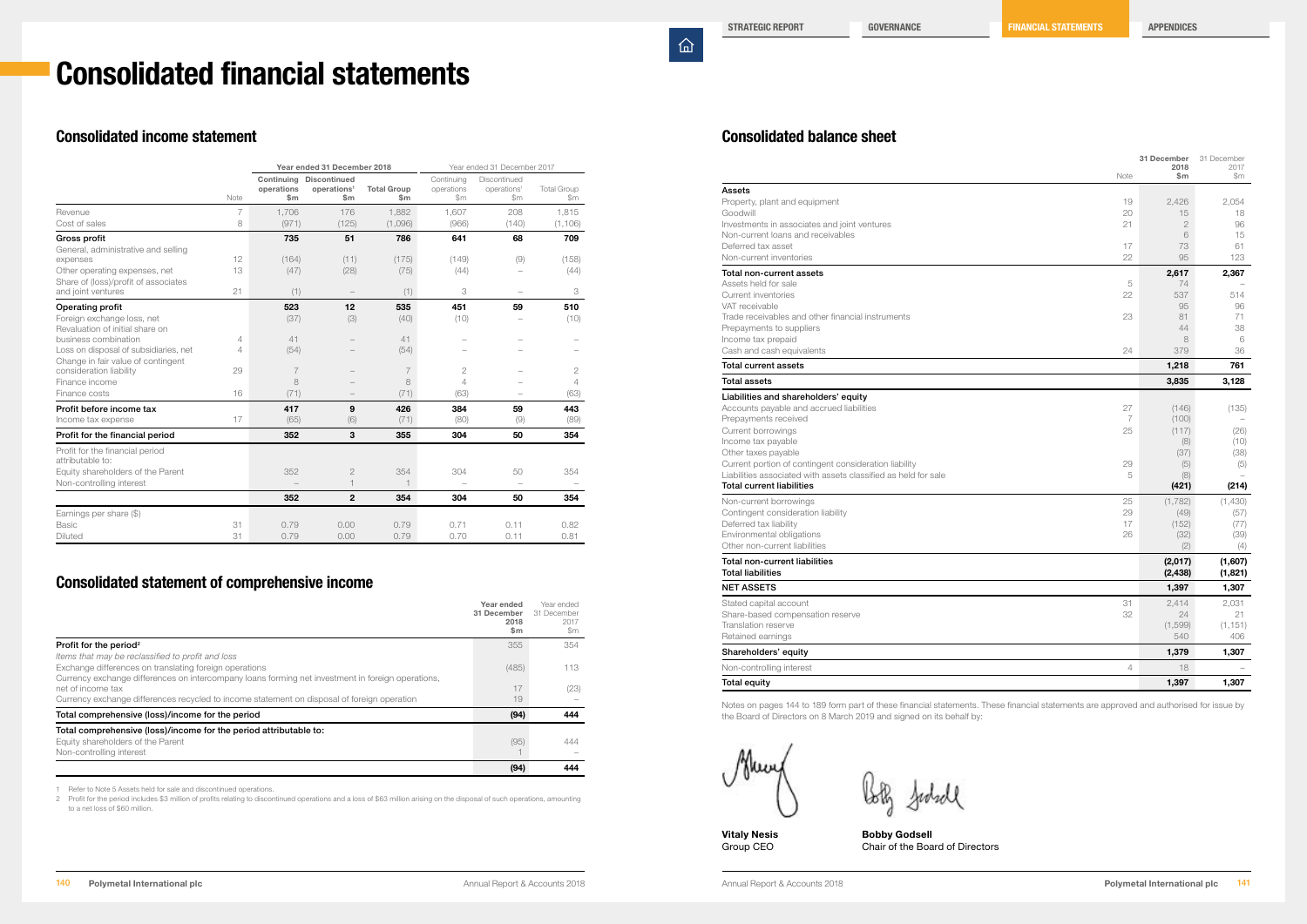$\hat{\mathbb{U}}$ 

## <span id="page-5-0"></span>**Consolidated financial statements continued**

### **Consolidated statement of cash flows**

|                                                                      | Year ended<br>31 December<br>2018 | Year ended<br>31 December<br>2017 |
|----------------------------------------------------------------------|-----------------------------------|-----------------------------------|
| Note                                                                 | \$m\$                             | $\mathbb{S}$ m                    |
| 34<br>Net cash generated by operating activities                     | 513                               | 533                               |
| Cash flows from investing activities                                 |                                   |                                   |
| 19<br>Purchases of property, plant and equipment                     | (344)                             | (383)                             |
| 21<br>Acquisitions of joint venture and associate                    |                                   | (16)                              |
| Loans forming part of net investment in joint ventures<br>21         | (51)                              | (52)                              |
| Call option related to the Nezhda acquisition paid<br>4              |                                   | (12)                              |
| Net cash outflow on acquisitions<br>4                                | (6)                               | (7)                               |
| Proceeds from disposal of subsidiaries<br>4                          | 15                                |                                   |
| Loans advanced                                                       | (28)                              | (18)                              |
| Receipt of repayment of loans provided                               | 35                                | 11                                |
| Net cash used in investing activities                                | (379)                             | (477)                             |
| Cash flows from financing activities                                 |                                   |                                   |
| 25<br>Borrowings obtained                                            | 1.697                             | 3.108                             |
| 25<br>Repayments of borrowings                                       | (1, 254)                          | (3,032)                           |
| 18<br>Dividends paid                                                 | (213)                             | (138)                             |
| Contingent consideration liabilities paid<br>29                      | (6)                               | (5)                               |
| Net cash from/(used in) financing activities                         | 224                               | (67)                              |
| Net increase/(decrease) in cash and cash equivalents                 | 358                               | (11)                              |
| Cash and cash equivalents at the beginning of the period<br>24       | 36                                | 48                                |
| Effect of foreign exchange rate changes on cash and cash equivalents | (15)                              | (1)                               |
| Cash and cash equivalents at the end of the financial year           | 379                               | 36                                |

## **Consolidated statement of changes in equity**

|                                                              | Note | Number of<br>shares<br>outstanding<br>(unaudited) | Stated<br>capital<br>account<br>$\mathbb{S}$ m | Share-based<br>compensation<br>reserve<br>$\mathbb{S}$ m | Translation<br>reserve<br>$\mathbb{S}$ m | Retained<br>earnings<br>$\mathbb{S}$ m | Total equity<br>attributable<br>to the<br>parent<br>$\mathbb{S}$ m | Non-<br>controlling<br>interest<br>$\mathbb{S}$ m | Total<br>equity<br>$\mathbb{S}$ m |
|--------------------------------------------------------------|------|---------------------------------------------------|------------------------------------------------|----------------------------------------------------------|------------------------------------------|----------------------------------------|--------------------------------------------------------------------|---------------------------------------------------|-----------------------------------|
| Balance at 1 January 2017                                    |      | 428,262,338                                       | 2,010                                          | 12                                                       | (1, 241)                                 | 200                                    | 981                                                                |                                                   | 981                               |
| Profit for the financial year                                |      |                                                   |                                                |                                                          |                                          | 354                                    | 354                                                                |                                                   | 354                               |
| Other comprehensive income,                                  |      |                                                   |                                                |                                                          |                                          |                                        |                                                                    |                                                   |                                   |
| net of income tax                                            |      |                                                   |                                                |                                                          | 90                                       |                                        | 90                                                                 |                                                   | 90                                |
| Share-based compensation                                     | 32   |                                                   |                                                | 10                                                       |                                          |                                        | 10                                                                 |                                                   | 10                                |
| Shares allotted to employees<br>Issue of shares to acquire   | 32   | 144,219                                           |                                                | (1)                                                      |                                          |                                        |                                                                    |                                                   |                                   |
| non-controlling interest<br>Issue of shares for contingent   | 31   | 893,575                                           | 10                                             |                                                          |                                          | (10)                                   |                                                                    |                                                   |                                   |
| consideration liabilities                                    | 29   | 815,348                                           | 10                                             |                                                          |                                          |                                        | 10                                                                 |                                                   | 10                                |
| <b>Dividends</b>                                             | 17   |                                                   |                                                |                                                          |                                          | (138)                                  | (138)                                                              |                                                   | (138)                             |
| Balance at 31 December 2017                                  |      | 430,115,480                                       | 2,031                                          | 21                                                       | (1, 151)                                 | 406                                    | 1,307                                                              | $\qquad \qquad$                                   | 1,307                             |
| Profit for the financial year                                |      |                                                   |                                                |                                                          |                                          | 353                                    | 353                                                                | $\overline{2}$                                    | 355                               |
| Other comprehensive loss, net                                |      |                                                   |                                                |                                                          |                                          |                                        |                                                                    |                                                   |                                   |
| of income tax                                                |      |                                                   |                                                | ۰                                                        | (448)                                    |                                        | (448)                                                              | (1)                                               | (449)                             |
| Share-based compensation                                     | 32   |                                                   |                                                | 12                                                       |                                          |                                        | 12                                                                 | $\overline{\phantom{0}}$                          | 12                                |
| Shares allotted to employees<br>Issue of shares for business | 32   | 1,001,365                                         | 9                                              | (9)                                                      |                                          |                                        |                                                                    |                                                   |                                   |
| combinations<br>Issue of shares for contingent               | 4    | 36,402,296                                        | 358                                            |                                                          |                                          |                                        | 358                                                                | 17                                                | 375                               |
| consideration liabilities                                    | 29   | 1,015,113                                         | 10                                             |                                                          |                                          |                                        | 10                                                                 |                                                   | 10                                |
| Issue of shares to acquire<br>non-controlling interest       | 31   | 834,055                                           | 6                                              |                                                          |                                          | (6)                                    |                                                                    |                                                   |                                   |
| <b>Dividends</b>                                             | 18   |                                                   |                                                |                                                          |                                          | (213)                                  | (213)                                                              |                                                   | (213)                             |
| Balance at 31 December 2018                                  |      | 469,368,309                                       | 2,414                                          | 24                                                       | (1, 599)                                 | 540                                    | 1,379                                                              | 18                                                | 1,397                             |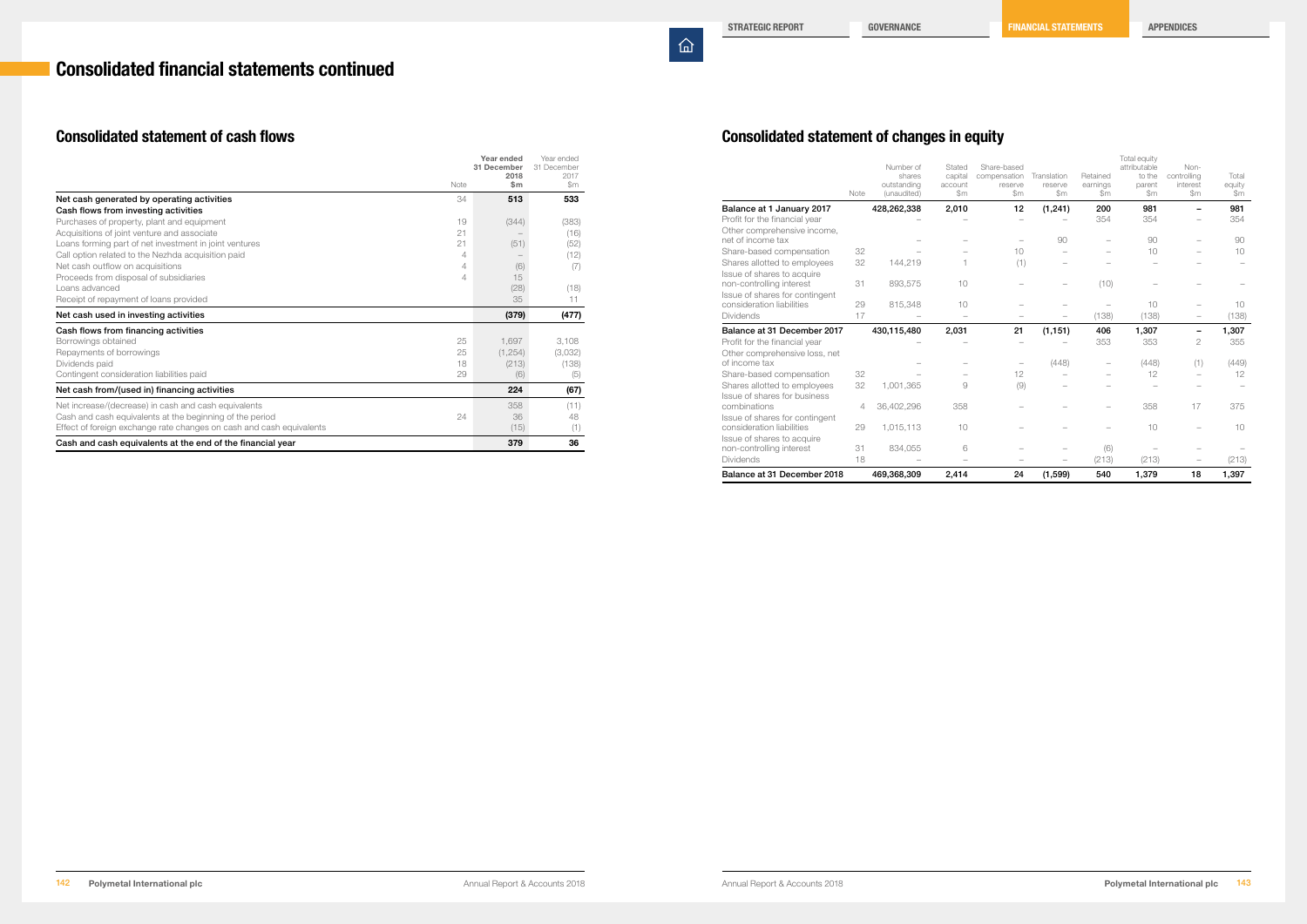# <span id="page-6-0"></span>**Notes to the consolidated financial statements**

### **1. General**

### **Corporate information**

Polymetal Group (the Group) is a leading gold and silver mining group with operations in Russia and Kazakhstan.

Polymetal International plc (the Company) is the ultimate parent entity of Polymetal Group. The Company was incorporated in 2010 as a public limited company under Companies (Jersey) Law 1991 and has its place of business in Cyprus. Its shares are traded on the London and Moscow stock exchanges.

### **Significant subsidiaries**

As at 31 December 2018 the Company held the following significant mining and production subsidiaries:

|                                      |                                       |            |                             |                     | Effective interest held, % |
|--------------------------------------|---------------------------------------|------------|-----------------------------|---------------------|----------------------------|
| Name of subsidiary                   | Deposits and production<br>facilities | Segment    | Country of<br>incorporation | 31 December<br>2018 | 31 December<br>2017        |
| Gold of Northern Urals CJSC          | Vorontsovskove                        | Ural       | Russia                      | 100                 | 100                        |
| Svetloye LLC                         | Svetloye                              | Khabarovsk | Russia                      | 100                 | 100                        |
| Magadan Silver JSC                   | Dukat                                 | Magadan    | Russia                      | 100                 | 100                        |
|                                      | Lunnoye                               |            |                             |                     |                            |
|                                      | Arylakh                               |            |                             |                     |                            |
|                                      | Goltsovoye                            |            |                             |                     |                            |
| Mayskoye Gold Mining Company LLC     | Mayskoye                              | Magadan    | Russia                      | 100                 | 100                        |
| Omolon Gold Mining Company LLC       | <b>Birkachan</b>                      | Magadan    | Russia                      | 100                 | 100                        |
|                                      | Tsokol                                |            |                             |                     |                            |
|                                      | Dalneye                               |            |                             |                     |                            |
|                                      | Sopka Kvartsevaya                     |            |                             |                     |                            |
|                                      | Olcha                                 |            |                             |                     |                            |
| Albazino Resources Ltd               | Albazino                              | Khabarovsk | Russia                      | 100                 | $100 -$                    |
| Amur Hydrometallurgical Plant LLC    | <b>AGMK Plant</b>                     | Khabarovsk | Russia                      | 100                 | 100                        |
| Varvarinskoye JSC                    | Varvarinskove                         | Kazakhstan | Kazakhstan                  | 100                 | 100                        |
| Bakyrchik Mining Venture LLC         | <b>Bakyrchik</b>                      | Kazakhstan | Kazakhstan                  | 100                 | $100 -$                    |
| Komarovskoye Mining Company LLC      | Komarovskove                          | Kazakhstan | Kazakhstan                  | 100                 | 100                        |
| South-Verkhoyansk Mining Company JSC | Nezhda                                | Yakutia    | Russia                      | 100                 | 17.66                      |
| Prognoz Silver LLC                   | Prognoz                               | Yakutia    | Russia                      | 100                 | 5                          |

#### **Going concern**

In assessing its going concern status, the Group has taken account of its financial position, anticipated future trading performance, its borrowings and other available credit facilities, and its forecast compliance with covenants on those borrowings and its capital expenditure commitments and plans. As at 31 December 2018, the Group (excluding assets held for sale) held \$379 million of cash and had net debt of \$1,520 million, with \$1,119 million of additional undrawn facilities of which \$1,069 million are considered committed. Debt of \$117 million is due for payment within one year. The Group's cash generation and liquidity remains strong and the Group believes it will be able to operate within existing facilities, but could secure additional financing if and when needed.

The Board is satisfied that the Group's forecasts and projections, having taken account of reasonably possible changes in trading performance, show that the Group has adequate resources to continue in operational existence for at least the next 12 months from the date of this report and that it is appropriate to adopt the going concern basis in preparing the consolidated financial statements for the year ended 31 December 2018.

#### **Basis of presentation**

The Group's annual consolidated financial statements for the year ended 31 December 2018 are prepared in accordance with International Financial Reporting Standards (IFRS) as adopted by the European Union. The financial statements have been prepared on the historical cost basis, except for certain financial instruments which are measured at fair value as of end of the reporting period and share-based payments which are recognised at fair value as of measurement date.

The following accounting policies have been applied in preparing the consolidated financial statements for the year ended 31 December 2018.

#### **New standards adopted by the Company and changes in accounting policies**

**IFRS 15** *Revenue from Contracts with Customers*. In May 2014, the IASB issued IFRS 15 *Revenue from Contracts with Customers* ('IFRS 15'), which covers principles that an entity shall apply to report information to users of financial statements about the nature, amount, timing, and uncertainty of revenue and cash flows arising from a contract with a customer. This standard replaces IAS 18 *Revenue*, IAS 11 *Construction Contract*s and related interpretations. IFRS 15 uses a control-based approach to recognise revenue which is a change from the risk and reward approach under the IAS 18. The standard requires entities to apportion revenue earned from contracts to individual performance obligations, on a relative standalone selling price basis.

The Group has adopted IFRS 15 effective 1 January 2018 applying the modified retrospective approach. Under the modified retrospective approach, the Group recognises transition adjustments, if any, in retained earnings on the date of initial application (1 January 2018), without restating the financial statements on a retrospective basis.

The Group's revenue is primarily derived from commodity sales, for which the point of recognition is dependent on the contract sales terms, known as the international commercial terms (Incoterms). As the transfer of risks and rewards generally coincides with the transfer of control at a point in time under incoterms, the timing and amount of revenue recognised by the Group for the sale of commodities is not materially affected.

For the Incoterms Cost, Insurance and Freight (CIF) and Cost and Freight (CFR) the seller must contract for and pay the costs and freight necessary to bring the goods to the named port of destination. Consequently, the freight service on export commodity contracts with CIF/CFR incoterms represents a separate performance obligation as defined under the new standard, and a portion of the revenue earned under these contracts, representing the obligation to perform the freight service, is deferred and recognised over time as this obligation is fulfilled, along with the associated costs. The shipping services do not represent the Group's core activity and are fully outsourced, so these are presented within other operating income and expenses. For the period ended 31 December 2018 the revenues attributed to the shipping services amounted to \$9 million. Under IFRS 15, there is no impact on the amounts recognised in the consolidated income statement and balance sheet, nor is there any change in the timing of revenue recognition.

The impact of applying the change during the year ended 31 December 2017 was to reduce both revenue and cost of sales by \$9 million with no impact on profit, assets and liabilities as at 31 December 2017. Accordingly, there were no transition adjustments to the opening retained earnings and the information presented for 2017 has not been restated.

During the year ended 31 December 2018 the Group has entered into prepaid bullion sales arrangements, which are settled solely through bullion shipments and are priced based on the spot London Bullion Market Association (LBMA) price, prevailing at the date of the respective shipment. The arrangements fall under IFRS 15 R*evenue from Contracts with Customer*s and advances received represent contract liabilities, which are presented on the face of the balance sheet as prepayments received. As of 31 December 2018 the contract liabilities amount to \$100 million (31 December 2017: nil).

**IFRS 9** *Financial instruments*. In July 2014, the IASB issued the final version of IFRS 9 *Financial instruments* ('IFRS 9'). This standard is effective for annual periods beginning on or after 1 January 2018. IFRS 9 provides a revised model for recognition, measurement and impairment of financial instruments. IFRS 9 also includes a substantially reformed approach to hedge accounting.

The impacts of adopting IFRS 9 on the Group retained earnings at 1 January 2018 are as follows:

held under amortised cost would be to increase the Group's operating costs by \$4 million and decrease the Group's profit before tax

- Impairment: The impact of the introduction of an 'expected credit loss' model for the assessment of impairment of financial assets by \$4 million for the year ended 31 December 2017, and to reduce current assets by \$4 million at 31 December 2017.
- Classification and measurement: The measurement and accounting treatment of the Group's financial assets is unchanged on application of the new standard, except for the trade receivables from provisional copper, gold and silver concentrate sales, which are classified and measured at fair value through profit and loss (FVTPL) under new Standard, rather than at amortised cost with embedded derivative, separated from the host contract and measured at fair value. The classification of these receivables as FVTPL does not change on raising of the final invoice.
- Hedge accounting: no impact as the Group does not elect to use hedge accounting.

As these effects are considered immaterial, the Group has concluded that no adjustments were required to its opening retained earnings and there were no significant changes to its measurement of financial instruments for the comparative period as a result of the adoption of IFRS 9.

The adoption of the expected credit loss impairment model had no impact on the Group's financial statements as of 31 December 2018.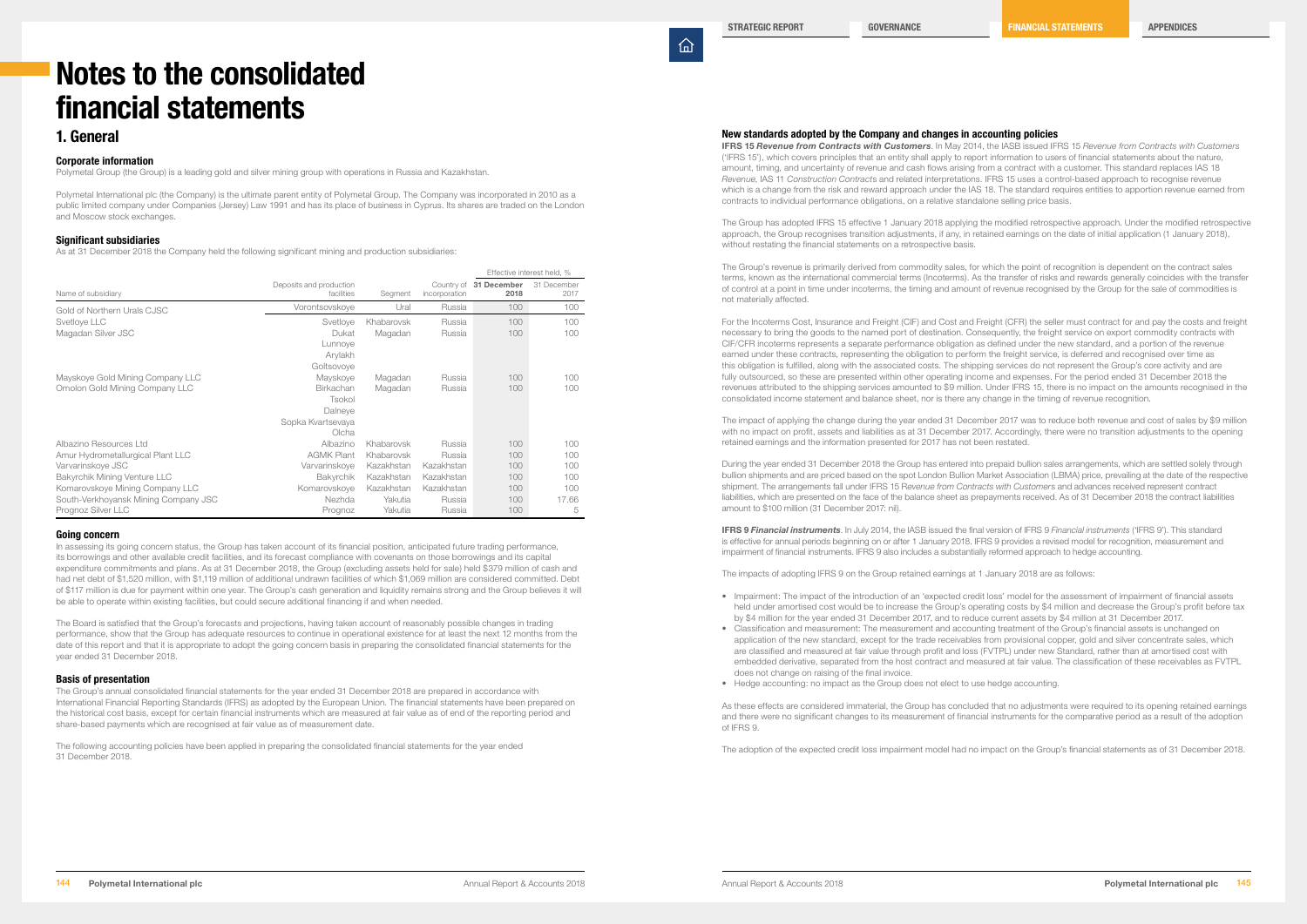## <span id="page-7-0"></span>**Notes to the Consolidated financial statements continued**

### **1. General** continued

### **Amended accounting standards adopted by the Group**

The following amendments to IFRSs became mandatory effective during the year ended 31 December 2018. The amendments generally require full retrospective application, with some amendments requiring prospective application.

- Amendments to IAS 40 *Investment Property*, effective for annual periods beginning on or after 1 January 2018;
- Amendments to IFRS 1 *First-time Adoption of International Financial Reporting Standards*, effective for annual periods beginning on or after 1 January 2018;
- Amendments to IFRS 2 *Share-based payments*, effective for annual periods beginning on or after 1 January 2018;
- Amendments to IFRS 4 *Insurance Contracts* Applying IFRS 9 *Financial Instruments* with IFRS 4 *Insurance Contracts*;
- IFRIC 22 Foreign *Currency Transactions and Advance Consideration*, effective for annual periods beginning on or after 1 January 2018.

The Group has determined these amendments do not have a significant impact on its consolidated financial statements or are not applicable to the Group.

#### **New accounting standards issued but not yet effective**

IFRS 16 *Leases*. IFRS 16 replaces the following standards and interpretations: IAS 17 *Leases* and IFRIC 4 *Determining whether an Arrangement contains a Lease*. The new standard provides a single lessee accounting model for the recognition, measurement, presentation and disclosure of leases. IFRS 16 applies to all leases including subleases and requires lessees to recognise assets and liabilities for all leases, unless the lease term is 12 months or less, or the underlying asset has a low value. Lessors continue to classify leases as operating or finance. Application of the standard is mandatory for annual reporting periods beginning on or after 1 January 2019, with earlier application permitted.

The Group has decided to adopt the cumulative catch-up transition approach and so the cumulative effect of transition to IFRS 16 will be recognised in retained earnings with no restatement of the comparative period. The principal impact of IFRS 16 will be the change of lessee's accounting treatment for the contracts which are currently classified as operating leases. Such lease agreements will give rise to the recognition of a right of use asset within property, plant and equipment and a related liability for future lease payments.

Total impact of IFRS 16 on the Group's balance sheet is expected to be the recognition of right-of-use assets and respective lease liabilities. The Group has determined that surface lease arrangements with municipal government for the purposes of mining and exploration activities fall out of the IFRS 16 scope. Based on the analysis of the existing lease agreements, the right of use asset will principally relate to the leased office buildings and the expected impact approximates \$28 million.

When necessary, adjustments are made to the financial statements of subsidiaries to bring their accounting policies into line with those used by the Group.

In the Group's income statement depreciation of right-of-use assets and interest expense on the lease liabilities will be recognised instead of operating lease expenses under IAS 17. The impact of the standard following adoption is expected to approximate to a \$1 million decrease in underlying earnings and profit before tax.

The following standards and interpretations were in issue but not yet effective as of reporting date and are not applicable or have no effect on the Group:

- Amendments to IFRS 10 *Consolidated Financial Statements* and IAS 28 *Joint Ventures: Sale or Contribution of Assets between an Investor and its Associate or Joint Venture*, effective for annual periods beginning on or after 1 January 2019.
- IFRIC 23 *Uncertainty over Income Tax Treatment*, effective for annual periods beginning on or after 1 January 2019.
- IFRS 17 *Insurance Contracts*, effective for annual periods beginning on or after 1 January 2021. Earlier application is permitted.
- Amendments to IFRS 9 *Prepayment Features with Negative Compensation*, effective for annual periods beginning on or after 1 January 2019. Earlier application is permitted.
- Amendments to IAS 28 *Long-term Interests in Associates and Joint Ventures*, effective for annual periods beginning on or after 1 January 2019. Earlier application is permitted.
- Annual Improvements to IFRS Standards 2015–2017 Cycle: Amendments to IFRS 3 *Business Combination*s, IFRS 11 *Joint Arrangements*, IAS 12 *Income Taxes* and IAS 23 *Borrowing Costs*. All the amendments are effective for annual periods beginning on or after 1 January 2019. Earlier application is permitted.
- Amendments to IAS 19 *Employee Benefits Plan Amendment, Curtailment or Settlement*, effective for annual periods beginning on or after 1 January 2019.
- Definition of a Business Amendments to IFRS 3 *Business Combinations*, effective for annual periods beginning on or after 1 January 2020.
- Definition of Material Amendments to IAS 1 *Presentation of Financial Statements* and IAS 8 *Accounting Policies*, *Changes in Accounting Estimates and Errors*, effective for annual periods beginning on or after 1 January 2020.

### **2. Significant accounting policies**

#### **Basis of consolidations**

#### **Subsidiaries**

The consolidated financial statements of the Group include the financial statements of the Company and its subsidiaries, from the date that control effectively commenced until the date that control effectively ceased. Control is achieved where the Company is exposed, or has rights, to variable returns from its involvement with the investee and has the ability to affect those returns through its power over the investee.

Income and expenses of subsidiaries acquired or disposed of during the period are included in the consolidated income statement from the effective date of acquisition and up to the effective date of disposal, as appropriate.

All intra-group balances, transactions and any unrealised profits or losses arising from intra-group transactions are eliminated on consolidation.

Changes to the Group's ownership interests that do not result in a loss of control over the subsidiaries are accounted for as equity transactions. The carrying amount of the Group's interests and non-controlling interests are adjusted to reflect the change in their relative interests in the subsidiaries. Any difference between the amount by which the non-controlling interest is adjusted and the fair value of the consideration paid or received is recognised directly in equity and attributed to the owners of the Company.

When the Group loses control of a subsidiary, the profit or loss on the disposal is calculated as the difference between 1) the aggregated fair value of the consideration received and the fair value of any retained interest and 2) the previous carrying amount of the assets (including goodwill), and liabilities of the subsidiary and non-controlling interests.

#### **Business combinations**

IFRS 3 *Business Combinations* applies to a transaction or other event that meets the definition of a business combination. When acquiring new entities or assets, the Group applies judgement to assess whether the assets acquired and liabilities assumed constitute an integrated set of activities, whether the integrated set is capable of being conducted and managed as a business by a market participant, and thus whether the transaction constitutes a business combination, using the guidance provided in the standard. Acquisitions of businesses are accounted for using the acquisition method. The consideration for each acquisition is measured at the aggregate of the fair values (at the date of exchange) of assets given, liabilities incurred or assumed, and equity instruments issued by the Group in exchange for control of the acquiree. Acquisition-related costs are recognised in the consolidated income statement as incurred. Transaction costs incurred in connection with the business combination are expensed. Provisional fair values are finalised within 12 months of the acquisition date.

Where applicable, the consideration for the acquisition may include an asset or liability resulting from a contingent consideration arrangement. Contingent consideration is measured at its acquisition date fair value and included as part of the consideration transferred in a business combination. Subsequent changes in such fair values are adjusted against the cost of acquisition retrospectively with the corresponding adjustment against goodwill where they qualify as measurement period adjustments. Measurement period adjustments are adjustments that arise from additional information obtained during the measurement period about facts and circumstances that existed at the acquisition date. The measurement period may not exceed one year from the effective date of the acquisition. The subsequent accounting for contingent consideration that does not qualify as a measurement period adjustment is based on how the contingent consideration is classified. Contingent consideration that is classified as equity is not subsequently remeasured. Contingent consideration that is classified as an asset or liability is remeasured at subsequent reporting dates in accordance with IAS 37 *Provisions, Contingent Liabilities and Contingent Assets* or *IFRS 9 Financial Instruments* with the corresponding amount being recognised in profit or loss.

The identifiable assets acquired and the liabilities assumed are recognised at their fair value at the acquisition date, except that:

- deferred tax assets or liabilities and liabilities or assets related to employee benefit arrangements are recognised and measured in accordance with IAS 12 *Income Taxes* and IAS 19 *Employee Benefits*, respectively;
- liabilities or equity instruments related to share-based payment arrangements of the acquiree or share-based payment arrangements of the Group entered into to replace share-based payment arrangements of the acquiree are measured in accordance with IFRS 2 *Share-based Payment* at the acquisition date; and
- assets (or disposal groups) that are classified as held for sale in accordance with IFRS 5 *Non-current Assets Held for Sale and Discontinued Operations* are measured in accordance with that Standard.

Where a business combination is achieved in stages, the Group's previously held interests in the acquired entity are remeasured to fair value at the acquisition date (i.e. the date the Group attains control) and the resulting gain or loss, if any, is recognised in the consolidated income statement. Amounts arising from interests in the acquiree prior to the acquisition date that have previously been recognised in equity are reclassified to profit or loss, where such treatment would be appropriate if that interest was disposed of.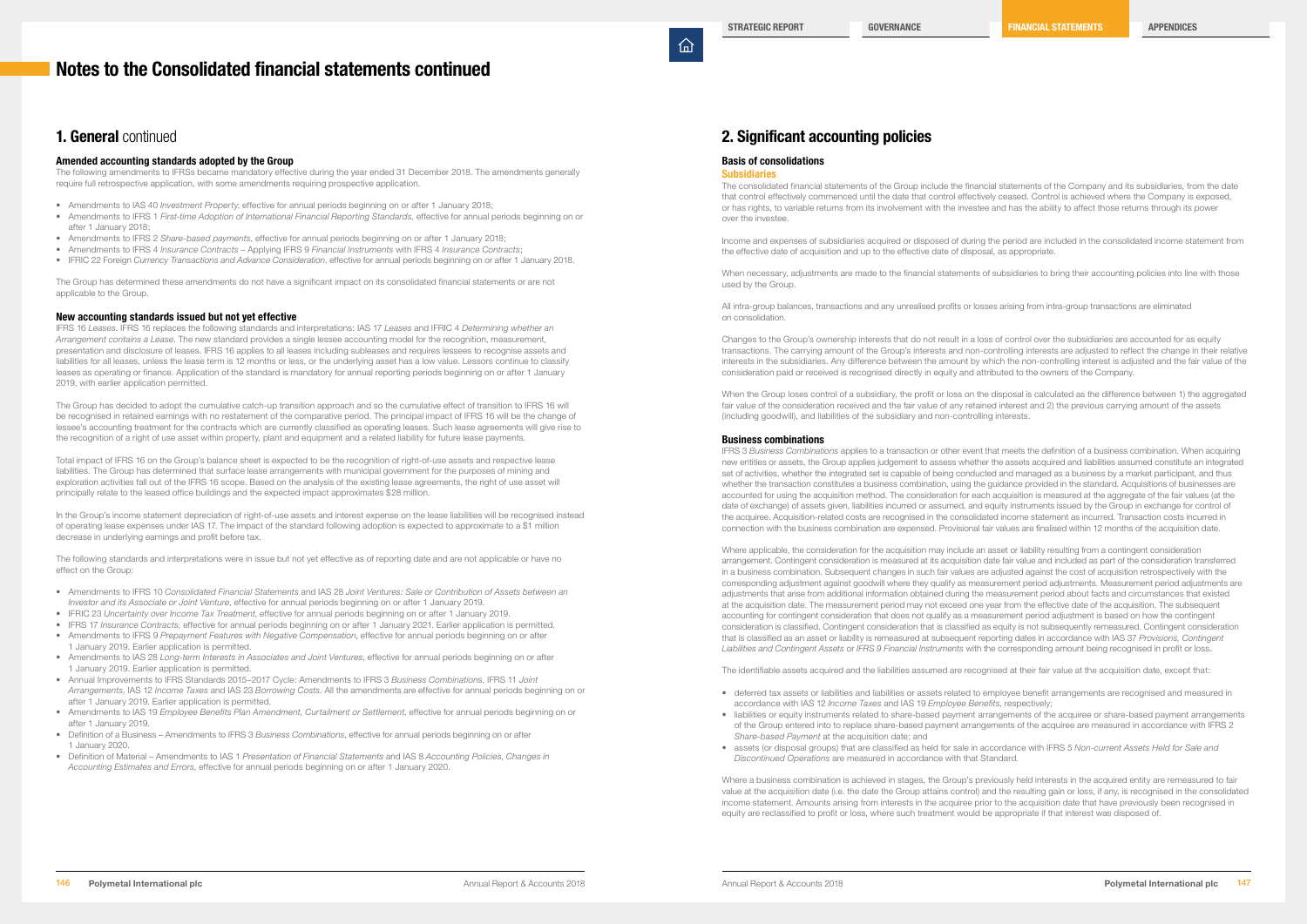### **2. Significant accounting policies** continued

### **Non-current assets held for sale**

Non-current assets (and disposal groups) classified as held for sale are measured at the lower of carrying amount and fair value less costs to sell.

Non-current assets and disposal groups are classified as held for sale if their carrying amount will be recovered through a sale transaction rather than through continuing use. This condition is regarded as met only when the sale is highly probable and the asset (or disposal group) is available for immediate sale in its present condition.

When the Group is committed to a sale plan involving loss of control of a subsidiary, all of the assets and liabilities of that subsidiary are classified as held for sale when the criteria described above are met, regardless of whether the Group will retain a non-controlling interest in its former subsidiary after the sale.

Management must be committed to the sale which should be expected to qualify for recognition as a completed sale within one year from the date of classification.

Goodwill is not amortised but is reviewed for impairment at least annually. For the purpose of impairment testing, goodwill is allocated to each of the Group's cash-generating units expected to benefit from the synergies of the combination. Cash-generating units to which goodwill has been allocated are tested for impairment annually, or more frequently when there is an indication that the unit may be impaired. If the recoverable amount of the cash-generating unit is less than its carrying amount, the impairment loss is allocated first to reduce the carrying amount of any goodwill allocated to the unit and then to the other assets of the unit pro-rata on the basis of the carrying amount of each asset in the unit. An impairment loss recognised for goodwill is not reversed in a subsequent period.

#### **Goodwill and goodwill impairment**

Goodwill arising in a business combination is recognised as an asset at the date that control is acquired (the acquisition date). Goodwill is measured as the excess of the sum of the consideration transferred, the amount of any non-controlling interests in the acquiree, and the fair value of the acquirer's previously held equity interest in the acquiree (if any) over the net of the acquisition date amounts of the identifiable assets acquired and the liabilities assumed.

If the Group's interest in the fair value of the acquiree's identifiable net assets exceeds the sum of the consideration transferred, the amount of any non-controlling interests in the acquiree and the fair value of the acquirer's previously held equity interest in the acquiree (if any), the excess is recognised immediately in the consolidated income statement as a bargain purchase gain.

On disposal of a subsidiary, the attributable goodwill is included in the determination of the profit or loss on disposal.

#### **Acquisition of mining licences**

The acquisition of mining licences is often effected through a non-operating corporate entity. As these entities do not represent a business, it is considered that the transactions do not meet the definition of a business combination and, accordingly, the transaction is accounted for as the acquisition of an asset. The net assets acquired are accounted for at cost. Where asset acquisition is achieved in stages net assets acquired are accounted for sum of cost of the original interest acquired and the cost of additional interest acquired.

#### **Investments in associates and joint ventures**

An associate is an entity over which the Group has significant influence and that is neither a subsidiary nor an interest in a joint arrangement. Significant influence constitutes the power to participate in the financial and operating policy decisions of the investee but does not extend to a control or joint control over the enactment of those policies. The results and assets and liabilities of associates are incorporated in the consolidated financial statements using the equity method of accounting.

A joint arrangement is defined as an arrangement of which two or more parties have joint control. Joint control is the contractually agreed sharing of control of an arrangement, which exists only when decisions about the relevant activities require unanimous consent of the parties sharing control.

A joint operation is a joint arrangement in which the parties that share joint control have rights to the assets, and obligations for the liabilities, relating to the arrangement. This includes situations where the parties benefit from the joint activity through a share of the output, rather than by receiving a share of the results of trading. In relation to its interest in a joint operation, the Group recognises: its share of assets and liabilities; revenue from the sale of its share of the output and its share of any revenue generated from the sale of the output by the joint operation; and its share of expenses.

A joint venture is a joint arrangement in which the parties that share joint control have rights to the net assets of the arrangement and is accounted for using the equity accounting method.

When entering in a new joint arrangement, the Group applies judgement to assess whether the parties that have joint control over the arrangement have rights to the assets, and obligations for the liabilities, relating to the arrangement (joint operation) or rights to the net assets of the arrangement (joint venture), using the guidance provided in the standard. When a joint arrangement has been structured through a separate vehicle, consideration has been given to the legal form of the separate vehicle, the terms of the contractual arrangement and, when relevant, other facts and circumstances.

#### **Equity method of accounting**

Under the equity method, an investment in an associate or a joint venture is initially recognised in the consolidated balance sheet at cost and adjusted thereafter to recognise the Group's share of the profit or loss and other comprehensive income of the investee. When the Group's share of the losses of an associate or a joint venture exceeds the Group's interest in that entity, the Group ceases to recognise its share of further losses. Additional losses are recognised only to the extent that the Group has incurred legal or constructive obligations or made payments on behalf of the investee.

Any excess of the cost of acquisition over the Group's share of the net fair value of the identifiable assets, liabilities and contingent liabilities of an investee at the date of acquisition is recognised as goodwill, which is included within the carrying amount of the investment. Any excess of the Group's share of the net fair value of the identifiable assets, liabilities and contingent liabilities over the cost of acquisition, after reassessment, is recognised immediately in profit or loss.

The requirements of IAS 36 *Impairment of Assets* (IAS 36) are applied to determine whether it is necessary to recognise any impairment loss with respect to the Group's investments. Where an indicator of impairment exists or the carrying value of the asset contains goodwill with an indefinite useful life, the entire carrying amount of the investment (including goodwill) is tested for impairment in accordance with IAS 36 as a single cash-generating unit through the comparison of its recoverable amount (the higher of value in use and fair value less costs to sell) with its carrying amount. Any impairment loss recognised forms part of the carrying amount of the investment. Any reversal of that impairment loss is recognised in accordance with IAS 36.

When a Group entity transacts with its investees, profits and losses resulting from the transactions with the investee are recognised in the Group's consolidated financial statements only to the extent of interests in the associate or the joint venture that are not related to the Group.

#### **Functional and presentation currency**

The functional currency for each entity in the Group is determined as the currency of the primary economic environment in which it operates. For all Russian entities the functional currency is the Russian Rouble (RUB). The functional currency of the Group's entities located and operating in Kazakhstan (Varvarinskoye JSC, Bakyrchik Mining Venture LLC, Inter Gold Capital LLC, Komarovskoye Mining Company LLC) is the Kazakh Tenge (KZT). The functional currency of the Group's entity located and operating in Armenia (Kapan MPC CJSC) is the Armenian Dram (AMD). The functional currency of the parent company Polymetal International plc and its intermediate holding companies is US Dollar.

The Group has chosen to present its consolidated financial statements in US Dollars (\$), as management believes it is a more convenient presentation currency for international users of the consolidated financial statements of the Group as it is a common presentation currency in the mining industry. The translation of the financial statements of the Group entities from their functional currencies to the presentation currency is performed as follows:

• all income and expenses are translated at the average exchange rates for the periods presented, except for significant transactions

• resulting exchange differences are recognised in other comprehensive income and presented as movements relating to the effect

- all assets and liabilities are translated at closing exchange rates at each reporting period end date;
- that are translated at rates on the date of such transactions;
- of translation to the Group's presentation currency within the Translation reserve in equity; and
- in the consolidated statement of cash flows, cash balances at the beginning and end of each reporting period presented are translated using exchange rates prevalent at those respective dates. All cash flows in the period are translated at the average exchange rates for the periods presented, except for significant transactions that are translated at rates on the date of transaction.

On the disposal of a foreign operation (i.e. a disposal of the Group's entire interest in a foreign operation, or a disposal involving loss of control over a subsidiary that includes a foreign operation, a disposal involving loss of joint control over a jointly controlled entity that includes a foreign operation, or a disposal involving loss of significant influence over an associate that includes a foreign operation), all of the exchange differences accumulated in equity in respect of that operation attributable to the owners of the Company are reclassified to profit or loss.

In the case of a partial disposal that does not result in the Group losing control over a subsidiary that includes a foreign operation, the proportionate share of accumulated exchange differences are reattributed to non-controlling interests and are not recognised in the consolidated income statement. For all other partial disposals (i.e. reductions in the Group's ownership interest in associates or jointly controlled entities that do not result in the Group losing significant influence or joint control), the proportionate share of the accumulated exchange differences is reclassified to the consolidated income statement.

Goodwill and fair value adjustments on identifiable assets and liabilities acquired arising on the acquisition of a foreign operation are treated as assets and liabilities of the foreign operation and translated at the rate of exchange prevailing at the end of each reporting period. Exchange differences arising are recognised in equity.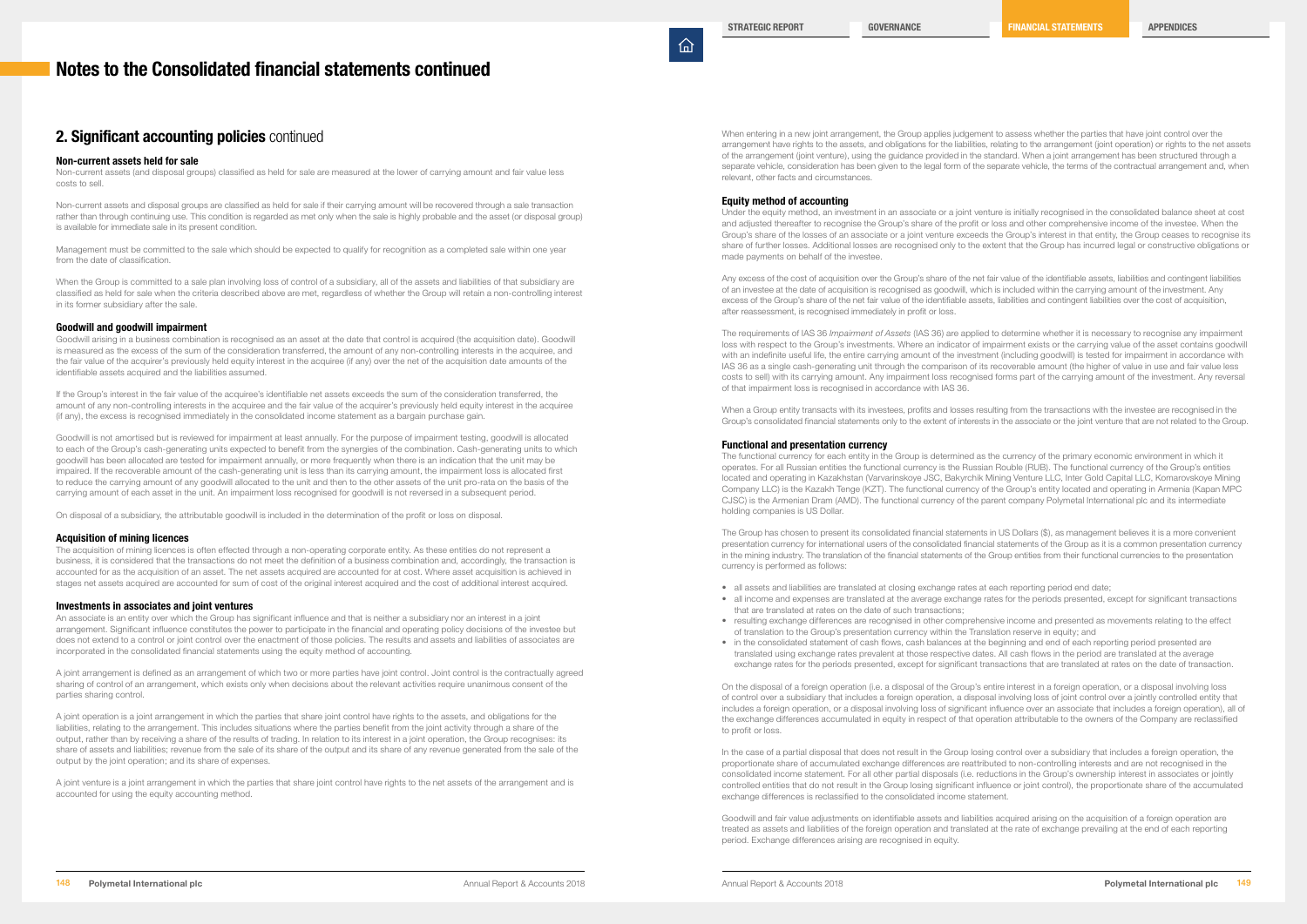## **Notes to the Consolidated financial statements continued**

### **2. Significant accounting policies** continued

The Group translates its income and expenses in presentation currency on a monthly basis. During the years ended 31 December 2018 and 31 December 2017 exchange rates used in the preparation of the consolidated financial statements were as follows:

|                      | Russian<br>Rouble/<br><b>US Dollar</b> | Kazakh<br>Tenge/<br><b>US Dollar</b> | Armenian<br>Dram/<br><b>US Dollar</b> |
|----------------------|----------------------------------------|--------------------------------------|---------------------------------------|
| 31 December 2018     |                                        |                                      |                                       |
| Year ended           | 69.47                                  | 384.20                               | 483.75                                |
| Average              | 62.68                                  | 344.76                               | 483.03                                |
| Maximum monthly rate | 67.66                                  | 372.41                               | 486.30                                |
| Minimum monthly rate | 56.79                                  | 320.70                               | 480.45                                |
| 31 December 2017     |                                        |                                      |                                       |
| Year ended           | 57.60                                  | 332.33                               | 484.10                                |
| Average              | 58.35                                  | 326.02                               | 482.71                                |
| Maximum monthly rate | 59.96                                  | 338.78                               | 486.51                                |
| Minimum monthly rate | 56.43                                  | 312.48                               | 478.25                                |

The Russian Rouble, Kazakh Tenge and Armenian Dram are not freely convertible currencies outside the Russian Federation, Kazakhstan and Armenia, accordingly, any translation of Russian Rouble, Kazakh Tenge and Armenian Dram denominated assets and liabilities into US Dollar for the purpose of the presentation of consolidated financial statements does not imply that the Group could or will in the future realise or settle in US Dollars the translated values of these assets and liabilities.

#### **Foreign currency transactions**

Transactions in currencies other than an entity's functional currencies (foreign currencies) are recorded at the exchange rates prevailing on the dates of the transactions. All monetary assets and liabilities denominated in foreign currencies are translated at the exchange rates prevailing at the reporting date. Non-monetary items carried at historical cost are translated at the exchange rate prevailing on the date of transaction. Non-monetary items carried at fair value are translated at the exchange rate prevailing on the date on which the most recent fair value was determined. Exchange differences arising from changes in exchange rates are recognised in the consolidated income statement. Exchange differences generated by monetary items that form part of the intragroup net investment in the foreign operation are recognised in the consolidated financial statements within foreign currency translation reserve.

### **Property, plant and equipment**

#### **Mining assets**

Mining assets include the cost of acquiring and developing mining assets and mineral rights. Mining assets are depreciated to their residual values using the unit-of-production method based on proven and probable ore reserves according to the JORC Code, which is the basis on which the Group's mine plans are prepared. Changes in proven and probable reserves are dealt with prospectively. Depreciation is charged on new mining ventures from the date that the mining asset is capable of commercial production. In respect of those mining assets whose useful lives are expected to be less than the life of the mine, depreciation over the period of the asset's useful life is applied.

Mineral rights for the assets under development are included within Exploration and development. When a production phase is started, mineral rights are transferred into Mining assets and are depreciated as described below.

#### **Capital construction-in-progress**

Capital construction-in-progress assets are measured at cost less any recognised impairment. Depreciation commences when the assets are ready for their intended use.

#### **Exploration and development assets**

Mineral exploration and evaluation costs, including geophysical, topographical, geological and similar types of costs, are capitalised into exploration assets if management concludes that future economic benefits are likely to be realised based on current internal assessment of exploration results and identified mineral resources.

Exploration and evaluation expenditures are transferred to development assets when commercially-viable reserves are identified, so that the entity first establishes proved and probable reserves in accordance with JORC Code and respective mining plan and model are prepared and approved. At the time of reclassification exploration and evaluation assets are assessed for impairment based on the economic models prepared.

The costs to remove any overburden and other waste materials to initially expose the ore body, referred to as stripping costs, are capitalised as a part of mining assets when these costs are incurred.

#### **Non-mining assets**

Non-mining assets are depreciated to their residual values on a straight-line basis over their estimated useful lives. When parts of an item of property, plant and equipment are considered to have different useful lives, they are accounted for and depreciated separately. Depreciation methods, residual values and estimated useful lives are reviewed at least annually.

Estimated useful lives are as set out below:

- Machinery and equipment 5–20 years
- Transportation and other assets 3–10 years

Assets held under finance leases are depreciated over the shorter of the lease term and the estimated useful lives of the assets.

Gains or losses on disposal of property, plant and equipment are determined by comparing the proceeds from disposal with the asset's carrying amount at the date. The gain or loss arising is recognised in the consolidated income statement.

#### **Stripping costs**

During the production phase of a mine when the benefit from the stripping activity is the improved access to a component of the ore body in future periods, the stripping costs in excess of the average ore to waste ratio for the life of mine of that component are recognised as a non-current asset. After initial recognition, the stripping activity asset is depreciated on a systematic basis (unit-of-production method) over the expected useful life of the identified component of the ore body made accessible as a result of the stripping activity.

#### **Estimated ore reserves**

Estimated proven and probable ore reserves reflect the economically recoverable quantities which can be legally recovered in the future from known mineral deposits. The Group's reserves are estimated in accordance with the JORC Code.

#### **Leases**

### **Operating leases**

Operating lease payments are recognised as an expense on a straight-line basis over the lease term. Contingent rentals arising under operating leases are recognised as an expense in the period in which they are incurred.

#### **Impairment of property, plant and equipment**

An impairment review of property, plant and equipment is carried out when there is an indication that those assets have suffered an impairment loss or there are impairment reversal indicators. If any such indication exists, the carrying amount of the asset is compared to the estimated recoverable amount of the asset in order to determine the extent of the impairment loss or its reversal (if any). Where it is not possible to estimate the recoverable amount of an individual asset, the Group estimates the recoverable amount of the cashgenerating unit to which the asset belongs.

Recoverable amount is the higher of fair value less costs to sell and value in use. The carrying amounts of all the cash-generating units are assessed against their recoverable amounts determined based on a fair value less costs to sell calculation. Fair value is based on the application of the Discounted Cash Flow Method (DCF) using post-tax cash flows. The DCF method is attributable to the development of proved and probable reserves and certain resources where a relevant resource-to-reserve conversion ratio can be reasonably applied.

If the recoverable amount of an asset (or cash-generating unit) is estimated to be less than its carrying amount, the carrying amount of the asset (or cash-generating unit) is reduced to its recoverable amount. An impairment loss is recognised as an expense immediately in the consolidated income statement.

Where an impairment loss subsequently reverses, the carrying amount of the asset (or cash-generating unit) is increased to the revised estimate of its recoverable amount, but only to the extent that the increased carrying amount does not exceed the original carrying amount that would have been determined had no impairment loss been recognised in prior periods. Impairment loss may be subsequently reversed if there has been a significant change in the estimates used to determine the asset's recoverable amount since the last impairment loss was recognised.

A reversal of an impairment loss is recognised in the consolidated income statement immediately.

### **Inventories**

### **Metal inventories**

Inventories including refined metals, metals in concentrate and in process, doré and ore stockpiles are stated at the lower of production cost or net realisable value. Production cost is determined as the sum of the applicable expenditures incurred directly or indirectly in bringing inventories to their existing condition and location. Work in-process, metal concentrate, doré and refined metal are valued at the average total production costs at each asset's relevant stage of production (i.e. the costs are allocated proportionally to unified metal where unified metal is calculated based on prevailing market metal prices). Ore stockpiles are valued at the average cost of mining that ore. Where ore stockpiles and work in-process are not expected to be processed within 12 months, those inventories are classified as non-current.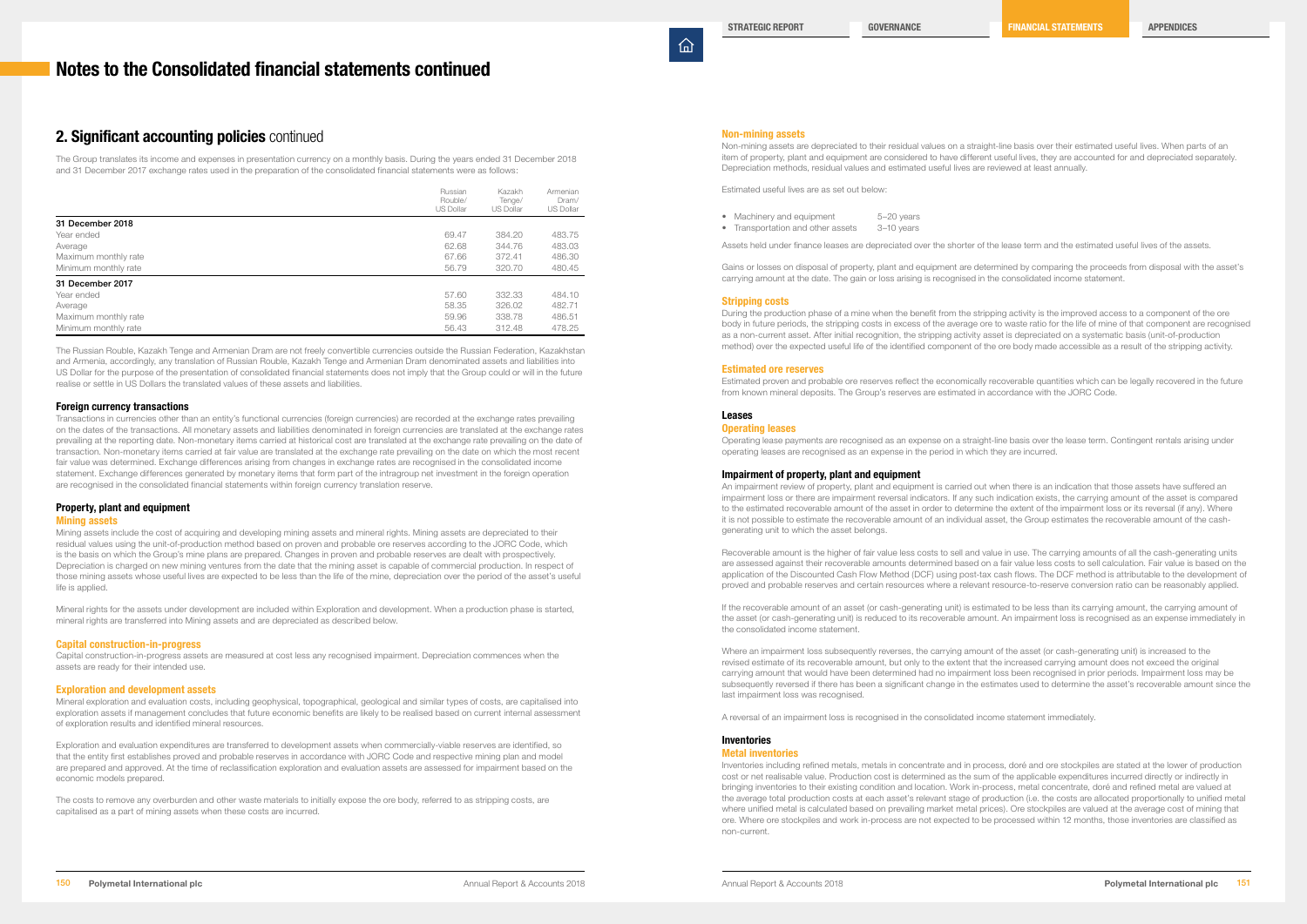### **2. Significant accounting policies** continued

Net realisable value represents the estimated selling price for that product based on forward metal prices for inventories which are expected to be realised within 12 months, and the flat long-term metal prices for non-current inventories, less estimated costs to complete production and selling costs.

#### **Consumables and spare parts**

Consumables and spare parts are stated at the lower of cost or net realisable value. Cost is determined on the weighted average moving cost. The portion of consumables and spare parts not reasonably expected to be used within one year is classified as a long-term asset in the Group's consolidated balance sheet. Net realisable value represents the estimated selling price less all estimated costs of completion and costs to be incurred in marketing, selling and distribution.

#### **Financial instruments**

Financial assets and financial liabilities are recognised when a Group entity becomes a party to the contractual provisions of the instrument.

Financial assets and financial liabilities are initially measured at fair value. Transaction costs that are directly attributable to the acquisition or issue of financial assets and financial liabilities (other than financial assets and financial liabilities at fair value through profit or loss) are added to or deducted from the fair value of the financial assets or financial liabilities, as appropriate, on initial recognition. Transaction costs directly attributable to the acquisition of financial assets or financial liabilities at fair value through profit or loss are recognised immediately in the consolidated income statement.

Trade receivables without provisional pricing that do not have a significant financing component (determined in accordance with IFRS 15 *Revenue from Contracts with Customers*) are not initially measured at fair value, rather they are initially measured at their transaction price.

#### **Financial assets**

All recognised financial assets are measured subsequently in their entirety at either amortised cost or fair value, depending on the classification of the financial assets. Financial assets are classified as either financial assets at amortised cost, at fair value through other comprehensive income (FVTOCI) or at fair value through profit or loss (FVTPL) depending upon the business model for managing the financial assets and the nature of the contractual cash flow characteristics of the financial asset.

Trade receivables without provisional pricing that do not contain provisional price features, loans and other receivables are held to collect the contractual cash flows and therefore are carried at amortised cost adjusted for any loss allowance. The loss allowance is calculated in accordance with the impairment of financial assets policy described below.

Trade receivables arising from sales of gold, silver, copper and zinc concentrates with provisional pricing features are exposed to future movements in market prices and have contractual cash flow characteristics that are not solely payments of principal and interest and are therefore measured at fair value through profit or loss and do not fall under the expected credit losses mode described below.

#### **Effective interest rate method**

The effective interest rate method is a method of calculating the amortised cost of a financial instrument and of allocating interest income or expense over the relevant period. The effective interest rate is the rate that discounts estimated future cash receipts or payments (including all fees and points paid or received that form an integral part of the effective interest rate, transaction costs and other premiums or discounts) through the expected life of the financial instrument, or, where appropriate, a shorter period, to the net carrying amount on initial recognition.

#### **Impairment of financial assets**

The Group recognises a loss allowance for expected credit losses on investments in debt instruments that are measured at amortised cost, trade and other receivables and contract assets, except for trade accounts receivable with provisional pricing. The amount of expected credit losses is updated at each reporting date to reflect changes in credit risk since initial recognition of the respective financial instrument.

The Group always recognises lifetime ECL for trade receivables and other receivable. The expected credit losses on these financial assets are estimated using a provision matrix based on the Group's historical credit loss experience, adjusted for factors that are specific to the debtors, general economic conditions and assessment of both the current as well as the forecast direction of conditions at the reporting date, including time value of money where appropriate.

For all other financial instruments, the Group recognises lifetime ECL when there has been a significant increase in credit risk since initial recognition. However, if the credit risk on the financial instrument has not increased significantly since initial recognition, the Group measures the loss allowance for that financial instrument at an amount equal to 12-month ECL.

Lifetime ECL represents the expected credit losses that will result from all possible default events over the expected life of a financial instrument. In contrast, 12-month ECL represents the portion of lifetime ECL that is expected to result from default events on a financial instrument that are possible within 12 months after the reporting date.

The Group writes off a financial asset when there is information indicating that the debtor is in severe financial difficulty and there is no realistic prospect of recovery, e.g. when the debtor has been placed under liquidation or has entered into bankruptcy proceedings, or in the case of trade receivables, when the amounts are over two years past due, whichever occurs sooner. Financial assets written off may still be subject to enforcement activities under the Group's recovery procedures, taking into account legal advice where appropriate. Any recoveries made are recognised in profit or loss.

#### **Derecognition of financial assets**

The Group derecognises a financial asset only when the contractual rights to the cash flows from the asset expire, or when it transfers the financial asset and substantially all the risks and rewards of ownership of the asset to another entity. If the Group neither transfers nor retains substantially all the risks and rewards of ownership and continues to control the transferred asset, the Group recognises its retained interest in the asset and an associated liability for amounts it may have to pay. If the Group retains substantially all the risks and rewards of ownership of a transferred financial asset, the Group continues to recognise the financial asset and also recognises a collateralised borrowing for the proceeds received.

#### **Financial liabilities**

All financial liabilities (including borrowings) are subsequently measured at amortised cost using the effective interest rate method.

#### **Derecognition of financial liabilities**

The Group derecognises financial liabilities when, and only when, the Group's obligations are discharged, cancelled or they expire. The difference between the carrying amount of the financial liability derecognised and the consideration paid and payable is recognised in the consolidated income statement.

#### **Borrowing costs**

Borrowing costs directly attributable to the acquisition, construction or production of qualifying assets, which are assets that necessarily take a substantial period of time to get ready for their intended use or sale, are added to the cost of those assets, until such time as the assets are substantially ready for their intended use or sale.

Investment income earned on the temporary investment of specific borrowings pending their expenditure on qualifying assets is deducted from the borrowing costs eligible for capitalisation.

All other borrowing costs are recognised in the consolidated income statement in the period in which they are incurred.

#### **Cash and cash equivalents**

Cash and cash equivalents comprise cash balances, cash deposits and highly liquid investments with original maturities of three months or fewer, which are readily convertible to known amounts of cash and are subject to an insignificant risk of changes in value.

#### **Provisions**

Provisions are recognised when the Group has a present obligation (legal or constructive) as a result of a past event, it is probable that the Group will be required to settle the obligation, and a reliable estimate can be made of the amount of the obligation.

The amount recognised as a provision is the best estimate of the consideration required to settle the present obligation at the reporting date, taking into account the risks and uncertainties surrounding the obligation. Where a provision is measured using the cash flows estimated to settle the present obligation, its carrying amount is the present value of those cash flows.

#### **Environmental obligations**

An obligation to incur environmental restoration, rehabilitation and decommissioning costs arises when disturbance is caused by the development or ongoing production of mining assets. Such costs arising from the decommissioning of plant and other site preparation work, discounted to their net present value using a risk-free rate applicable to the future cash flows, are provided for and capitalised at the start of each project, as soon as the obligation to incur such costs arises. These costs are recognised in the consolidated income statement over the life of the operation, through the depreciation of the asset in the cost of sales line and the unwinding of the discount on the provision in the finance costs line. Costs for restoration of subsequent site damage which is created on an ongoing basis during production are provided for at their net present values and recognised in the consolidated income statement as extraction progresses.

Changes in the measurement of a liability relating to the decommissioning of plant or other site preparation work (that result from changes in the estimated timing or amount of the cash flow or a change in the discount rate), are added to or deducted from the cost of the related asset in the current period. If a decrease in the liability exceeds the carrying amount of the asset, the excess is recognised immediately in the consolidated income statement.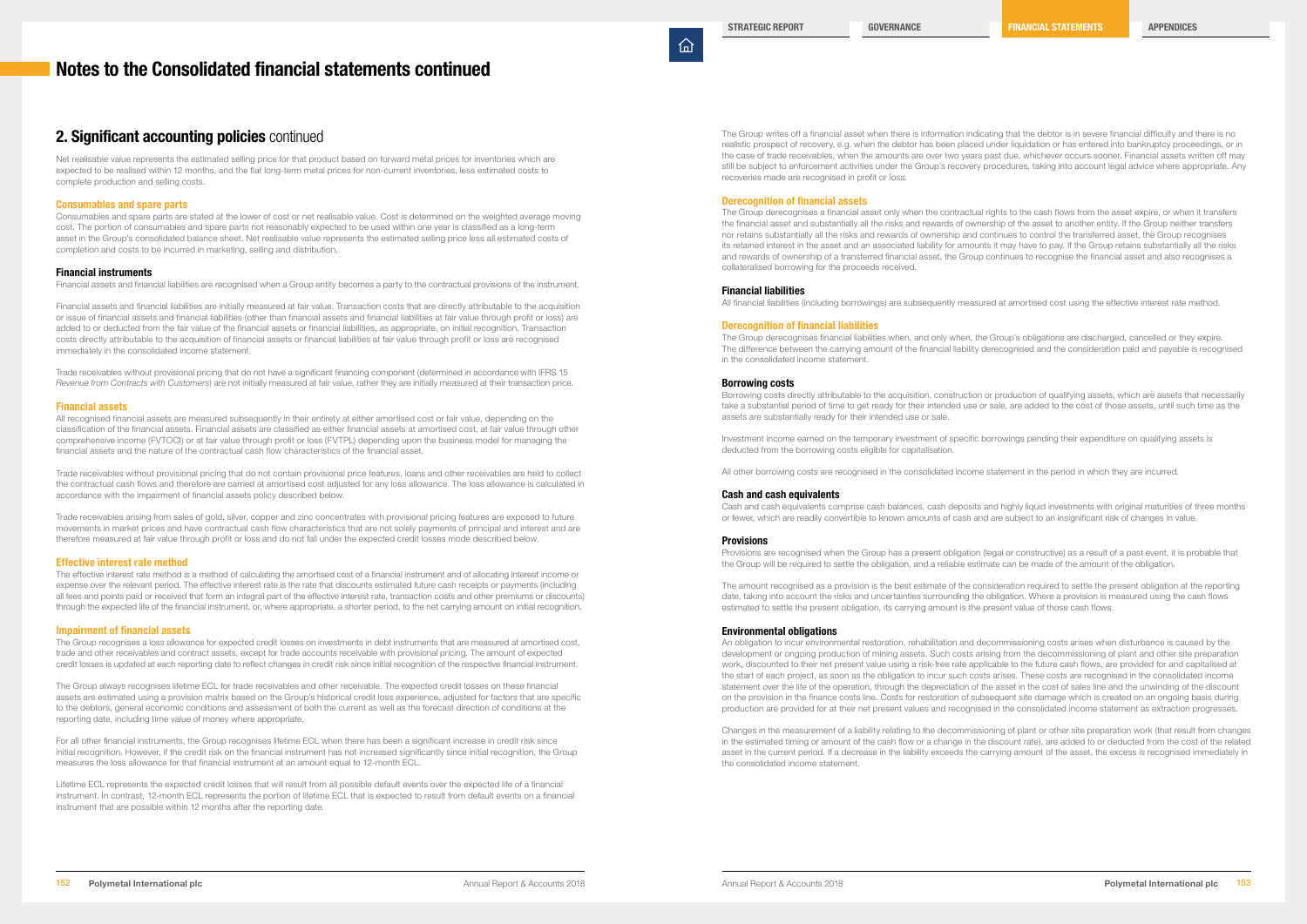### <span id="page-11-0"></span>**Notes to the Consolidated financial statements continued**

### **2. Significant accounting policies** continued

The provision for closure cost obligations is remeasured at the end of each reporting period for changes in estimates and circumstances. Changes in estimates and circumstances include changes in legal or regulatory requirements, increased obligations arising from additional mining and exploration activities, changes to cost estimates and changes to the risk free interest rate.

### **Employee benefit obligations**

Remuneration paid to employees in respect of services rendered during a reporting period is recognised as an expense in that reporting period. The Group pays mandatory contributions to the state social funds, including the Pension Fund of the Russian Federation and Kazakhstan, which are expensed as incurred.

#### **Taxation**

Income tax expense represents the sum of the tax currently payable and deferred tax. Income taxes are computed in accordance with the laws of countries where the Group operates.

#### **Current tax**

The tax currently payable is based on taxable profit for the period. Taxable profit differs from profit as reported in the consolidated income statement because of items of income or expense that are taxable or deductible in other periods and items that are never taxable or deductible. The Group's liability for current tax is calculated using tax rates that have been enacted or substantively enacted by the reporting date.

#### **Deferred tax**

Deferred tax is recognised on temporary differences between the carrying amounts of assets and liabilities in the consolidated financial statements and the corresponding tax bases used in the computation of taxable profit. Deferred tax liabilities are generally recognised for all taxable temporary differences. Deferred tax assets are generally recognised for all deductible temporary differences to the extent that it is probable that taxable profits will be available against which those deductible temporary differences can be utilised. Such deferred tax assets and liabilities are not recognised if the temporary difference arises from goodwill or from the initial recognition (other than in a business combination) of other assets and liabilities in a transaction that affects neither the taxable profit nor the accounting profit.

Deferred tax liabilities are recognised for taxable temporary differences associated with investments in subsidiaries and associates, and interests in joint ventures, except where the Group is able to control the reversal of the temporary difference and it is probable that the temporary difference will not reverse in the foreseeable future. Deferred tax assets arising from deductible temporary differences associated with such investments and interests are only recognised to the extent that it is probable that there will be sufficient taxable profits against which to utilise the benefits of the temporary differences and they are expected to reverse in the foreseeable future.

The carrying amount of deferred tax assets is reviewed at the end of each reporting period and reduced to the extent that it is no longer probable that sufficient taxable profits will be available to allow all or part of the asset to be recovered.

Deferred tax assets and liabilities are measured at the tax rates that are expected to apply in the period in which the liability is settled or the asset realised, based on tax rates (and tax laws) that have been enacted or substantively enacted by the end of the reporting period. The measurement of deferred tax liabilities and assets reflects the tax consequences that would follow from the manner in which the Group expects, at the end of the reporting period, to recover or settle the carrying amount of its assets and liabilities.

Deferred tax assets and liabilities are offset when there is a legally enforceable right to set off current tax assets against current tax liabilities and when they relate to income taxes levied by the same taxation authority and the Group intends to settle its current tax assets and liabilities on a net basis.

#### **Current and deferred tax**

Current and deferred tax is recognised in the consolidated income statement, except when it relates to items that are recognised in the consolidated statement of comprehensive income or directly in equity, in which case, the current and deferred tax is also recognised in consolidated statement of comprehensive income or directly in equity respectively. Where current tax or deferred tax arises from the initial accounting for a business combination, the tax effect is included in the accounting for the business combination.

#### **Uncertain tax positions**

Provision for uncertain tax positions is recognised within current tax when management determines that it is probable that a payment will be made to the tax authority. For such tax positions the amount of the probable ultimate settlement with the related tax authority is recorded. When the uncertain tax position gives rise to a contingent tax liability for which no provision is recognised, the Group discloses tax-related contingent liabilities and contingent assets in accordance with IAS 37 *Provisions, Contingent Liabilities and Contingent Assets*.

#### **Revenue recognition**

The Group has two major streams: the sale of gold and silver bullions and sale of copper, gold and silver concentrate. Revenue is measured at the fair value of consideration to which an entity expects to be entitled in a contract with a customer in exchange for transferring promised goods, excluding amounts collected on behalf of third parties, such as value added tax (VAT). The Group recognises revenue when it transfers control of a product or service to a customer.

#### **Sale of gold and silver bullion**

The Group processes doré produced in the Russian Federation into London Good Delivery Bars prior to sale. This final stage of processing is carried out on a toll-treatment basis at four state-owned refineries. The Group sells gold and silver bullion to banks through long-term agreements. The sales price, as determined in the agreement, may be variable based upon the London Bullion Market Association (LBMA) spot or fixed price, however the Group does not enter into fixed price contracts. For domestic sales, control and title passes from the Group to the purchaser at the refinery gate with revenue recognised at that point. For export sales, once the gold and/or silver bars have been approved for export by Russian customs, they are then transported to the vault of the purchaser. Control and title passes and revenue is recognised at the point when the gold and/or silver bars are received by the purchaser.

#### **Sales of copper, zinc, gold and silver concentrate**

The Group sells copper, gold and silver concentrate underpricing arrangements where final prices are determined by quoted market prices in a period subsequent to the date of sale. Concentrate sales are initially recorded based on forward prices for the expected date of final settlement. Revenue is recorded at the time of shipment, when control passes to the buyer. Revenue is calculated based on the copper, gold and silver content in the concentrate and using the forward London Bullion Market Association (LBMA) or London Metal Exchange (LME) price to the estimated final pricing date, adjusted for the specific terms of the relevant agreement. Revenue is presented net of refining and treatment charges which are subtracted in calculating the amount to be invoiced.

#### **Share-based compensation**

The Group applies IFRS 2 *Share-based Payments* to account for share-based compensation. IFRS 2 requires companies to recognise compensation costs for share-based payments to employees based on the grant-date fair value of the award.

The fair value of the awards granted under the Performance Share Plan (PSP) (as defined in the Remuneration report) is estimated using a Monte Carlo model valuation (see Note 32).

Awards which are granted under Deferred Share Awards (DSA) plan and are released over a period of three years, are measured at share price at a grant date and are prorated across periods to the different vest dates (see Note 32).

The fair value of the awards granted is recognised as a general, administrative and selling expense over the vesting period with a corresponding increase in the share-based compensation reserve. Upon the exercise of the awards the amounts recognised within the share-based compensation reserve are transferred to the stated capital account.

#### **Earnings per share**

Earnings per share calculations are based on the weighted average number of common shares outstanding during the period. Diluted earnings per share are calculated using the treasury stock method, whereby the proceeds from the potential exercise of dilutive stock options with exercise prices that are below the average market price of the underlying shares are assumed to be used in purchasing the Company's common shares at their average market price for the period.

### **3. Critical accounting judgements and key sources of estimation uncertainty**

In the course of preparing the financial statements, management necessarily makes judgements and estimates that can have a significant impact on those financial statements. The determination of estimates requires judgements which are based on historical experience, current and expected economic conditions, and all other available information.

Estimates and underlying assumptions are reviewed on an ongoing basis, with revisions recognised in the period in which the estimates are revised and in the future periods affected. The judgements involving a higher degree of estimation or complexity are set out below.

#### **Critical accounting judgements**

The following are the critical judgements, apart from those involving estimation (which are dealt with separately below), made in the process of applying the Group's accounting policies during the year that have the most significant effect on the amounts recognised in the financial statements.

#### **Accounting for acquisitions**

To determine the appropriate accounting approach to be followed for an acquisition transaction, the Group applies judgement to assess whether the acquisition is of a business, and therefore within scope of IFRS 3 *Business Combination*s, or is of a group of assets that do not constitute a business and is therefore outside scope of IFRS 3. In making this determination, management evaluates the inputs, processes and outputs of the asset or entity acquired. Judgement is used to determine whether an integrated set of activities and assets is capable of being conducted and managed for the purpose of providing a return in the form of dividends, lower costs or other economic benefits directly to investors or other owners, members or participants. Major acquisitions in the year included Prognoz, Nezhda and Amikan (Note 4). They have been assessed as business combinations under IFRS 3 and have thus been accounted for at their fair values.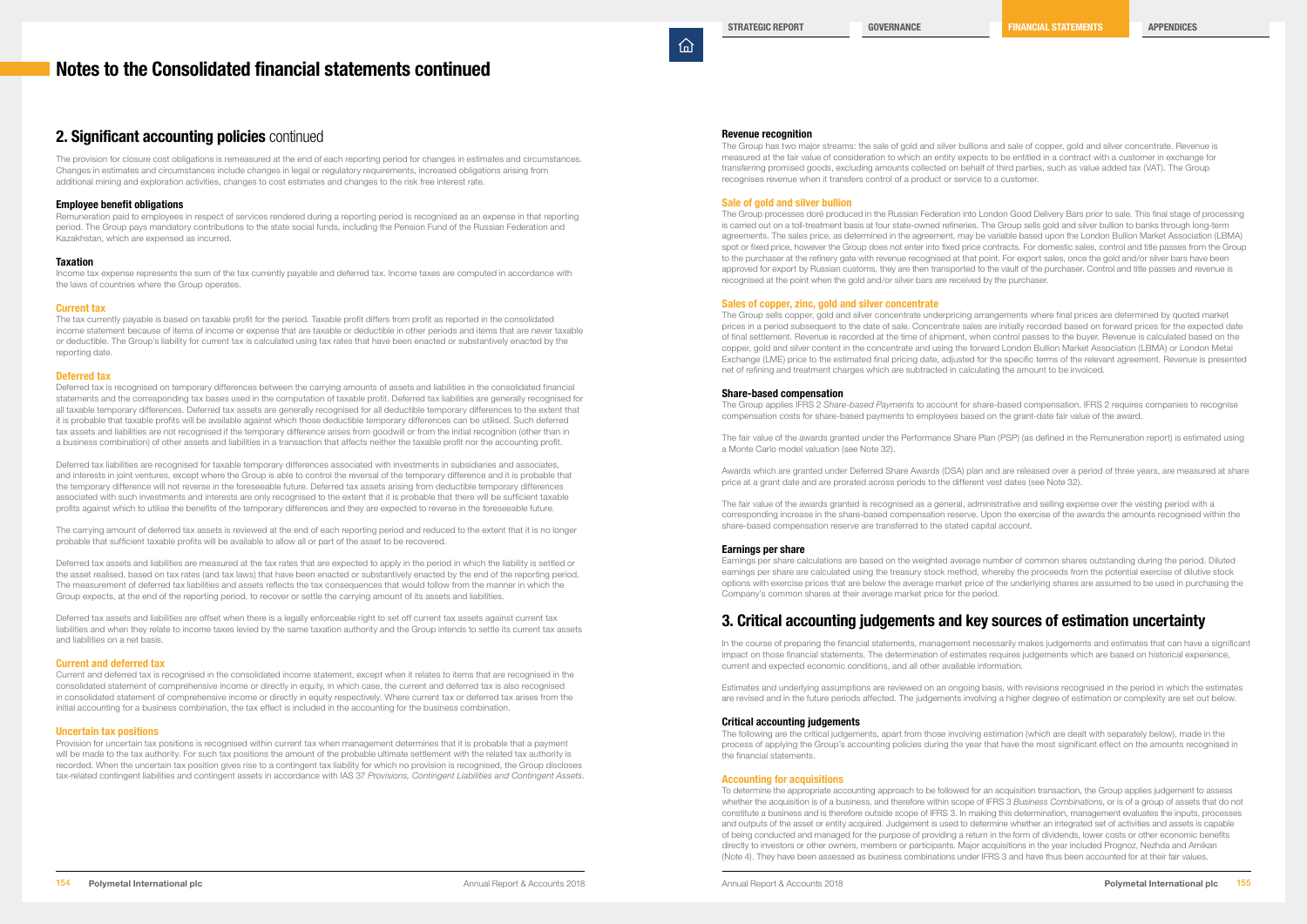### **3. Critical accounting judgements and key sources of estimation uncertainty continued**

When accounting for acquisitions that represent business combinations, the Group applies judgement to determine the fair value of the identifiable assets acquired and the liabilities assumed at the acquisition date.

The consideration paid is considered to be the primary indicator of the fair value of the assets acquired (primarily mineral rights) and liabilities assumed, although the fair value of mineral rights is also supported by the Discounted Cash Flow Method (DCF) models prepared as described in the 'Key sources of estimation uncertainty' section below.

The Prognoz, Nezhda and Amikan acquisitions were all achieved in stages. Judgement is used to determine when control was obtained and the basis of fair value remeasurement of the Group's previously held interests in the acquired entities at that date (including consideration of any control premium paid), and the resulting gain or loss is recognised in the consolidated income statement.

#### **Assessment of indicators of impairment or its reversal of operating and development assets**

The Group is required to conduct an impairment test where there is an indication of impairment of an asset or a cash-generating unit. For goodwill, an annual impairment test is required. Judgement is required in the assessment of whether indicators of impairment (or its reversal) exist.

Operating and economic assumptions, which could affect the valuation of assets using discounted cash flows (DCF), are updated regularly as part of the Group's planning and forecasting processes. Significant judgement is required to determine whether any economic or operating assumptions represent significant changes in the economic value of an asset or CGU. Discounted cash flow models are prepared on the basis of such assumptions to determine whether there are any indicators of impairment or impairment reversal.

In making the assessment for impairment indicators, assets that do not generate independent cash inflows are allocated to an appropriate cash-generating unit. Management necessarily applies judgement in allocating assets that do not generate independent cash inflows to appropriate cash-generating units, and also in estimating the timing and value of underlying cash flows within the value-in-use calculation. Subsequent changes to the cash-generating unit allocation or to the timing of cash flows could impact the carrying value of the respective assets. Refer to Note 20 for further information.

#### **Recoverability of exploration and evaluation assets**

Exploration and evaluation assets include mineral rights and exploration and evaluation costs, including geophysical, topographical, geological and similar types of costs. Exploration and evaluation costs are capitalised if management concludes that future economic benefits are likely to be realised and determines that economically viable extraction operation can be established as a result of exploration activities and internal assessment of mineral resources.

According to IFRS 6 *Exploration for and evaluation of mineral resources*, the potential indicators of impairment include: management's plans to discontinue the exploration activities, lack of further substantial exploration expenditure planned, expiry of exploration licences in the period or in the nearest future, or existence of other data indicating the expenditure capitalised is not recoverable. At the end of each reporting period, management assesses whether such indicators exist for the exploration and evaluation assets capitalised, which requires significant judgement.

As of 31 December 2018 total exploration and evaluation costs capitalised amount to \$365 million (2017: \$150 million) with the most significant asset of \$290 million attributable to the Prognoz silver property acquired during the year ended 31 December 2018.

#### **Key sources of estimation uncertainty**

The following are the sources of estimation uncertainty that carry the most significant risk of material effect on next year's accounts, being items where actual outcomes in the next 12 months could vary significantly from the estimates made in determining the reported amount of an asset or liability.

#### **Cash flow projections for fair value accounting and impairment testing**

Expected future cash flows used in DCF models are inherently uncertain and could materially change over time. They are significantly affected by a number of factors including ore reserves, together with economic factors such as commodity prices, exchange rates, discount rates and estimates of production costs and future capital expenditure.

- Ore reserves and mineral resources Recoverable reserves and resources are based on the proven and probable reserves and resources in existence. Reserves and resources are incorporated in projected cash flows based on ore reserve statements and exploration and evaluation work undertaken by appropriately qualified persons (see below). Mineral resources, adjusted by certain conversion ratios, are included where management has a high degree of confidence in their economic extraction, despite additional evaluation still being required prior to meeting the required confidence to convert to ore reserves.
- Commodity prices Commodity prices are based on latest internal forecasts, benchmarked against external sources of information. Polymetal currently uses a flat real long-term gold and silver price of \$1,200 per ounce (2017: \$1,200) and \$15 per ounce (2017: \$16), respectively.
- Foreign exchange rates Foreign exchange rates are based on latest internal forecasts, benchmarked with external sources of information for relevant countries of operation. Management have analysed RUB/US\$ rate movements for the year ended 31 December 2018. RUB/US\$ exchange rate is estimated at 65 RUB/US\$ (2017: RUB/US\$60).

Deferred tax assets arising from tax losses carried forward recognised as of 31 December 2018 amount to \$167 million (2017: \$126 million). Tax losses carried forward represent amounts available for offset against future taxable income generated by Mayskoye Gold Mining Company LLC, JSC South-Verkhoyansk Mining Company and JSC Polymetal Management (Russian Federation), JSC Varvarinskoye and Bakyrchik Mining Venture LLC (Kazakhstan). Each legal entity within the Group represents a separate tax-paying component for income tax purposes. The tax losses of one entity cannot be used to reduce taxable income of other entities of the Group. Gross tax losses carried forward of \$495 million (2017: \$448 million), for which a deferred tax asset is recognised in JSC Varvarinskoye and Bakyrchik Mining Venture LLP are available during the period up to 2028, with the most significant portion expiring in 2025 and 2028 (Note 17). The remaining gross tax losses have an indefinite life. It is not practical to show the likely impact on the deferred tax balances of changes in corporate parameters because of number of legal entities with tax losses available and the different tax attributes applicable to each entity.

• Operating costs, capital expenditure and other operating factors – Cost assumptions incorporate management experience and expectations, as well as the nature and location of the operation and the risks associated therewith. Underlying input cost and permits are based on management's best estimate of the outcome of uncertain future events at the balance sheet date.

assumptions are consistent with related output price assumptions. Other operating factors, such as the timelines of granting licences

No impairment for property, plant and equipment was recognised during the year ended 31 December 2018 as no indicators of impairment were identified. The sensitivities for goodwill impairment testing are disclosed in Note 20, and in the absence of indicators for impairment, these are not extended to impairment testing more generally. The sensitivity of items held at fair value is not material.

#### **Ore reserves**

介

An ore reserve estimate is an estimate of the amount of product that can be economically and legally extracted from the Group's properties. Ore reserve estimates are used by the Group in the calculation of: depletion of mining assets using the units-of-production method; impairment charges and in forecasting the timing of the payment of decommissioning and land restoration costs. Also, for the purpose of impairment review and the assessment of the timing of the payment of decommissioning and land restoration costs, management may take into account mineral resources in addition to ore reserves where there is a high degree of confidence that such resources will be extracted.

In order to calculate ore reserves, estimates and assumptions are required about geological, technical and economic factors, including quantities, grades, production techniques, recovery rates, production costs, transport costs, commodity demand, commodity prices, discount rates and exchange rates. Estimating the quantity and/or grade of ore reserves requires the size, shape and depth of ore bodies to be determined by analysing geological data such as the logging and assaying of drill samples. This process may require complex and difficult geological judgements and calculations to interpret the data.

Ore reserve estimates may change from period to period as additional geological data becomes available during the course of operations or if there are changes in any of the aforementioned assumptions. Such changes in estimated reserves may affect the Group's financial results and financial position in a number of ways, including the following:

• depletion charged in the consolidated income statement where such charges are determined by using the units-of-production method; • provisions for decommissioning and land restoration costs where changes in estimated reserves affect expectations about the timing

- asset carrying values due to changes in estimated future cash flows;
- 
- of the payment of such costs;
- and liabilities; and
- contingent consideration liabilities where these are determined by the future production levels.

• carrying value of deferred tax assets and liabilities where changes in estimated reserves affect the carrying value of the relevant assets

Ore reserves are subject to annual reestimation (please refer to the Reserves and Resources section of the Annual Report). Based on the ore reserves estimate as of 1 January 2019, the depreciation charge for the year ended 31 December 2018 would decrease by \$20 million (2017: decrease by \$15 million based on the ore reserves estimate as of 1 January 2018).

#### **Recoverability of deferred tax assets**

Deferred tax assets are reviewed at each reporting date and reduced to the extent that it is no longer probable that sufficient taxable profit will be available to allow all or part of the deferred tax asset to be utilised (Note 17). There is an application of judgement in assessing the amount, timing and probability of future taxable profits and repatriation of retained earnings. These factors affect the determination of the appropriate rates of tax to apply and the recoverability of deferred tax assets. These judgements are influenced, inter alia, by factors such as estimates of future production, commodity lines, operating costs, future capital expenditure and dividend policies. If actual results differ from these estimates or if these estimates must be adjusted in future periods, the financial position, results of operations and cash flows may be negatively affected.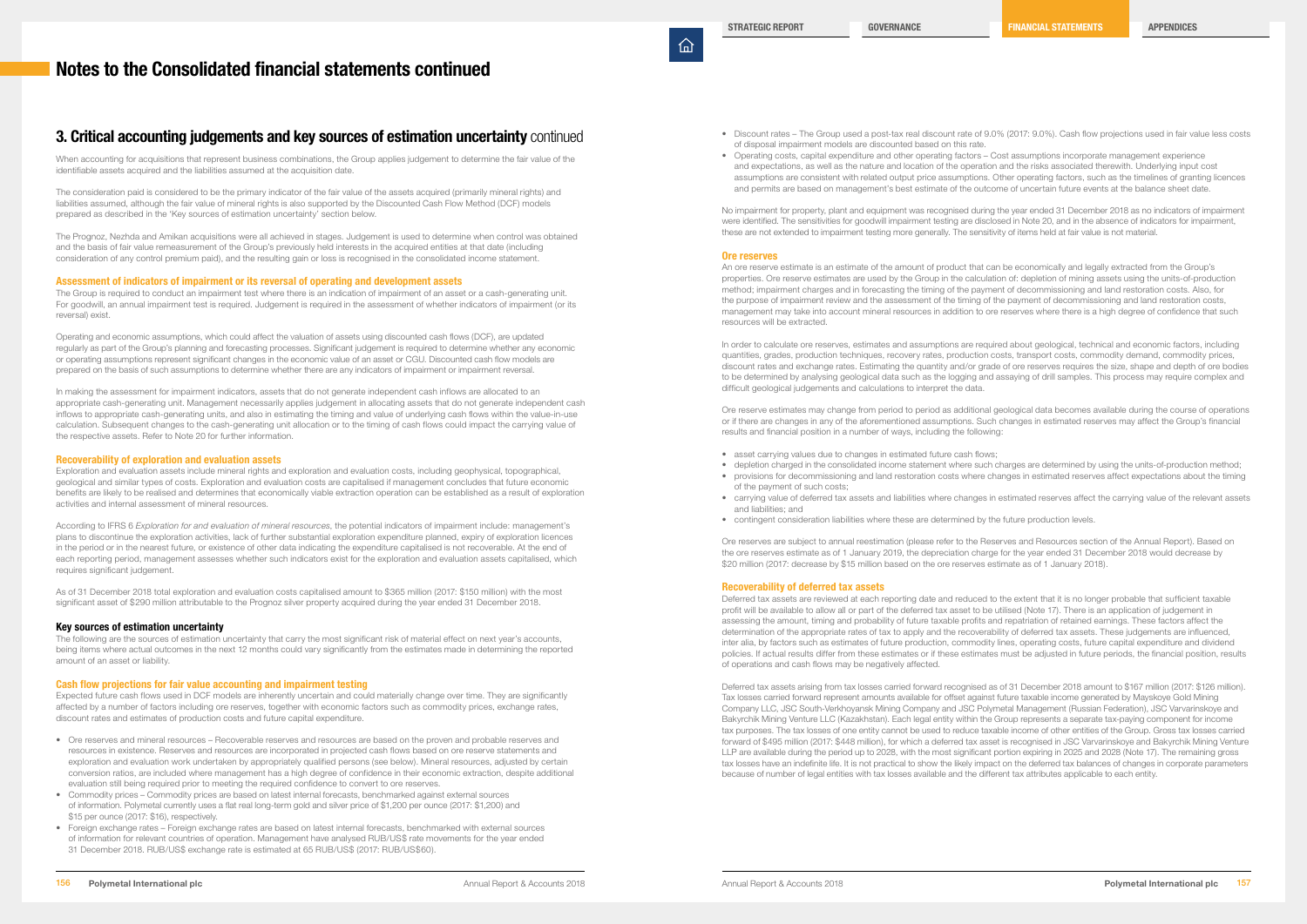### <span id="page-13-0"></span>**3. Critical accounting judgements and key sources of estimation uncertainty** continued

### **Recoverability of stockpiles and work in-process**

The assessment of the recoverability of metal inventories requires judgement both in terms of calculating expected costs to process and refine ore stock piles to produce concentrate or doré for sale, and in terms of estimating future prices to be realised on sale (Note 22). The Group uses survey and assay techniques to estimate quantities of the ore stockpiled and ore stacked in heap leach pads, as well as the recoverable metal in this material and work in-process. The amount of the recoverable metals, that will be available for sale, is determined based on technological recoveries, which are established for each deposit and extraction technology. Changes in these estimates can result in a change in mine operating costs of future periods and carrying amounts of inventories.

During the year ended 31 December 2018 the Group provided for net realisable value of metal inventories in the amount of \$21 million (year ended 31 December 2017: write-down of \$16 million).

The amount of inventories held at net realisable value at 31 December 2018 is \$99 million (31 December 2017: \$60 million).

The key assumptions used in determining the net realisable value of inventories at 31 December 2018 are consistent with those used for goodwill impairment testing.

#### **Valuation of contingent consideration payable**

The Group has recorded contingent consideration liabilities of \$54 million as at 31 December 2018 (2017: \$62 million) related to various acquisitions made, as set out in Note 29 to the financial statements. Various estimates must be made when determining the value of contingent consideration to be recognised at each balance sheet date. The assumptions made are consistent with those made for impairment testing purposes (see above), and additional assumptions are included in Note 29. Significant changes in assumptions could cause an increase, or reduction, in the amount of contingent consideration payable, with a resulting charge or credit in the consolidated income statement.

### **4. Acquisitions and disposals**

#### **(a) Year ended 31 December 2018**

#### **Prognoz silver property acquisition**

In January 2017 the Group entered into an agreement with Polar Acquisition Ltd (PAL), under which Polymetal would participate in the development of the Prognoz silver deposit in Yakutia, Russia ('Prognoz'). Under the agreement, Polymetal acquired a 5% interest in Prognoz for \$5 million (including \$2 million of related expenses) in cash through the purchase of 10% of Polar Silver Resources' LLC share capital (a subsidiary of PAL), the entity holding a 50% interest in Prognoz, with the remaining 50% owned by a private investor. The arrangement allowed Polymetal to acquire from PAL their remaining 45% interest in Prognoz for a consideration based on the JORC compliant reserves estimate upon completion of the technical study. As of acquisition date and as of 31 December 2017 the Group had determined that Prognoz constituted a joint venture under IFRS 11 *Joint Arrangements* and therefore the investment was accounted for using the equity method. In January 2018 Polymetal agreed with PAL to accelerate the exercise of the option in order to acquire the remaining 45% ownership stake PAL had in Prognoz at a fixed price.

In April 2018 the Group completed the acquisition of Prognoz through two consecutive deals. On 13 April 2018 the Group completed the acquisition of the 45% stake from PAL for consideration paid through the issue of 6,307,000 Polymetal new ordinary shares and on 23 April 2018 acquired the remaining 50% a stake from the private investor for consideration paid by issuing 14,152,668 new ordinary shares of the Company.

As a result of the transactions, Polymetal now consolidates its 100% stake in Prognoz.

In addition to the consideration paid to PAL for the 45% stake Polymetal also committed to pay PAL a net smelter return ('NSR') royalty of between 2% and 4% (prorated for the 45% stake being acquired), which will be dependent on the applicable statutory mineral extraction tax rate at the time when the asset enters commercial production.

In addition to the consideration paid to the private investor for the 50% stake Polymetal also committed to pay a NSR royalty in the range of 0.5% to 2.5%, prorated for the 50% stake which was acquired and capped at \$40 million. The royalty will be only payable if the silver price is \$19/oz or higher, with the actual royalty rate within the range determined on a progressive scale dependent on the silver price.

The Group has determined that it obtained control over the Prognoz silver property as of 23 April 2018.

Prognoz is the largest undeveloped primary silver deposit in Eurasia with JORC-compliant Indicated and Inferred Resources, estimated by Micon in 2009 of 292 Moz at 586 g/t silver. In October 2018 the Group prepared the updated resource estimate of 256 Moz at 789 g/t silver equivalent with an increased share of resources within the Indicated category.

As the Prognoz operations represent an integrated set of activities with a focus on exploration, it was determined that it meets the definition of a business pursuant to IFRS 3 and that it should be fair value accounted for using the acquisition method.

**Consideration transferred**

The fair value of the newly issued 6,307,000 ordinary shares issued as part of the consideration paid for Prognoz to PAL was determined based on the spot price at the acquisition date, being \$9.63, and it was valued at \$61 million.

The fair value of the newly issued 14,152,668 ordinary shares issued as part of the consideration paid for Prognoz to the private investor was determined based on the spot price at the acquisition date, being \$9.83, and it was valued at \$139 million, with \$24 million allocated to the acquired shareholders' loan.

The NSR royalties described above meet the definition of contingent consideration and are accounted for at their fair value at the acquisition date as set out below.

The fair value of the NSR payable to PAL was determined using a valuation model based on expected silver production and forecast silver prices. The royalty agreement is subject to a cap that increases progressively with the silver price.

Based on the internal forecast, benchmarked against the external sources of information, the Group applied the long-term silver price assumption of \$15 per ounce, resulting in the NSR cap of \$100 million, a higher cap of \$250 million could apply under more beneficial price assumptions. At the acquisition date, the fair value of the contingent consideration was estimated at \$9 million.

The fair value of the NSR payable to the private investor was similarly determined using a valuation model based on the expected production of silver at the silver prices as above and was calculated using Monte Carlo modelling. At the acquisition date, the fair value of the contingent consideration was estimated at \$5 million. The fair value of the NSR payable to PAL was determined using a valuation model which simulates expected production silver and the silver prices to estimate Prognoz future revenues. The royalty agreement is subject to an agreed cap that increases progressively with the silver price.

The key assumptions used in the contingent consideration calculations are set out below:

#### Silver price volatility

| Silver price volatility                                            | 31.69%       |
|--------------------------------------------------------------------|--------------|
| Silver price as of acquisition date/long-term real price per ounce | \$16,94/\$15 |
| Discount rate                                                      | 9%           |

### **Assets acquired and liabilities recognised at the date of acquisition**

In finalising the allocation of the purchase price for the Prognoz transaction as shown above, the Group has refined the valuation of the Group's pre-existing interest in Prognoz, which determines any gain or loss arising when control was obtained. The preliminary purchase price allocation based this valuation on the weighted average cost of the Group's total investment in Prognoz, but the Group has now completed a full valuation of the pre-existing interest on a stand-alone basis. As a result the gain on obtaining control has reduced from an initial \$24 million gain to nil. Other refinements have been made to the initial purchase price allocation as set out below, with the most significant effect being on the valuation of Property, plant and equipment.

The amounts recognised in respect of the identifiable assets acquired and liabilities assumed and their reconciliation to the provisional accounting, reported in the interim consolidated financial statements for the period ended 30 June 2018, are set out in the table below:

#### Assets acquired and liabilities recognised at the date of acquisiti

| Total consideration                                                                        | 219                                                                | (19)                          | 200                                   |
|--------------------------------------------------------------------------------------------|--------------------------------------------------------------------|-------------------------------|---------------------------------------|
| Revaluation of 50% achieved by 13 April 2018                                               | 24                                                                 | (24)                          |                                       |
| Initial 50% investment in JV as of acquisition date                                        | 5                                                                  | 5                             | 10                                    |
| Total consideration for 50% share                                                          | 120                                                                |                               | 120                                   |
| Contingent consideration payable<br>Less consideration allocated to the Shareholders' loan | 5<br>(24)                                                          |                               | 5<br>(24)                             |
| Consideration for 45% share in JV<br>Fair value of shares issued for 50% share             | 70<br>139                                                          |                               | 70<br>139                             |
| Contingent consideration payable to PAL                                                    | 9                                                                  |                               | 9                                     |
| <b>Consideration transferred</b><br>Fair value of shares issued to PAL for 45%             | 61                                                                 |                               | 61                                    |
| Fair value of the net assets acquired                                                      | 219                                                                | (19)                          | 200                                   |
| Deferred tax liabilities                                                                   | (57)                                                               |                               | (50)                                  |
| <b>Borrowings</b>                                                                          | (47)                                                               | 5                             | (42)                                  |
| Property, plant and equipment<br>Other current assets                                      | 321<br>$\mathfrak{D}$                                              | (31)                          | 290<br>2                              |
| Assets acquired and liabilities recognised at the date of acquisition                      |                                                                    |                               |                                       |
|                                                                                            | Provisional<br>amounts<br>previously<br>reported<br>$\mathbb{S}$ m | Adjustments<br>$\mathbb{S}$ m | Adjusted<br>amounts<br>$\mathbb{S}$ m |

#### Fair value of the net assets acquired **219 (19) 200**

#### Consideration transferred

#### Consideration for 45% share in JV **70** – **70**

#### **120** Total consideration for 50% share

#### Total consideration **219 (19) 200**

No significant financial assets were acquired in business combination.

石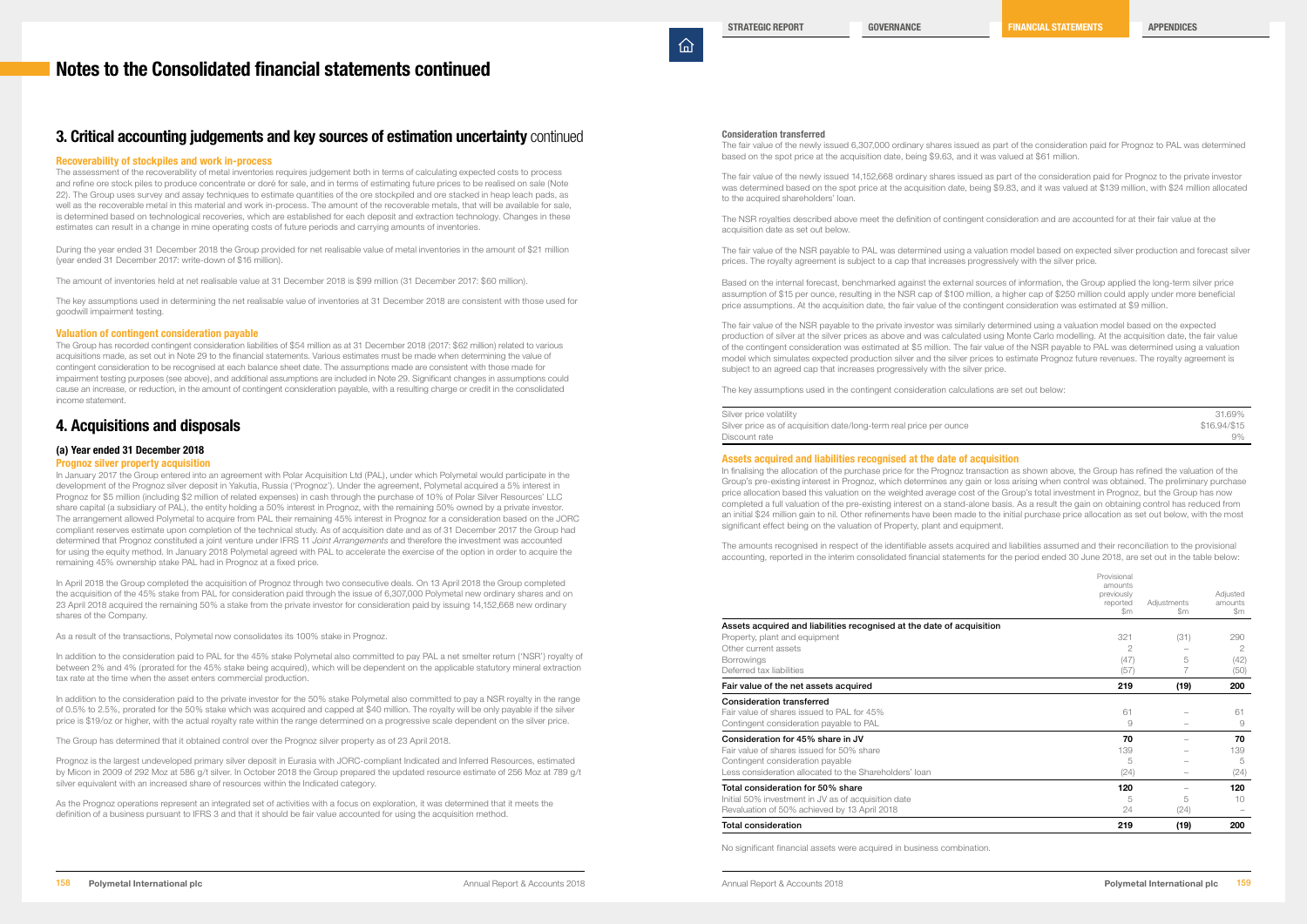### **4. Acquisitions and disposals** continued

#### **Impact of the acquisition on the result of Group**

The impact of Prognoz on the Group's financial result was not significant because Prognoz had not generated any revenue or expenses during the period from 23 April 2018 to 31 December 2018.

#### **Nezhda gold property acquisition**

In December 2015 the Group entered into a joint arrangement, under which Polymetal participates in advancing the development of the Nezhdaninskoye gold deposit (Nezhda) in Yakutia, Russia. On 19 January 2016 Polymetal obtained a 15.3% interest in the joint venture entity holding 100% of JSC South-Verkhoyansk Mining Company, a licence holder for Nezhda, for a total cash consideration of \$18 million. It was determined that the arrangement met the definition of a joint arrangement as per IFRS 11 Joint Arrangements, as joint control of two investors was established. As the arrangement was structured through a separate vehicle and the investors had rights over their share in net assets of the joint arrangement, it was concluded that the joint arrangement meets the definition of a joint venture and should be accounted for using the equity method of accounting.

In November 2016 Polymetal increased its share in Nezhda to 17.7% for a cash consideration of \$3 million.

In July 2017, Polymetal agreed to acquire an additional 7% in JSC South-Verkhoyansk Mining Company (Nezhda) for a cash consideration of \$8 million, from its joint venture partner, Ivan Kulakov. Simultaneously, Polymetal acquired an option to buy out the remaining 75.3% in Nezhda (the 'Call Option'). The Call Option premium amounted to \$12 million.

In April 2018, Polymetal served a Call option exercise notice to acquire the remaining 75.3% stake for consideration of \$144 million, payable in cash and Polymetal shares.

The completion of the sale and purchase of the additional 7% share in the JV and exercise of the Call Option were subject to approval by the Russian Federal Government's Commission on Foreign Investments into Companies of Strategic Importance. The exercise of the Call Option was also subject to approval by the Russian Federal Antimonopoly Service.

In November 2018, Polymetal received all necessary regulatory approvals and completed the acquisition of the remaining 82.3% stake in Nezhda from entities owned by Ivan Kulakov in two separate transactions:

- 7% was acquired for \$8 million in cash as part of the Shareholder agreement signed in July 2017;
- 75.3% was acquired for \$146 million, of which \$10 million was payable in cash and \$136 million was payable in 13,486,579 newly issued Polymetal shares that represent 2.9% of Polymetal's increased share capital.

The Group has determined that it obtained control over the Nezhda gold property on 26 November 2018.

As Nezhda operations represent an integrated set of activities with a focus on exploration, it was determined that it meets the definition of a business pursuant to IFRS 3 and that it should be fair value accounted for using the acquisition method.

Polymetal has been a partial owner of the property since 2006 with the original 50% stake acquired through the JV with AngloGoldAshanti and subsequently diluted by external equity financing. From 2012 the Group's equity ownership was 42.65% and it exercised significant influence over the property. The investment was accounted for using the equity method of accounting. In 2012–2018 2,882 Kt of ore with the average grade of 3.84 g/t containing 356 Koz of gold was extracted from the open-pit mine at Veduga. Historically ore was sold to multiple processing plants including Varvara.

#### **Consideration transferred**

The fair value of the 13,486,579 ordinary shares issued as part of the consideration paid was determined based on the spot price at the acquisition date, being \$10.07, and it was valued at \$136 million. The fair value of the Call Option described above represents part of the consideration transferred and comprised \$11 million as of acquisition date. The change in the fair value of the Call Option of \$1 million was recognised in the consolidated income statement.

As the Group obtained control over the Nezhda gold property, which was previously considered a joint venture operation that constituted a business, the Group's previously recognised share of the business subject to joint control was remeasured in accordance with IFRS 3. The remeasurement resulted in a fair value gain of \$20 million as of the acquisition date, and was recognised in the income statement.

### **Assets acquired and liabilities recognised at the date of acquisition**

During the year ended 31 December 2018 the Group finalised the purchase price allocation for Nezhda. The amounts recognised in respect of the identifiable assets acquired and liabilities assumed are set out in the table below:

#### Assets acquired and liabilities recognised at the date of acquisition

#### Fair value of the net assets acquired

| Assets acquired and liabilities recognised at the date of acquisition | $\mathbb{S}$ m |
|-----------------------------------------------------------------------|----------------|
| Property, plant and equipment                                         | 322            |
| Inventories                                                           | 3              |
| Other current assets                                                  | 10             |
| Accounts payable and accrued liabilities                              | (10)           |
| Environmental obligations                                             | (1)            |
| <b>Borrowings</b>                                                     | (78)           |
| Deferred tax liabilities                                              | (38)           |
| Fair value of the net assets acquired                                 | 208            |
| <b>Consideration transferred</b>                                      |                |
| Fair value of shares issued                                           | 136            |
| Cash consideration paid                                               | 10             |
| Call option premium paid                                              | 12             |
| Call option fair value adjustment                                     | (1)            |
| Initial investment in JV as of acquisition date                       | 31             |
| Revaluation of initial share on business combination                  | 20             |
| Total consideration                                                   | 208            |
| Cash outflow in acquisition                                           | 22             |

#### Consideration transferred

石

#### **Total consideration**

#### **Impact of the acquisition on the result of the Group**

The impact of Nezhda on the Group's financial result was not significant given the close proximity between the acquisition date and the year ended 31 December 2018. Nezhda had not generated any revenue in this period.

#### **Amikan acquisition**

Following the acquisition of an additional 31.7% stake in October 2018, the Group increased its overall ownership in the Veduga gold deposit to 74.3%. Veduga is a high-grade refractory gold deposit with reserves of 1.4 Moz of gold at 4.8 g/t and additional mineral resources of 0.4 Moz at 4.9 g/t. The licence holder for the property is Amikan LLC ('Amikan').

As Amikan operations represent an integrated set of activities with a focus on mining and extraction of precious metals, it was determined that it meets the definition of a business pursuant to IFRS 3 and that it should be fair value accounted for using the acquisition method.

#### **Consideration transferred**

The total consideration comprised \$21.5 million, payable by issuing 2,456,049 Polymetal new ordinary shares. The number of issued shares has been determined by dividing \$19.7 million by \$8.036, the spot price of ordinary shares of the Company on the Main Market of the London Stock Exchange as at market close on 10 October 2018 in US dollars. The fair value of the consideration transferred was determined based on the 12 October 2018 closing share spot price of 8.78 USD.

As the Group obtained control over the Amikan gold property, which was previously considered a joint venture operation that constituted a business, the Group's previously recognised share of the business subject to joint control was remeasured in accordance with IFRS 3. The remeasurement resulted in a fair value gain of \$21 million as of the acquisition date, and was recognised in the income statement.

The non-controlling interest (25.69% ownership interest in Amikan) recognised at the acquisition date was measured as the proportionate share in the recognised amounts of the acquiree's identifiable net assets and amounted to \$17 million.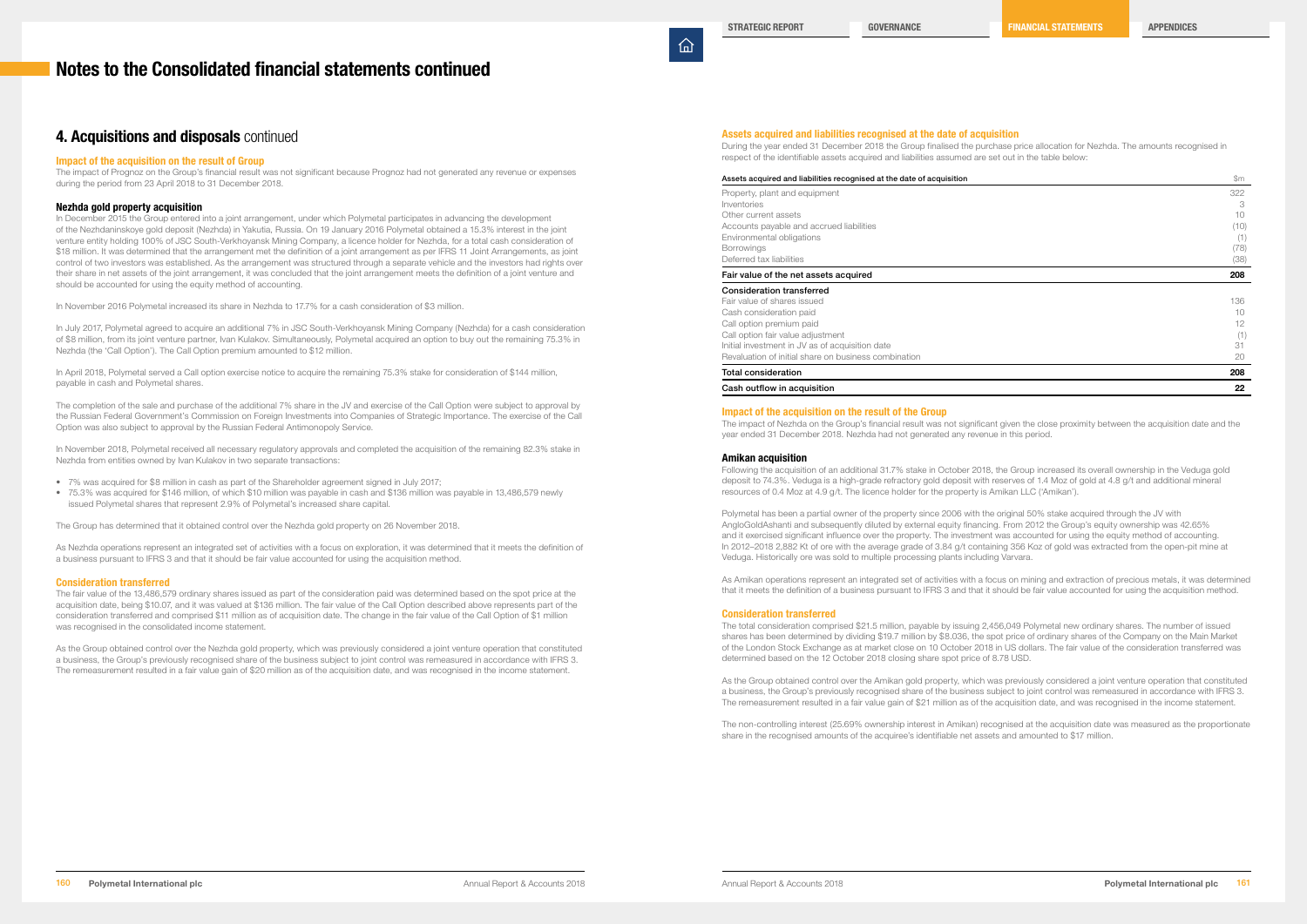### <span id="page-15-0"></span>**Notes to the Consolidated financial statements continued**

### **4. Acquisitions and disposals** continued

#### **Assets acquired and liabilities recognised at the date of acquisition**

At the date of finalisation of these consolidated financial statements, the calculation of environmental obligation and the valuation of property, plant and equipment have not been finalised and they have therefore only been provisionally determined based on the management best estimate.

The provisional amounts recognised in respect of the identifiable assets acquired and liabilities assumed are set out in the table below:

| Assets acquired and liabilities recognised at the date of acquisition (preliminary) | $\mathbb{S}$ m |
|-------------------------------------------------------------------------------------|----------------|
| Property, plant and equipment                                                       | 101            |
| Inventories                                                                         | 5              |
| Cash and cash equivalents                                                           |                |
| Other current assets                                                                |                |
| Environmental obligations                                                           | (1             |
| <b>Borrowings</b>                                                                   | (26)           |
| Deferred tax liability                                                              | (14)           |
| Fair value of the net assets acquired                                               | 68             |
| <b>Consideration transferred</b>                                                    |                |
| Fair value of shares issued                                                         | 22             |
| Initial investment in JV as of acquisition date                                     | 8              |
| Revaluation of initial share on business combination                                | 21             |
| Non-controlling interest at fair value                                              | 17             |
| <b>Total consideration</b>                                                          | 68             |
| Cash and cash equivalents acquired                                                  | 4              |

#### **Impact of the acquisition on the result of the Group**

Amikan contributed \$5 million to the Group's profit for the year after control was consolidated by the Group following the acquisition of an additional 31.7% stake in October 2018. During the year ended 31 December 2018 all revenue recognised by Amikan originated from intercompany sales to Varvara.

#### **Tarutin asset swap**

In April 2018, Polymetal reached an agreement with the Russian Copper Company ('RCC') for an all-share exchange of Polymetal's Tarutin property in Russia for 85% of RCC's East Tarutin property in Kazakhstan. As a result of the transaction, Polymetal received 85% of Tarutinskoye LLP, the licence holder for the copper-gold East Tarutin deposit located in Kazakhstan. In return, Polymetal transferred 100% of Vostochny Basis LLC, the licence holder for the copper-gold Tarutin deposit located in the Russian Federation. The transaction represents an asset swap and does not entail any additional payments or deferred considerations.

The Group also disposed of its interest in the joint venture Aktogai Mys LLC, which held the Dolinnoye exploration licence in Kazakhstan, with a total gain on disposal of \$5 million (Note 21).

East Tarutin is a copper-gold deposit located in proximity to the Varvara processing plant and is expected to source the ore for further processing at the Varvara hub.

The acquired company does not meet the definition of a business pursuant to IFRS 3 and the transaction represents the acquisition of mineral rights through a non-operating corporate entity and does not give rise to goodwill or a gain. Based on IFRS 3 guidance the carrying amount of the assets given up represent the cost of the investment in East Tarutin (Kazakhstan). As a result the Group has purchased mineral rights of \$3 million.

#### **Khakanja disposal**

In December 2018 the Group disposed of its Khakanja operations (Okhotskaya Mining and Exploration Company LLC), which comprise the 600 Ktpa processing plant, related infrastructure at the Khakanja mine, and old stockpiles at Khakanja, Avlayakan and Ozernoye deposits with current ore reserves of approximately 0.1 Moz of GE, as well as the exploration properties of Kundumi and Mevachan. The total consideration for Khakanja of \$5 million was received in cash. Further, debt of \$25 million was transferred with the business at the point of disposal. Simultaneously the Group disposed of its Okhotsk port assets, which were previously accounted for as a part of Khakanja operations, for a consideration of \$2 million paid in cash. The disposal of Khakanja operations was effected as part of a strategy of selling smaller short-lived assets.

The net assets of the disposed subsidiary at date of disposal were as follows:

|                                                                                        | $\mathop{\$m}\nolimits$ |
|----------------------------------------------------------------------------------------|-------------------------|
| Property, plant and equipment                                                          | 19                      |
| Inventories                                                                            | 40                      |
| Other current assets (net)                                                             | 21                      |
| Environmental obligations                                                              | (4)                     |
| <b>Borrowings</b>                                                                      | (25)                    |
| Fair value of the net assets disposed                                                  | 51                      |
| Cash consideration received                                                            |                         |
| Loss on disposal                                                                       | (44)                    |
| Cumulative exchange differences in foreign operation recycled from translation reserve | (19)                    |
| Total loss on disposal                                                                 | (63)                    |

#### **Svetlobor disposal**

In November 2018 the Group sold its 100% interest in the Svetlobor platinum exploration project to a group of unrelated private Russian buyers for \$5.5 million in cash. Svetlobor's net assets were not significant and a gain on disposal of \$5 million was recorded.

#### **Other minor disposals**

During the year ended 31 December 2018 the Group disposed of its minor subsidiary Kirankan, with a total loss on disposal of \$2 million.

### **(b) Year ended 31 December 2017**

#### **Primorskaya GGK LLC**

In May 2017 Polymetal purchased a 100% interest in Primorskaya GGK LLC, a company holding several licences for the silver-gold properties located in the Primorskiy region of Russia, from an unrelated party for a cash consideration of \$2 million.

The company did not meet the definition of a business pursuant to IFRS 3 and the transaction was thus accounted for as an acquisition of a group of assets. Assets purchased as part of this transaction represent mineral rights held at cost of \$2 million.

### **5. Assets held for sale and discontinued operations**

In December 2018 the Group disposed of its Khakanja operations (Note 4). Khakanja was identified as a separate cash-generating unit and a separate major line of business, included in the Khabarovsk segment, and therefore it meet the definition of a discontinued operation in accordance with IFRS 5 *Assets held for sales and discontinued operation*s.

In October 2018 the Group entered into a legally binding agreement to sell 100% of its stake in the Kapan MPC CJSC. The total consideration payable for Kapan amounted to \$55 million, subject to working capital adjustments. The sale was completed in January 2019 (Note 35). Kapan was identified as the major part of the Armenia cash-generating unit and the Armenia operating segment, and therefore it met the definition of a discontinued operation and an asset held for sale in accordance with IFRS 5 *Assets held for sales and discontinued operations*. The proceeds from the Kapan disposal are expected to approximate to the carrying amount of the related net assets and accordingly no impairment loss has been recognised following the classification of these operations as held for sale.

The major classes of assets and liabilities held by Kapan which comprise operations classified as held for sale as of 31 December 2018 are as follows:

|                                                                      | $\mathbb{S}$ m |
|----------------------------------------------------------------------|----------------|
| Property, plant and equipment                                        | 40             |
| Deferred tax assets                                                  |                |
| Inventories                                                          | 16             |
| Cash and cash equivalents                                            | 3              |
| Other current assets                                                 | 8              |
| Total assets classified as held for sale                             | 74             |
| Accounts payable and accrued liabilities                             | (8)            |
| Total liabilities associated with assets classified as held for sale | (8)            |
| Net assets of disposal groups                                        | 66             |
| Intercompany balances, net                                           | (12)           |
| Net assets of disposal groups including intercompany balances        | 54             |
|                                                                      |                |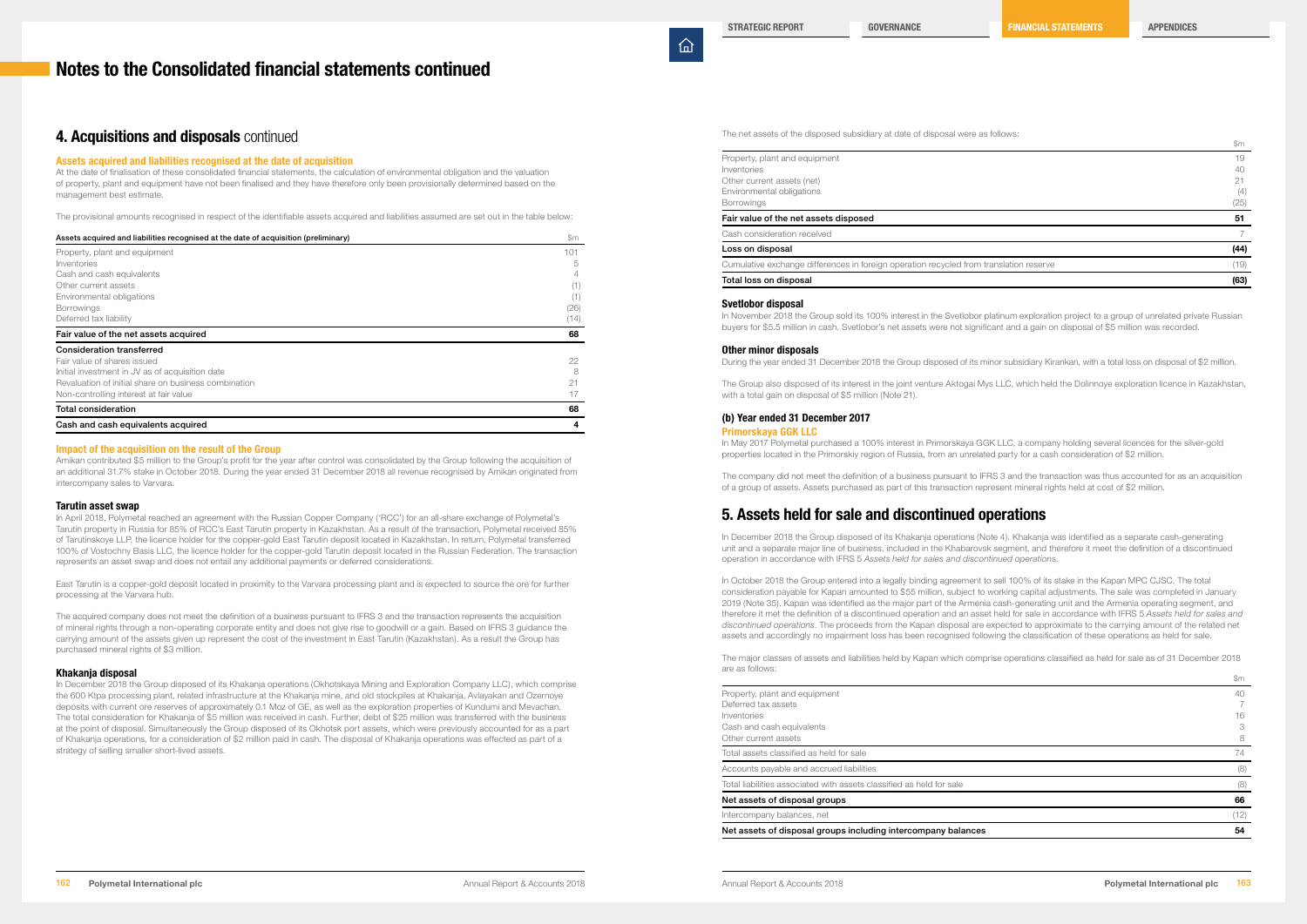## <span id="page-16-0"></span>**Notes to the Consolidated financial statements continued**

### **5. Assets held for sale and discontinued operations** continued

The results of Khakanja operations and Kapan are shown as discontinued operations in the consolidated income statement and statement of consolidated statement of cash flows:

|                                                                                                                                                                       |              | Year ended 31 December 2018 |              | Year ended 31 December 2017 |                            |                         |
|-----------------------------------------------------------------------------------------------------------------------------------------------------------------------|--------------|-----------------------------|--------------|-----------------------------|----------------------------|-------------------------|
|                                                                                                                                                                       | Kapan<br>\$m | Khakanja<br>\$m             | Total<br>\$m | Kapan<br>$\mathbb{S}$ m     | Khakanja<br>$\mathbb{S}$ m | Total<br>$\mathbb{S}$ m |
| Revenue<br>Expenses, net                                                                                                                                              | 61<br>(81)   | 115<br>(86)                 | 176<br>(167) | 66<br>(51)                  | 142<br>(98)                | 208<br>(149)            |
| Profit before income tax<br>Attributable income tax expense                                                                                                           | (20)<br>(2)  | 29<br>(4)                   | 9<br>(6)     | 15<br>(1)                   | 44<br>(8)                  | 59<br>(9)               |
| Profit for the financial period<br>Loss on disposal of discontinued operations<br>Attributable tax expense                                                            | (22)         | 25<br>(63)                  | 3<br>(63)    | 14                          | 36                         | 50                      |
| Net loss attributable to discontinued<br>operations (attributable to equity<br>shareholders of the Parent)<br>Net cash generated by/(used in)<br>Operating activities | (22)<br>5    | (38)<br>15                  | (60)<br>20   | 14<br>17                    | 36<br>51                   | 50<br>68                |
| Investing activities<br>Financing activities                                                                                                                          | (10)         | (8)<br>25                   | (18)<br>25   | (24)                        | (16)                       | (40)                    |

As Okhotskaya Mining Company LLC and Kapan MPC CJSC did not meet the criteria for classification as a discontinued operation or assets held for sale as at 31 December 2017 they have not been re-presented as such in the statement of financial position. The comparative income statement has been re-presented to show the discontinued operations separately from continuing operations for the respective period.

### **6. Segment information**

The Group has identified four reportable segments:

- Magadan (Omolon Gold Mining Company LLC, Magadan Silver JSC, Mayskoye Gold Mining Company LLC);
- Ural (Gold of Northern Urals CJSC);
- Khabarovsk (Albazino Resources Ltd, Amur Hydrometallurgical Plant LLC, Svetloye LLC);
- Kazakhstan (Varvarinskoye JSC, Komarovskoye Mining Company LLC, Bakyrchik Mining Venture LLC, Inter Gold Capital LLC).

As the Group entered into an agreement to dispose of its Kapan operations during the year (Note 5) which are the core part of the Armenia segment, the entire Armenia segment is disclosed as discontinued operations.

Reportable segments are determined based on the Group's internal management reports, which are separated based on the Group's geographical structure. Minor companies and activities (management, exploration, purchasing and other companies) which do not meet the reportable segment criteria are disclosed within corporate and other segment. Each segment is engaged in gold, silver or copper mining and related activities, including exploration, extraction, processing and reclamation. The Group's segments are based in the Russian Federation, Kazakhstan and Armenia.

Nezhda and Prognoz (Note 4) are reported within Corporate and other as being development stage entities, as well as GKR Amikan (Note 4) as this operation is currently insignificant to the Group.

The measure which management and the Chief Operating Decision Maker (the CODM) use to evaluate the performance of the Group is segment Adjusted EBITDA, which is defined as profit for the period adjusted for depreciation and amortisation, write-downs and reversals of inventory to net realisable value, share-based compensation, rehabilitation expenses, gains or losses arising on acquisition or disposal of subsidiaries, foreign exchange gains or losses, changes in the fair value of contingent consideration, finance income, finance costs, income tax expenses and tax exposure accrued within other operating expenses. The accounting policies of the reportable segments are consistent with those of the Group's accounting policies under IFRS.

Revenue shown as corporate and other comprises, principally, intersegment revenue relating to the supply of inventories, spare parts and fixed assets, and rendering management services to the Group's production entities. Intersegment revenue is recognised based on costs incurred plus a fixed margin basis. External revenue shown within corporate and other represents revenue from services provided to third parties by the Group's non-mining subsidiaries.

Business segment current assets and liabilities, other than current inventory, are not reviewed by the CODM and therefore are not disclosed in these consolidated financial statements.

The segment adjusted EBITDA reconciles to the profit before income

Total

Total

|  |  |  | tax as follows: |
|--|--|--|-----------------|
|--|--|--|-----------------|

Intersegment operations

| 725<br>575<br>134<br>272<br>1,706<br>176<br>Revenue from external customers<br>1,882<br>12<br>10<br>234<br>$\mathbf{1}$<br>$\overline{1}$<br>14<br>(258)<br>Intersegment revenue<br>Cost of sales, excluding depreciation,<br>depletion and write-down of inventory to<br>net realisable value<br>392<br>130<br>812<br>110<br>889<br>252<br>38<br>145<br>(178)<br>Cost of sales<br>487<br>47<br>1,007<br>122<br>145<br>305<br>168<br>(178)<br>1,096<br>Depreciation included in Cost of sales<br>(71)<br>(9)<br>(37)<br>(170)<br>(13)<br>(183)<br>(53)<br>Write-down of metal inventory to net<br>realisable value<br>(21)<br>(21)<br>(21)<br>Write-down of non-metal inventory to net<br>realisable value<br>(2)<br>(1)<br>(3)<br>1<br>(2)<br>$\overline{\phantom{0}}$<br>Rehabilitation expenses<br>(1)<br>(1)<br>(1)<br>$\overline{\phantom{a}}$<br>$\hspace{1.0cm} - \hspace{1.0cm}$<br>$\qquad \qquad -$<br>-<br>General, administrative and selling expenses,<br>excluding depreciation, amortisation and<br>share-based compensation<br>32<br>15<br>$\overline{4}$<br>15<br>66<br>11<br>97<br>(14)<br>160<br>56<br>28<br>12<br>20<br>15<br>General, administrative and selling expenses<br>116<br>114<br>(70)<br>175<br>(49)<br>Intercompany management services<br>(24)<br>(13)<br>(8)<br>(4)<br>(4)<br>(3)<br>56<br>Depreciation included in SGA<br>(1)<br>(1)<br>(2)<br>(3)<br>÷<br>$\hspace{1.0cm} - \hspace{1.0cm}$<br>$\hspace{1.0cm} - \hspace{1.0cm}$<br>i.<br>۳<br>Share-based compensation<br>(12)<br>(12)<br>$\hspace{1.0cm} - \hspace{1.0cm}$<br>$\hspace{1.0cm} - \hspace{1.0cm}$<br>$\hspace{1.0cm} - \hspace{1.0cm}$<br>۰<br>$\overline{\phantom{0}}$<br>$\qquad \qquad -$<br>Other operating expenses excluding additional<br>5<br>8<br>5<br>8<br>3<br>tax charges<br>23<br>44<br>52<br>$\overline{\phantom{0}}$<br>5<br>8<br>3<br>23<br>8<br>44<br>28<br>Other operating expenses<br>75<br>i.<br>Lichkvaz exploration expenses and mineral<br>rights write-off<br>(24)<br>(24)<br>$\mathbf{2}$<br>Additional tax chargers/fines/penalties<br>(1)<br>$\overline{1}$<br>$\hspace{1.0cm} - \hspace{1.0cm}$<br>$\overline{\phantom{a}}$<br>$\overline{\phantom{a}}$<br>$\overline{\phantom{a}}$<br>$\qquad \qquad -$<br>$\overline{\phantom{0}}$<br>(1)<br>(1)<br>Share of income of associates and joint ventures<br>$\overline{\phantom{0}}$<br>$\overline{\phantom{0}}$<br>$\overline{\phantom{a}}$<br>$\hspace{1.0cm} - \hspace{1.0cm}$<br>÷<br>278<br>301<br>88<br>131<br>798<br>62<br>(14)<br>780<br><b>Adjusted EBITDA</b><br>(66)<br>71<br>53<br>$\mathcal{G}$<br>38<br>13<br>$\overline{c}$<br>186<br>Depreciation expense<br>171<br>$\overline{\phantom{0}}$<br>1<br>1<br>$\mathbf{1}$<br>Rehabilitation expenses<br>÷<br>۳<br>Lichkvaz exploration expenses and mineral<br>rights write-off<br>24<br>24<br>$\overline{\phantom{0}}$<br>Write-down of non-metal inventory to net<br>realisable value<br>$\overline{2}$<br>1<br>3<br>$\mathbf{2}$<br>(1)<br>-<br>Write-down of metal inventory to net<br>21<br>realisable value<br>21<br>21<br>12<br>Share-based compensation<br>12<br>$\overline{\phantom{0}}$<br>Additional tax chargers/fines/penalties<br>(2)<br>(1)<br>1<br>۰<br>-<br>$\overline{\phantom{0}}$<br>$\overline{\phantom{0}}$<br>Operating profit/(loss)<br>183<br>248<br>79<br>92<br>602<br>25<br>(26)<br>(66)<br>535<br>(40)<br>Net foreign exchange gains<br>Revaluation of initial share in Prognoz<br>41<br>Loss on disposal of subsidiaries<br>(54)<br>Change in fair value of contingent<br>$\overline{7}$<br>consideration liability<br>8<br>Finance income<br>(71)<br>Finance costs<br>426<br>Profit before tax<br>(71)<br>Income tax expense<br>355<br>Profit for the financial period<br>194<br>3<br>Current metal inventories<br>92<br>33<br>57<br>376<br>(11)<br>368<br>$\sim$<br>99<br>5<br>22<br>Current non-metal inventories<br>36<br>162<br>14<br>(7)<br>169<br>Non-current segment assets:<br>Property, plant and equipment, net<br>364<br>387<br>20<br>823<br>1,594<br>3<br>829<br>2,426<br>÷,<br>Goodwill<br>15<br>15<br>15<br>$\overline{\phantom{a}}$<br>$\overline{\phantom{0}}$<br>$\hspace{1.0cm} - \hspace{1.0cm}$<br>$\hspace{1.0cm} - \hspace{1.0cm}$<br>$\sim$<br>$\overline{\phantom{a}}$<br>65<br>$\mathbf{2}$<br>22<br>97<br>Non-current inventory<br>8<br>(2)<br>95<br>$\sqrt{2}$<br>Investments in associates<br>2<br>$\overline{\phantom{0}}$<br>$\overline{\phantom{a}}$<br>$\qquad \qquad -$<br>$\overline{\phantom{a}}$<br>$\hspace{1.0cm} - \hspace{1.0cm}$<br>$\qquad \qquad -$<br>$\hspace{1.0cm} \rule{1.5cm}{0.15cm} \hspace{1.0cm} \rule{1.5cm}{0.15cm}$<br>737<br>523<br>2,244<br>3<br>60<br>924<br>848<br>(20)<br>3,075<br>Total segment assets<br>Additions to non-current assets:<br>Property, plant and equipment<br>74<br>101<br>5<br>134<br>314<br>15<br>377<br>48<br>716<br>Acquisition of subsidiaries<br>716<br>÷<br>$\overline{\phantom{a}}$<br>÷ | Period ended 31 December 2018 (\$m) | Magadan | Khabarovsk | Ural | Kazakhstan | continuing<br>segments | discontinued Corporate<br>operations | and other | and<br>balances | Total |
|----------------------------------------------------------------------------------------------------------------------------------------------------------------------------------------------------------------------------------------------------------------------------------------------------------------------------------------------------------------------------------------------------------------------------------------------------------------------------------------------------------------------------------------------------------------------------------------------------------------------------------------------------------------------------------------------------------------------------------------------------------------------------------------------------------------------------------------------------------------------------------------------------------------------------------------------------------------------------------------------------------------------------------------------------------------------------------------------------------------------------------------------------------------------------------------------------------------------------------------------------------------------------------------------------------------------------------------------------------------------------------------------------------------------------------------------------------------------------------------------------------------------------------------------------------------------------------------------------------------------------------------------------------------------------------------------------------------------------------------------------------------------------------------------------------------------------------------------------------------------------------------------------------------------------------------------------------------------------------------------------------------------------------------------------------------------------------------------------------------------------------------------------------------------------------------------------------------------------------------------------------------------------------------------------------------------------------------------------------------------------------------------------------------------------------------------------------------------------------------------------------------------------------------------------------------------------------------------------------------------------------------------------------------------------------------------------------------------------------------------------------------------------------------------------------------------------------------------------------------------------------------------------------------------------------------------------------------------------------------------------------------------------------------------------------------------------------------------------------------------------------------------------------------------------------------------------------------------------------------------------------------------------------------------------------------------------------------------------------------------------------------------------------------------------------------------------------------------------------------------------------------------------------------------------------------------------------------------------------------------------------------------------------------------------------------------------------------------------------------------------------------------------------------------------------------------------------------------------------------------------------------------------------------------------------------------------------------------------------------------------------------------------------------------------------------------------------------------------------------------------------------------------------------------------------------------------------------------------------------------------------------------------------------------------------------------------------------------------------------------------------------------------------------------------------------------------------------------------------------------------------------------------------------------------------------------------------------------------------------------------------------------------------------------------------------------------------------------------------------------------------------------------------------------------------------------------------------------------------------------------------------------------------------------------------------------------------|-------------------------------------|---------|------------|------|------------|------------------------|--------------------------------------|-----------|-----------------|-------|
|                                                                                                                                                                                                                                                                                                                                                                                                                                                                                                                                                                                                                                                                                                                                                                                                                                                                                                                                                                                                                                                                                                                                                                                                                                                                                                                                                                                                                                                                                                                                                                                                                                                                                                                                                                                                                                                                                                                                                                                                                                                                                                                                                                                                                                                                                                                                                                                                                                                                                                                                                                                                                                                                                                                                                                                                                                                                                                                                                                                                                                                                                                                                                                                                                                                                                                                                                                                                                                                                                                                                                                                                                                                                                                                                                                                                                                                                                                                                                                                                                                                                                                                                                                                                                                                                                                                                                                                                                                                                                                                                                                                                                                                                                                                                                                                                                                                                                                                                                          |                                     |         |            |      |            |                        |                                      |           |                 |       |
|                                                                                                                                                                                                                                                                                                                                                                                                                                                                                                                                                                                                                                                                                                                                                                                                                                                                                                                                                                                                                                                                                                                                                                                                                                                                                                                                                                                                                                                                                                                                                                                                                                                                                                                                                                                                                                                                                                                                                                                                                                                                                                                                                                                                                                                                                                                                                                                                                                                                                                                                                                                                                                                                                                                                                                                                                                                                                                                                                                                                                                                                                                                                                                                                                                                                                                                                                                                                                                                                                                                                                                                                                                                                                                                                                                                                                                                                                                                                                                                                                                                                                                                                                                                                                                                                                                                                                                                                                                                                                                                                                                                                                                                                                                                                                                                                                                                                                                                                                          |                                     |         |            |      |            |                        |                                      |           |                 |       |
|                                                                                                                                                                                                                                                                                                                                                                                                                                                                                                                                                                                                                                                                                                                                                                                                                                                                                                                                                                                                                                                                                                                                                                                                                                                                                                                                                                                                                                                                                                                                                                                                                                                                                                                                                                                                                                                                                                                                                                                                                                                                                                                                                                                                                                                                                                                                                                                                                                                                                                                                                                                                                                                                                                                                                                                                                                                                                                                                                                                                                                                                                                                                                                                                                                                                                                                                                                                                                                                                                                                                                                                                                                                                                                                                                                                                                                                                                                                                                                                                                                                                                                                                                                                                                                                                                                                                                                                                                                                                                                                                                                                                                                                                                                                                                                                                                                                                                                                                                          |                                     |         |            |      |            |                        |                                      |           |                 |       |
|                                                                                                                                                                                                                                                                                                                                                                                                                                                                                                                                                                                                                                                                                                                                                                                                                                                                                                                                                                                                                                                                                                                                                                                                                                                                                                                                                                                                                                                                                                                                                                                                                                                                                                                                                                                                                                                                                                                                                                                                                                                                                                                                                                                                                                                                                                                                                                                                                                                                                                                                                                                                                                                                                                                                                                                                                                                                                                                                                                                                                                                                                                                                                                                                                                                                                                                                                                                                                                                                                                                                                                                                                                                                                                                                                                                                                                                                                                                                                                                                                                                                                                                                                                                                                                                                                                                                                                                                                                                                                                                                                                                                                                                                                                                                                                                                                                                                                                                                                          |                                     |         |            |      |            |                        |                                      |           |                 |       |
|                                                                                                                                                                                                                                                                                                                                                                                                                                                                                                                                                                                                                                                                                                                                                                                                                                                                                                                                                                                                                                                                                                                                                                                                                                                                                                                                                                                                                                                                                                                                                                                                                                                                                                                                                                                                                                                                                                                                                                                                                                                                                                                                                                                                                                                                                                                                                                                                                                                                                                                                                                                                                                                                                                                                                                                                                                                                                                                                                                                                                                                                                                                                                                                                                                                                                                                                                                                                                                                                                                                                                                                                                                                                                                                                                                                                                                                                                                                                                                                                                                                                                                                                                                                                                                                                                                                                                                                                                                                                                                                                                                                                                                                                                                                                                                                                                                                                                                                                                          |                                     |         |            |      |            |                        |                                      |           |                 |       |
|                                                                                                                                                                                                                                                                                                                                                                                                                                                                                                                                                                                                                                                                                                                                                                                                                                                                                                                                                                                                                                                                                                                                                                                                                                                                                                                                                                                                                                                                                                                                                                                                                                                                                                                                                                                                                                                                                                                                                                                                                                                                                                                                                                                                                                                                                                                                                                                                                                                                                                                                                                                                                                                                                                                                                                                                                                                                                                                                                                                                                                                                                                                                                                                                                                                                                                                                                                                                                                                                                                                                                                                                                                                                                                                                                                                                                                                                                                                                                                                                                                                                                                                                                                                                                                                                                                                                                                                                                                                                                                                                                                                                                                                                                                                                                                                                                                                                                                                                                          |                                     |         |            |      |            |                        |                                      |           |                 |       |
|                                                                                                                                                                                                                                                                                                                                                                                                                                                                                                                                                                                                                                                                                                                                                                                                                                                                                                                                                                                                                                                                                                                                                                                                                                                                                                                                                                                                                                                                                                                                                                                                                                                                                                                                                                                                                                                                                                                                                                                                                                                                                                                                                                                                                                                                                                                                                                                                                                                                                                                                                                                                                                                                                                                                                                                                                                                                                                                                                                                                                                                                                                                                                                                                                                                                                                                                                                                                                                                                                                                                                                                                                                                                                                                                                                                                                                                                                                                                                                                                                                                                                                                                                                                                                                                                                                                                                                                                                                                                                                                                                                                                                                                                                                                                                                                                                                                                                                                                                          |                                     |         |            |      |            |                        |                                      |           |                 |       |
|                                                                                                                                                                                                                                                                                                                                                                                                                                                                                                                                                                                                                                                                                                                                                                                                                                                                                                                                                                                                                                                                                                                                                                                                                                                                                                                                                                                                                                                                                                                                                                                                                                                                                                                                                                                                                                                                                                                                                                                                                                                                                                                                                                                                                                                                                                                                                                                                                                                                                                                                                                                                                                                                                                                                                                                                                                                                                                                                                                                                                                                                                                                                                                                                                                                                                                                                                                                                                                                                                                                                                                                                                                                                                                                                                                                                                                                                                                                                                                                                                                                                                                                                                                                                                                                                                                                                                                                                                                                                                                                                                                                                                                                                                                                                                                                                                                                                                                                                                          |                                     |         |            |      |            |                        |                                      |           |                 |       |
|                                                                                                                                                                                                                                                                                                                                                                                                                                                                                                                                                                                                                                                                                                                                                                                                                                                                                                                                                                                                                                                                                                                                                                                                                                                                                                                                                                                                                                                                                                                                                                                                                                                                                                                                                                                                                                                                                                                                                                                                                                                                                                                                                                                                                                                                                                                                                                                                                                                                                                                                                                                                                                                                                                                                                                                                                                                                                                                                                                                                                                                                                                                                                                                                                                                                                                                                                                                                                                                                                                                                                                                                                                                                                                                                                                                                                                                                                                                                                                                                                                                                                                                                                                                                                                                                                                                                                                                                                                                                                                                                                                                                                                                                                                                                                                                                                                                                                                                                                          |                                     |         |            |      |            |                        |                                      |           |                 |       |
|                                                                                                                                                                                                                                                                                                                                                                                                                                                                                                                                                                                                                                                                                                                                                                                                                                                                                                                                                                                                                                                                                                                                                                                                                                                                                                                                                                                                                                                                                                                                                                                                                                                                                                                                                                                                                                                                                                                                                                                                                                                                                                                                                                                                                                                                                                                                                                                                                                                                                                                                                                                                                                                                                                                                                                                                                                                                                                                                                                                                                                                                                                                                                                                                                                                                                                                                                                                                                                                                                                                                                                                                                                                                                                                                                                                                                                                                                                                                                                                                                                                                                                                                                                                                                                                                                                                                                                                                                                                                                                                                                                                                                                                                                                                                                                                                                                                                                                                                                          |                                     |         |            |      |            |                        |                                      |           |                 |       |
|                                                                                                                                                                                                                                                                                                                                                                                                                                                                                                                                                                                                                                                                                                                                                                                                                                                                                                                                                                                                                                                                                                                                                                                                                                                                                                                                                                                                                                                                                                                                                                                                                                                                                                                                                                                                                                                                                                                                                                                                                                                                                                                                                                                                                                                                                                                                                                                                                                                                                                                                                                                                                                                                                                                                                                                                                                                                                                                                                                                                                                                                                                                                                                                                                                                                                                                                                                                                                                                                                                                                                                                                                                                                                                                                                                                                                                                                                                                                                                                                                                                                                                                                                                                                                                                                                                                                                                                                                                                                                                                                                                                                                                                                                                                                                                                                                                                                                                                                                          |                                     |         |            |      |            |                        |                                      |           |                 |       |
|                                                                                                                                                                                                                                                                                                                                                                                                                                                                                                                                                                                                                                                                                                                                                                                                                                                                                                                                                                                                                                                                                                                                                                                                                                                                                                                                                                                                                                                                                                                                                                                                                                                                                                                                                                                                                                                                                                                                                                                                                                                                                                                                                                                                                                                                                                                                                                                                                                                                                                                                                                                                                                                                                                                                                                                                                                                                                                                                                                                                                                                                                                                                                                                                                                                                                                                                                                                                                                                                                                                                                                                                                                                                                                                                                                                                                                                                                                                                                                                                                                                                                                                                                                                                                                                                                                                                                                                                                                                                                                                                                                                                                                                                                                                                                                                                                                                                                                                                                          |                                     |         |            |      |            |                        |                                      |           |                 |       |
|                                                                                                                                                                                                                                                                                                                                                                                                                                                                                                                                                                                                                                                                                                                                                                                                                                                                                                                                                                                                                                                                                                                                                                                                                                                                                                                                                                                                                                                                                                                                                                                                                                                                                                                                                                                                                                                                                                                                                                                                                                                                                                                                                                                                                                                                                                                                                                                                                                                                                                                                                                                                                                                                                                                                                                                                                                                                                                                                                                                                                                                                                                                                                                                                                                                                                                                                                                                                                                                                                                                                                                                                                                                                                                                                                                                                                                                                                                                                                                                                                                                                                                                                                                                                                                                                                                                                                                                                                                                                                                                                                                                                                                                                                                                                                                                                                                                                                                                                                          |                                     |         |            |      |            |                        |                                      |           |                 |       |
|                                                                                                                                                                                                                                                                                                                                                                                                                                                                                                                                                                                                                                                                                                                                                                                                                                                                                                                                                                                                                                                                                                                                                                                                                                                                                                                                                                                                                                                                                                                                                                                                                                                                                                                                                                                                                                                                                                                                                                                                                                                                                                                                                                                                                                                                                                                                                                                                                                                                                                                                                                                                                                                                                                                                                                                                                                                                                                                                                                                                                                                                                                                                                                                                                                                                                                                                                                                                                                                                                                                                                                                                                                                                                                                                                                                                                                                                                                                                                                                                                                                                                                                                                                                                                                                                                                                                                                                                                                                                                                                                                                                                                                                                                                                                                                                                                                                                                                                                                          |                                     |         |            |      |            |                        |                                      |           |                 |       |
|                                                                                                                                                                                                                                                                                                                                                                                                                                                                                                                                                                                                                                                                                                                                                                                                                                                                                                                                                                                                                                                                                                                                                                                                                                                                                                                                                                                                                                                                                                                                                                                                                                                                                                                                                                                                                                                                                                                                                                                                                                                                                                                                                                                                                                                                                                                                                                                                                                                                                                                                                                                                                                                                                                                                                                                                                                                                                                                                                                                                                                                                                                                                                                                                                                                                                                                                                                                                                                                                                                                                                                                                                                                                                                                                                                                                                                                                                                                                                                                                                                                                                                                                                                                                                                                                                                                                                                                                                                                                                                                                                                                                                                                                                                                                                                                                                                                                                                                                                          |                                     |         |            |      |            |                        |                                      |           |                 |       |
|                                                                                                                                                                                                                                                                                                                                                                                                                                                                                                                                                                                                                                                                                                                                                                                                                                                                                                                                                                                                                                                                                                                                                                                                                                                                                                                                                                                                                                                                                                                                                                                                                                                                                                                                                                                                                                                                                                                                                                                                                                                                                                                                                                                                                                                                                                                                                                                                                                                                                                                                                                                                                                                                                                                                                                                                                                                                                                                                                                                                                                                                                                                                                                                                                                                                                                                                                                                                                                                                                                                                                                                                                                                                                                                                                                                                                                                                                                                                                                                                                                                                                                                                                                                                                                                                                                                                                                                                                                                                                                                                                                                                                                                                                                                                                                                                                                                                                                                                                          |                                     |         |            |      |            |                        |                                      |           |                 |       |
|                                                                                                                                                                                                                                                                                                                                                                                                                                                                                                                                                                                                                                                                                                                                                                                                                                                                                                                                                                                                                                                                                                                                                                                                                                                                                                                                                                                                                                                                                                                                                                                                                                                                                                                                                                                                                                                                                                                                                                                                                                                                                                                                                                                                                                                                                                                                                                                                                                                                                                                                                                                                                                                                                                                                                                                                                                                                                                                                                                                                                                                                                                                                                                                                                                                                                                                                                                                                                                                                                                                                                                                                                                                                                                                                                                                                                                                                                                                                                                                                                                                                                                                                                                                                                                                                                                                                                                                                                                                                                                                                                                                                                                                                                                                                                                                                                                                                                                                                                          |                                     |         |            |      |            |                        |                                      |           |                 |       |
|                                                                                                                                                                                                                                                                                                                                                                                                                                                                                                                                                                                                                                                                                                                                                                                                                                                                                                                                                                                                                                                                                                                                                                                                                                                                                                                                                                                                                                                                                                                                                                                                                                                                                                                                                                                                                                                                                                                                                                                                                                                                                                                                                                                                                                                                                                                                                                                                                                                                                                                                                                                                                                                                                                                                                                                                                                                                                                                                                                                                                                                                                                                                                                                                                                                                                                                                                                                                                                                                                                                                                                                                                                                                                                                                                                                                                                                                                                                                                                                                                                                                                                                                                                                                                                                                                                                                                                                                                                                                                                                                                                                                                                                                                                                                                                                                                                                                                                                                                          |                                     |         |            |      |            |                        |                                      |           |                 |       |
|                                                                                                                                                                                                                                                                                                                                                                                                                                                                                                                                                                                                                                                                                                                                                                                                                                                                                                                                                                                                                                                                                                                                                                                                                                                                                                                                                                                                                                                                                                                                                                                                                                                                                                                                                                                                                                                                                                                                                                                                                                                                                                                                                                                                                                                                                                                                                                                                                                                                                                                                                                                                                                                                                                                                                                                                                                                                                                                                                                                                                                                                                                                                                                                                                                                                                                                                                                                                                                                                                                                                                                                                                                                                                                                                                                                                                                                                                                                                                                                                                                                                                                                                                                                                                                                                                                                                                                                                                                                                                                                                                                                                                                                                                                                                                                                                                                                                                                                                                          |                                     |         |            |      |            |                        |                                      |           |                 |       |
|                                                                                                                                                                                                                                                                                                                                                                                                                                                                                                                                                                                                                                                                                                                                                                                                                                                                                                                                                                                                                                                                                                                                                                                                                                                                                                                                                                                                                                                                                                                                                                                                                                                                                                                                                                                                                                                                                                                                                                                                                                                                                                                                                                                                                                                                                                                                                                                                                                                                                                                                                                                                                                                                                                                                                                                                                                                                                                                                                                                                                                                                                                                                                                                                                                                                                                                                                                                                                                                                                                                                                                                                                                                                                                                                                                                                                                                                                                                                                                                                                                                                                                                                                                                                                                                                                                                                                                                                                                                                                                                                                                                                                                                                                                                                                                                                                                                                                                                                                          |                                     |         |            |      |            |                        |                                      |           |                 |       |
|                                                                                                                                                                                                                                                                                                                                                                                                                                                                                                                                                                                                                                                                                                                                                                                                                                                                                                                                                                                                                                                                                                                                                                                                                                                                                                                                                                                                                                                                                                                                                                                                                                                                                                                                                                                                                                                                                                                                                                                                                                                                                                                                                                                                                                                                                                                                                                                                                                                                                                                                                                                                                                                                                                                                                                                                                                                                                                                                                                                                                                                                                                                                                                                                                                                                                                                                                                                                                                                                                                                                                                                                                                                                                                                                                                                                                                                                                                                                                                                                                                                                                                                                                                                                                                                                                                                                                                                                                                                                                                                                                                                                                                                                                                                                                                                                                                                                                                                                                          |                                     |         |            |      |            |                        |                                      |           |                 |       |
|                                                                                                                                                                                                                                                                                                                                                                                                                                                                                                                                                                                                                                                                                                                                                                                                                                                                                                                                                                                                                                                                                                                                                                                                                                                                                                                                                                                                                                                                                                                                                                                                                                                                                                                                                                                                                                                                                                                                                                                                                                                                                                                                                                                                                                                                                                                                                                                                                                                                                                                                                                                                                                                                                                                                                                                                                                                                                                                                                                                                                                                                                                                                                                                                                                                                                                                                                                                                                                                                                                                                                                                                                                                                                                                                                                                                                                                                                                                                                                                                                                                                                                                                                                                                                                                                                                                                                                                                                                                                                                                                                                                                                                                                                                                                                                                                                                                                                                                                                          |                                     |         |            |      |            |                        |                                      |           |                 |       |
|                                                                                                                                                                                                                                                                                                                                                                                                                                                                                                                                                                                                                                                                                                                                                                                                                                                                                                                                                                                                                                                                                                                                                                                                                                                                                                                                                                                                                                                                                                                                                                                                                                                                                                                                                                                                                                                                                                                                                                                                                                                                                                                                                                                                                                                                                                                                                                                                                                                                                                                                                                                                                                                                                                                                                                                                                                                                                                                                                                                                                                                                                                                                                                                                                                                                                                                                                                                                                                                                                                                                                                                                                                                                                                                                                                                                                                                                                                                                                                                                                                                                                                                                                                                                                                                                                                                                                                                                                                                                                                                                                                                                                                                                                                                                                                                                                                                                                                                                                          |                                     |         |            |      |            |                        |                                      |           |                 |       |
|                                                                                                                                                                                                                                                                                                                                                                                                                                                                                                                                                                                                                                                                                                                                                                                                                                                                                                                                                                                                                                                                                                                                                                                                                                                                                                                                                                                                                                                                                                                                                                                                                                                                                                                                                                                                                                                                                                                                                                                                                                                                                                                                                                                                                                                                                                                                                                                                                                                                                                                                                                                                                                                                                                                                                                                                                                                                                                                                                                                                                                                                                                                                                                                                                                                                                                                                                                                                                                                                                                                                                                                                                                                                                                                                                                                                                                                                                                                                                                                                                                                                                                                                                                                                                                                                                                                                                                                                                                                                                                                                                                                                                                                                                                                                                                                                                                                                                                                                                          |                                     |         |            |      |            |                        |                                      |           |                 |       |
|                                                                                                                                                                                                                                                                                                                                                                                                                                                                                                                                                                                                                                                                                                                                                                                                                                                                                                                                                                                                                                                                                                                                                                                                                                                                                                                                                                                                                                                                                                                                                                                                                                                                                                                                                                                                                                                                                                                                                                                                                                                                                                                                                                                                                                                                                                                                                                                                                                                                                                                                                                                                                                                                                                                                                                                                                                                                                                                                                                                                                                                                                                                                                                                                                                                                                                                                                                                                                                                                                                                                                                                                                                                                                                                                                                                                                                                                                                                                                                                                                                                                                                                                                                                                                                                                                                                                                                                                                                                                                                                                                                                                                                                                                                                                                                                                                                                                                                                                                          |                                     |         |            |      |            |                        |                                      |           |                 |       |
|                                                                                                                                                                                                                                                                                                                                                                                                                                                                                                                                                                                                                                                                                                                                                                                                                                                                                                                                                                                                                                                                                                                                                                                                                                                                                                                                                                                                                                                                                                                                                                                                                                                                                                                                                                                                                                                                                                                                                                                                                                                                                                                                                                                                                                                                                                                                                                                                                                                                                                                                                                                                                                                                                                                                                                                                                                                                                                                                                                                                                                                                                                                                                                                                                                                                                                                                                                                                                                                                                                                                                                                                                                                                                                                                                                                                                                                                                                                                                                                                                                                                                                                                                                                                                                                                                                                                                                                                                                                                                                                                                                                                                                                                                                                                                                                                                                                                                                                                                          |                                     |         |            |      |            |                        |                                      |           |                 |       |
|                                                                                                                                                                                                                                                                                                                                                                                                                                                                                                                                                                                                                                                                                                                                                                                                                                                                                                                                                                                                                                                                                                                                                                                                                                                                                                                                                                                                                                                                                                                                                                                                                                                                                                                                                                                                                                                                                                                                                                                                                                                                                                                                                                                                                                                                                                                                                                                                                                                                                                                                                                                                                                                                                                                                                                                                                                                                                                                                                                                                                                                                                                                                                                                                                                                                                                                                                                                                                                                                                                                                                                                                                                                                                                                                                                                                                                                                                                                                                                                                                                                                                                                                                                                                                                                                                                                                                                                                                                                                                                                                                                                                                                                                                                                                                                                                                                                                                                                                                          |                                     |         |            |      |            |                        |                                      |           |                 |       |
|                                                                                                                                                                                                                                                                                                                                                                                                                                                                                                                                                                                                                                                                                                                                                                                                                                                                                                                                                                                                                                                                                                                                                                                                                                                                                                                                                                                                                                                                                                                                                                                                                                                                                                                                                                                                                                                                                                                                                                                                                                                                                                                                                                                                                                                                                                                                                                                                                                                                                                                                                                                                                                                                                                                                                                                                                                                                                                                                                                                                                                                                                                                                                                                                                                                                                                                                                                                                                                                                                                                                                                                                                                                                                                                                                                                                                                                                                                                                                                                                                                                                                                                                                                                                                                                                                                                                                                                                                                                                                                                                                                                                                                                                                                                                                                                                                                                                                                                                                          |                                     |         |            |      |            |                        |                                      |           |                 |       |
|                                                                                                                                                                                                                                                                                                                                                                                                                                                                                                                                                                                                                                                                                                                                                                                                                                                                                                                                                                                                                                                                                                                                                                                                                                                                                                                                                                                                                                                                                                                                                                                                                                                                                                                                                                                                                                                                                                                                                                                                                                                                                                                                                                                                                                                                                                                                                                                                                                                                                                                                                                                                                                                                                                                                                                                                                                                                                                                                                                                                                                                                                                                                                                                                                                                                                                                                                                                                                                                                                                                                                                                                                                                                                                                                                                                                                                                                                                                                                                                                                                                                                                                                                                                                                                                                                                                                                                                                                                                                                                                                                                                                                                                                                                                                                                                                                                                                                                                                                          |                                     |         |            |      |            |                        |                                      |           |                 |       |
|                                                                                                                                                                                                                                                                                                                                                                                                                                                                                                                                                                                                                                                                                                                                                                                                                                                                                                                                                                                                                                                                                                                                                                                                                                                                                                                                                                                                                                                                                                                                                                                                                                                                                                                                                                                                                                                                                                                                                                                                                                                                                                                                                                                                                                                                                                                                                                                                                                                                                                                                                                                                                                                                                                                                                                                                                                                                                                                                                                                                                                                                                                                                                                                                                                                                                                                                                                                                                                                                                                                                                                                                                                                                                                                                                                                                                                                                                                                                                                                                                                                                                                                                                                                                                                                                                                                                                                                                                                                                                                                                                                                                                                                                                                                                                                                                                                                                                                                                                          |                                     |         |            |      |            |                        |                                      |           |                 |       |
|                                                                                                                                                                                                                                                                                                                                                                                                                                                                                                                                                                                                                                                                                                                                                                                                                                                                                                                                                                                                                                                                                                                                                                                                                                                                                                                                                                                                                                                                                                                                                                                                                                                                                                                                                                                                                                                                                                                                                                                                                                                                                                                                                                                                                                                                                                                                                                                                                                                                                                                                                                                                                                                                                                                                                                                                                                                                                                                                                                                                                                                                                                                                                                                                                                                                                                                                                                                                                                                                                                                                                                                                                                                                                                                                                                                                                                                                                                                                                                                                                                                                                                                                                                                                                                                                                                                                                                                                                                                                                                                                                                                                                                                                                                                                                                                                                                                                                                                                                          |                                     |         |            |      |            |                        |                                      |           |                 |       |
|                                                                                                                                                                                                                                                                                                                                                                                                                                                                                                                                                                                                                                                                                                                                                                                                                                                                                                                                                                                                                                                                                                                                                                                                                                                                                                                                                                                                                                                                                                                                                                                                                                                                                                                                                                                                                                                                                                                                                                                                                                                                                                                                                                                                                                                                                                                                                                                                                                                                                                                                                                                                                                                                                                                                                                                                                                                                                                                                                                                                                                                                                                                                                                                                                                                                                                                                                                                                                                                                                                                                                                                                                                                                                                                                                                                                                                                                                                                                                                                                                                                                                                                                                                                                                                                                                                                                                                                                                                                                                                                                                                                                                                                                                                                                                                                                                                                                                                                                                          |                                     |         |            |      |            |                        |                                      |           |                 |       |
|                                                                                                                                                                                                                                                                                                                                                                                                                                                                                                                                                                                                                                                                                                                                                                                                                                                                                                                                                                                                                                                                                                                                                                                                                                                                                                                                                                                                                                                                                                                                                                                                                                                                                                                                                                                                                                                                                                                                                                                                                                                                                                                                                                                                                                                                                                                                                                                                                                                                                                                                                                                                                                                                                                                                                                                                                                                                                                                                                                                                                                                                                                                                                                                                                                                                                                                                                                                                                                                                                                                                                                                                                                                                                                                                                                                                                                                                                                                                                                                                                                                                                                                                                                                                                                                                                                                                                                                                                                                                                                                                                                                                                                                                                                                                                                                                                                                                                                                                                          |                                     |         |            |      |            |                        |                                      |           |                 |       |
|                                                                                                                                                                                                                                                                                                                                                                                                                                                                                                                                                                                                                                                                                                                                                                                                                                                                                                                                                                                                                                                                                                                                                                                                                                                                                                                                                                                                                                                                                                                                                                                                                                                                                                                                                                                                                                                                                                                                                                                                                                                                                                                                                                                                                                                                                                                                                                                                                                                                                                                                                                                                                                                                                                                                                                                                                                                                                                                                                                                                                                                                                                                                                                                                                                                                                                                                                                                                                                                                                                                                                                                                                                                                                                                                                                                                                                                                                                                                                                                                                                                                                                                                                                                                                                                                                                                                                                                                                                                                                                                                                                                                                                                                                                                                                                                                                                                                                                                                                          |                                     |         |            |      |            |                        |                                      |           |                 |       |
|                                                                                                                                                                                                                                                                                                                                                                                                                                                                                                                                                                                                                                                                                                                                                                                                                                                                                                                                                                                                                                                                                                                                                                                                                                                                                                                                                                                                                                                                                                                                                                                                                                                                                                                                                                                                                                                                                                                                                                                                                                                                                                                                                                                                                                                                                                                                                                                                                                                                                                                                                                                                                                                                                                                                                                                                                                                                                                                                                                                                                                                                                                                                                                                                                                                                                                                                                                                                                                                                                                                                                                                                                                                                                                                                                                                                                                                                                                                                                                                                                                                                                                                                                                                                                                                                                                                                                                                                                                                                                                                                                                                                                                                                                                                                                                                                                                                                                                                                                          |                                     |         |            |      |            |                        |                                      |           |                 |       |
|                                                                                                                                                                                                                                                                                                                                                                                                                                                                                                                                                                                                                                                                                                                                                                                                                                                                                                                                                                                                                                                                                                                                                                                                                                                                                                                                                                                                                                                                                                                                                                                                                                                                                                                                                                                                                                                                                                                                                                                                                                                                                                                                                                                                                                                                                                                                                                                                                                                                                                                                                                                                                                                                                                                                                                                                                                                                                                                                                                                                                                                                                                                                                                                                                                                                                                                                                                                                                                                                                                                                                                                                                                                                                                                                                                                                                                                                                                                                                                                                                                                                                                                                                                                                                                                                                                                                                                                                                                                                                                                                                                                                                                                                                                                                                                                                                                                                                                                                                          |                                     |         |            |      |            |                        |                                      |           |                 |       |
|                                                                                                                                                                                                                                                                                                                                                                                                                                                                                                                                                                                                                                                                                                                                                                                                                                                                                                                                                                                                                                                                                                                                                                                                                                                                                                                                                                                                                                                                                                                                                                                                                                                                                                                                                                                                                                                                                                                                                                                                                                                                                                                                                                                                                                                                                                                                                                                                                                                                                                                                                                                                                                                                                                                                                                                                                                                                                                                                                                                                                                                                                                                                                                                                                                                                                                                                                                                                                                                                                                                                                                                                                                                                                                                                                                                                                                                                                                                                                                                                                                                                                                                                                                                                                                                                                                                                                                                                                                                                                                                                                                                                                                                                                                                                                                                                                                                                                                                                                          |                                     |         |            |      |            |                        |                                      |           |                 |       |
|                                                                                                                                                                                                                                                                                                                                                                                                                                                                                                                                                                                                                                                                                                                                                                                                                                                                                                                                                                                                                                                                                                                                                                                                                                                                                                                                                                                                                                                                                                                                                                                                                                                                                                                                                                                                                                                                                                                                                                                                                                                                                                                                                                                                                                                                                                                                                                                                                                                                                                                                                                                                                                                                                                                                                                                                                                                                                                                                                                                                                                                                                                                                                                                                                                                                                                                                                                                                                                                                                                                                                                                                                                                                                                                                                                                                                                                                                                                                                                                                                                                                                                                                                                                                                                                                                                                                                                                                                                                                                                                                                                                                                                                                                                                                                                                                                                                                                                                                                          |                                     |         |            |      |            |                        |                                      |           |                 |       |
|                                                                                                                                                                                                                                                                                                                                                                                                                                                                                                                                                                                                                                                                                                                                                                                                                                                                                                                                                                                                                                                                                                                                                                                                                                                                                                                                                                                                                                                                                                                                                                                                                                                                                                                                                                                                                                                                                                                                                                                                                                                                                                                                                                                                                                                                                                                                                                                                                                                                                                                                                                                                                                                                                                                                                                                                                                                                                                                                                                                                                                                                                                                                                                                                                                                                                                                                                                                                                                                                                                                                                                                                                                                                                                                                                                                                                                                                                                                                                                                                                                                                                                                                                                                                                                                                                                                                                                                                                                                                                                                                                                                                                                                                                                                                                                                                                                                                                                                                                          |                                     |         |            |      |            |                        |                                      |           |                 |       |
|                                                                                                                                                                                                                                                                                                                                                                                                                                                                                                                                                                                                                                                                                                                                                                                                                                                                                                                                                                                                                                                                                                                                                                                                                                                                                                                                                                                                                                                                                                                                                                                                                                                                                                                                                                                                                                                                                                                                                                                                                                                                                                                                                                                                                                                                                                                                                                                                                                                                                                                                                                                                                                                                                                                                                                                                                                                                                                                                                                                                                                                                                                                                                                                                                                                                                                                                                                                                                                                                                                                                                                                                                                                                                                                                                                                                                                                                                                                                                                                                                                                                                                                                                                                                                                                                                                                                                                                                                                                                                                                                                                                                                                                                                                                                                                                                                                                                                                                                                          |                                     |         |            |      |            |                        |                                      |           |                 |       |
|                                                                                                                                                                                                                                                                                                                                                                                                                                                                                                                                                                                                                                                                                                                                                                                                                                                                                                                                                                                                                                                                                                                                                                                                                                                                                                                                                                                                                                                                                                                                                                                                                                                                                                                                                                                                                                                                                                                                                                                                                                                                                                                                                                                                                                                                                                                                                                                                                                                                                                                                                                                                                                                                                                                                                                                                                                                                                                                                                                                                                                                                                                                                                                                                                                                                                                                                                                                                                                                                                                                                                                                                                                                                                                                                                                                                                                                                                                                                                                                                                                                                                                                                                                                                                                                                                                                                                                                                                                                                                                                                                                                                                                                                                                                                                                                                                                                                                                                                                          |                                     |         |            |      |            |                        |                                      |           |                 |       |
|                                                                                                                                                                                                                                                                                                                                                                                                                                                                                                                                                                                                                                                                                                                                                                                                                                                                                                                                                                                                                                                                                                                                                                                                                                                                                                                                                                                                                                                                                                                                                                                                                                                                                                                                                                                                                                                                                                                                                                                                                                                                                                                                                                                                                                                                                                                                                                                                                                                                                                                                                                                                                                                                                                                                                                                                                                                                                                                                                                                                                                                                                                                                                                                                                                                                                                                                                                                                                                                                                                                                                                                                                                                                                                                                                                                                                                                                                                                                                                                                                                                                                                                                                                                                                                                                                                                                                                                                                                                                                                                                                                                                                                                                                                                                                                                                                                                                                                                                                          |                                     |         |            |      |            |                        |                                      |           |                 |       |
|                                                                                                                                                                                                                                                                                                                                                                                                                                                                                                                                                                                                                                                                                                                                                                                                                                                                                                                                                                                                                                                                                                                                                                                                                                                                                                                                                                                                                                                                                                                                                                                                                                                                                                                                                                                                                                                                                                                                                                                                                                                                                                                                                                                                                                                                                                                                                                                                                                                                                                                                                                                                                                                                                                                                                                                                                                                                                                                                                                                                                                                                                                                                                                                                                                                                                                                                                                                                                                                                                                                                                                                                                                                                                                                                                                                                                                                                                                                                                                                                                                                                                                                                                                                                                                                                                                                                                                                                                                                                                                                                                                                                                                                                                                                                                                                                                                                                                                                                                          |                                     |         |            |      |            |                        |                                      |           |                 |       |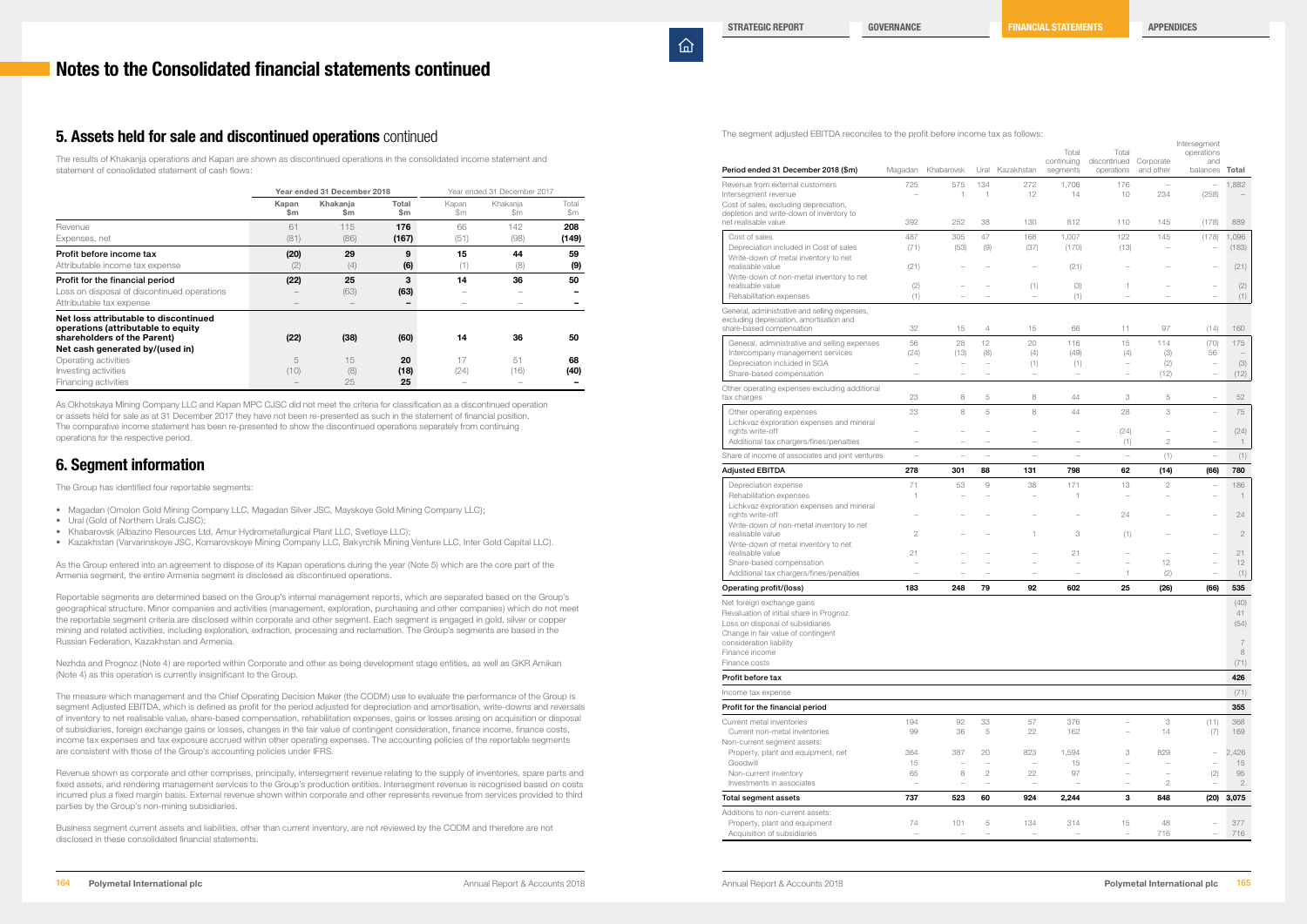仚

## <span id="page-17-0"></span>**Notes to the Consolidated financial statements continued**

### **6. Segment information continued**

|                                                                                    |                                 |                                   |                                                                              |                                 | Total                             | Total                          |                                   | Intersegment<br>operations                                    |                        |
|------------------------------------------------------------------------------------|---------------------------------|-----------------------------------|------------------------------------------------------------------------------|---------------------------------|-----------------------------------|--------------------------------|-----------------------------------|---------------------------------------------------------------|------------------------|
|                                                                                    |                                 |                                   |                                                                              |                                 | continuing                        | discontinued                   | Corporate                         | and                                                           |                        |
| Period ended 31 December 2017 (\$m)                                                | Magadan                         | Khabarovsk                        | Ural                                                                         | Kazakhstan                      | operations                        | operations                     | and other                         | balances                                                      | Total                  |
| Revenue from external customers                                                    | 810                             | 487                               | 156                                                                          | 154                             | 1,607                             | 208                            | $\overline{\phantom{0}}$          | $\overline{\phantom{a}}$                                      | 1,815                  |
| Intersegment revenue                                                               |                                 | 13                                | 1                                                                            | 6                               | 20                                | $\mathbf{1}$                   | 218                               | (239)                                                         |                        |
| Cost of sales, excluding depreciation,<br>depletion and write-down of inventory to |                                 |                                   |                                                                              |                                 |                                   |                                |                                   |                                                               |                        |
| net realisable value                                                               | 437                             | 224                               | 43                                                                           | 83                              | 787                               | 114                            | 141                               | (167)                                                         | 875                    |
| Cost of sales                                                                      | 540                             | 282                               | 56                                                                           | 114                             | 992                               | 140                            | 141                               | (167)                                                         | 1,106                  |
| Depreciation included in Cost of sales                                             | (94)                            | (56)                              | (13)                                                                         | (29)                            | (192)                             | (18)                           |                                   | $\overline{\phantom{0}}$                                      | (210)                  |
| Write-down of metal inventory to net<br>realisable value                           | (12)                            |                                   |                                                                              | (1)                             | (13)                              | (4)                            |                                   |                                                               | (17)                   |
| Write-down of non-metal inventory to net                                           |                                 |                                   |                                                                              |                                 |                                   |                                |                                   |                                                               |                        |
| realisable value                                                                   | 3                               | (2)                               | ۰                                                                            | (1)                             | $\overline{\phantom{a}}$          | (4)                            |                                   |                                                               | (4)                    |
| General, administrative and selling                                                |                                 |                                   |                                                                              |                                 |                                   |                                |                                   |                                                               |                        |
| expenses, excluding depreciation,<br>amortisation and share-based                  |                                 |                                   |                                                                              |                                 |                                   |                                |                                   |                                                               |                        |
| compensation                                                                       | 29                              | 15                                | 5                                                                            | 13                              | 62                                | 9                              | 89                                | (15)                                                          | 145                    |
| General, administrative and selling                                                |                                 |                                   |                                                                              |                                 |                                   |                                |                                   |                                                               |                        |
| expenses                                                                           | 53                              | 26                                | 12                                                                           | 17                              | 108                               | 14                             | 102                               | (66)                                                          | 158                    |
| Intercompany management services                                                   | (23)                            | (11)                              | (7)                                                                          | (3)                             | (44)                              | (5)                            | (2)                               | 51                                                            |                        |
| Depreciation included in SGA                                                       | (1)                             |                                   |                                                                              | (1)                             | (2)                               |                                | (1)                               | $\overline{\phantom{0}}$                                      | (3)                    |
| Share-based compensation                                                           | $\overline{\phantom{a}}$        | $\overline{\phantom{0}}$          |                                                                              | $\overline{\phantom{a}}$        | $\overline{\phantom{a}}$          | $\overline{\phantom{a}}$       | (10)                              | $\overline{\phantom{a}}$                                      | (10)                   |
| Other operating expenses excluding<br>additional tax charges                       | 24                              | 6                                 | 11                                                                           | $\mathcal{G}$                   | 50                                | 6                              | 6                                 | (10)                                                          | 52                     |
|                                                                                    |                                 | $\overline{7}$                    |                                                                              | $\mathcal G$                    |                                   | $\sim$                         |                                   |                                                               |                        |
| Other operating expenses<br>Additional tax chargers/fines/penalties                | 21<br>3                         | (1)                               | $\mathcal G$<br>$\mathbf{2}$                                                 | $\overline{\phantom{0}}$        | 46<br>4                           | 6                              | 8<br>(2)                          | (10)<br>$\overline{\phantom{0}}$                              | 44<br>8                |
|                                                                                    |                                 |                                   |                                                                              |                                 |                                   |                                |                                   |                                                               |                        |
| Share of income of associates and joint<br>ventures                                |                                 | $\qquad \qquad -$                 | $\qquad \qquad -$                                                            | $\qquad \qquad -$               | $\qquad \qquad -$                 | $\overline{\phantom{0}}$       | 3                                 | $\overline{\phantom{0}}$                                      | 3                      |
| <b>Adjusted EBITDA</b>                                                             | 320                             | 255                               | 98                                                                           | 55                              | 728                               | 80                             | (15)                              | (47)                                                          | 746                    |
| Depreciation expense                                                               | 95                              | 56                                | 13                                                                           | 30                              | 194                               | 18                             | 1                                 |                                                               | 213                    |
| Write-down of non-metal inventory to net                                           |                                 |                                   |                                                                              |                                 |                                   |                                |                                   |                                                               |                        |
| realisable value                                                                   | (3)                             | $\mathbf{2}$                      | ۰                                                                            | 1                               | $\overline{\phantom{a}}$          | $\overline{4}$                 |                                   |                                                               | $\overline{4}$         |
| Write-down of metal inventory to net<br>realisable value                           | 12                              |                                   |                                                                              | 1                               | 13                                | $\overline{4}$                 |                                   |                                                               | 17                     |
| Share-based compensation                                                           |                                 | ۰                                 |                                                                              |                                 | $\overline{\phantom{a}}$          | $\overline{\phantom{a}}$       | 10                                |                                                               | 10                     |
| Additional tax chargers/fines/penalties                                            | (3)                             | 1                                 | (2)                                                                          | $\sim$                          | (4)                               | (6)                            | $\mathbf{2}$                      |                                                               | (8)                    |
| Operating profit/(loss)                                                            | 219                             | 196                               | 87                                                                           | 23                              | 525                               | 60                             | (28)                              | (47)                                                          | 510                    |
| Net foreign exchange gains                                                         |                                 |                                   |                                                                              |                                 |                                   |                                |                                   |                                                               | (10)                   |
| Change in fair value of contingent                                                 |                                 |                                   |                                                                              |                                 |                                   |                                |                                   |                                                               |                        |
| consideration liability                                                            |                                 |                                   |                                                                              |                                 |                                   |                                |                                   |                                                               | $\overline{2}$         |
| Finance income<br>Finance costs                                                    |                                 |                                   |                                                                              |                                 |                                   |                                |                                   |                                                               | $\overline{4}$<br>(63) |
|                                                                                    |                                 |                                   |                                                                              |                                 |                                   |                                |                                   |                                                               |                        |
| Profit before tax                                                                  |                                 |                                   |                                                                              |                                 |                                   |                                |                                   |                                                               | 443                    |
| Income tax expense                                                                 |                                 |                                   |                                                                              |                                 |                                   |                                |                                   |                                                               | (89)                   |
| Profit for the financial period                                                    |                                 |                                   |                                                                              |                                 |                                   |                                |                                   |                                                               | 354                    |
| Current metal inventories                                                          | 130                             | 105                               | 42                                                                           | 30                              | 307                               | 26                             | $\overline{\phantom{a}}$          | (5)                                                           | 328                    |
| Current non-metal inventories                                                      | 99                              | 39                                | 6                                                                            | 21                              | 165                               | 13                             | 17                                | (9)                                                           | 186                    |
| Non-current segment assets:<br>Property, plant and equipment, net                  | $\overline{\phantom{0}}$<br>469 | $\sim$<br>411                     | $\overline{\phantom{0}}$<br>46                                               | $\overline{\phantom{a}}$<br>892 | $\overline{\phantom{0}}$<br>1,818 | $\overline{\phantom{a}}$<br>98 | ÷<br>138                          | $\overline{\phantom{a}}$<br>$\hspace{1.0cm} - \hspace{1.0cm}$ | 2,054                  |
| Goodwill                                                                           | 18                              | $\overline{\phantom{a}}$          | $\hspace{0.1in} \hspace{0.1in} \hspace{0.1in} \hspace{0.1in} \hspace{0.1in}$ | $\overline{\phantom{a}}$        | 18                                | $\overline{\phantom{a}}$       | $\overline{\phantom{a}}$          | $\overline{\phantom{a}}$                                      | 18                     |
| Non-current inventory                                                              | 86                              | 9                                 | $\mathbf{2}$                                                                 | 23                              | 120                               | 5                              |                                   | (2)                                                           | 123                    |
| Investments in associates                                                          | $\qquad \qquad -$               | $\overline{\phantom{a}}$          | $\overline{\phantom{a}}$                                                     | $\overline{\phantom{a}}$        | $\overline{\phantom{a}}$          | $\overline{\phantom{a}}$       | 96                                | $\overline{\phantom{a}}$                                      | 96                     |
| <b>Total segment assets</b>                                                        | 802                             | 564                               | 96                                                                           | 966                             | 2,428                             | 142                            | 251                               | (16)                                                          | 2,805                  |
| Additions to non-current assets:                                                   | $\qquad \qquad -$               | $\hspace{1.0cm} - \hspace{1.0cm}$ | $\qquad \qquad -$                                                            | $\overline{\phantom{a}}$        | $\hspace{1.0cm} - \hspace{1.0cm}$ | $\overline{\phantom{a}}$       | $\hspace{1.0cm} - \hspace{1.0cm}$ | $\overline{\phantom{a}}$                                      |                        |
| Property, plant and equipment                                                      | 106                             | 100                               | $\mathcal G$                                                                 | 165                             | 380                               | 38                             | 13                                |                                                               | 431                    |
| Acquisition of group of assets                                                     | ÷,                              | $\overline{\phantom{a}}$          | $\qquad \qquad -$                                                            | $\overline{\phantom{a}}$        |                                   | $\sim$                         | $\overline{c}$                    |                                                               | $\mathbf{2}$           |

### **7. Revenue**

### **Continuing operations**

|              |                                 |                                 | Year ended 31 December 2018                              |       |                              |                              | Year ended 31 December 2017                              |                |
|--------------|---------------------------------|---------------------------------|----------------------------------------------------------|-------|------------------------------|------------------------------|----------------------------------------------------------|----------------|
|              | Koz/t<br>shipped<br>(unaudited) | Koz/t<br>payable<br>(unaudited) | Average<br>price (\$ per<br>oz/t payable)<br>(unaudited) | \$m   | Koz/t shipped<br>(unaudited) | Koz/t payable<br>(unaudited) | Average price<br>$$$ per oz/t<br>payable)<br>(unaudited) | $\mathbb{S}$ m |
| Gold (Koz)   | 1.120                           | 1,096                           | 1.227                                                    | 1,345 | 982                          | 969                          | 1.245                                                    | 1,207          |
| Silver (Koz) | 24.110                          | 23,735                          | 14.8                                                     | 351   | 24.748                       | 24.397                       | 16.0                                                     | 391            |
| Copper (t)   | 1.932                           | 1.827                           | 5.474                                                    | 10    | 1.350                        | 1.282                        | 7.019                                                    | 9              |
| Total        |                                 |                                 |                                                          | 1,706 |                              |                              |                                                          | 1,607          |

### **Total continuing and discontinued operations**

|              |                                 |                                 | Year ended 31 December 2018                              |                |                              |                              | Year ended 31 December 2017                              |                |
|--------------|---------------------------------|---------------------------------|----------------------------------------------------------|----------------|------------------------------|------------------------------|----------------------------------------------------------|----------------|
|              | Koz/t<br>shipped<br>(unaudited) | Koz/t<br>payable<br>(unaudited) | Average<br>price (\$ per<br>oz/t payable)<br>(unaudited) | $\mathbb{S}$ m | Koz/t shipped<br>(unaudited) | Koz/t payable<br>(unaudited) | Average price<br>$$$ per oz/t<br>payable)<br>(unaudited) | $\mathbb{S}$ m |
| Gold (Koz)   | 1.224                           | 1.198                           | 1.226                                                    | 1.468          | 1.105                        | 1.090                        | 1.247                                                    | 1,359          |
| Silver (Koz) | 26.118                          | 25.675                          | 14.8                                                     | 380            | 26,888                       | 26.469                       | 16.1                                                     | 426            |
| Copper (t)   | 3,542                           | 3,348                           | 5.675                                                    | 19             | 2.717                        | 2,573                        | 6.607                                                    |                |
| Zinc (t)     | 6.625                           | 5.625                           | 2.667                                                    | 15             | 5.466                        | 4,679                        | 2.779                                                    | 13             |
| Total        |                                 |                                 |                                                          | 1.882          |                              |                              |                                                          | 1.815          |

Geographical analysis of revenue by destination is presented below:

Total continuing and

|                                     | Continuing operations<br>Year ended |             |                                        | TUTAI CUITTINIUI IY ANU<br>discontinued operations<br>Year ended |
|-------------------------------------|-------------------------------------|-------------|----------------------------------------|------------------------------------------------------------------|
|                                     | 31 December<br>2018<br>\$m          | 2017<br>\$m | 31 December 31 December<br>2018<br>\$m | 31 December<br>2017<br>\$m                                       |
| Sales within the Russian Federation | 1,038                               | 948         | 1,153                                  | 1 0 9 0                                                          |
| Sales to Kazakhstan                 | 338                                 | 301         | 338                                    | 301                                                              |
| Sales to East Asia                  | 245                                 | 183         | 263                                    | 200                                                              |
| Sales to Europe                     | 85                                  | 175         | 128                                    | 224                                                              |
| Total                               | 1,706                               | 1.607       | 1.882                                  | 1.815                                                            |

Included in revenues for the year ended 31 December 2018 are revenues which arose from the sales to the Group's largest customers, whose contribution to the Group's revenue exceeded 10% of the total revenue. In 2018, revenues from such customers amounted to \$490 million, \$228 million, \$203 million and \$173 million respectively (2017: \$610 million, \$200 million, \$167 and \$136 million, respectively).

During the year ended 31 December 2018 the Group has entered into prepaid bullion sales arrangements, which are settled solely through bullion shipments and are priced based on the spot London Bullion Market Association (LBMA) price, prevailing on the date of the respective shipment. The arrangements fall under IFRS 15 *Revenue from Contracts with Customers* and respective advances received represent contract liabilities, which are presented on the face of the balance sheet as prepayments received. As of 31 December 2018 prepayments received amount to \$100 million (31 December 2017: nil).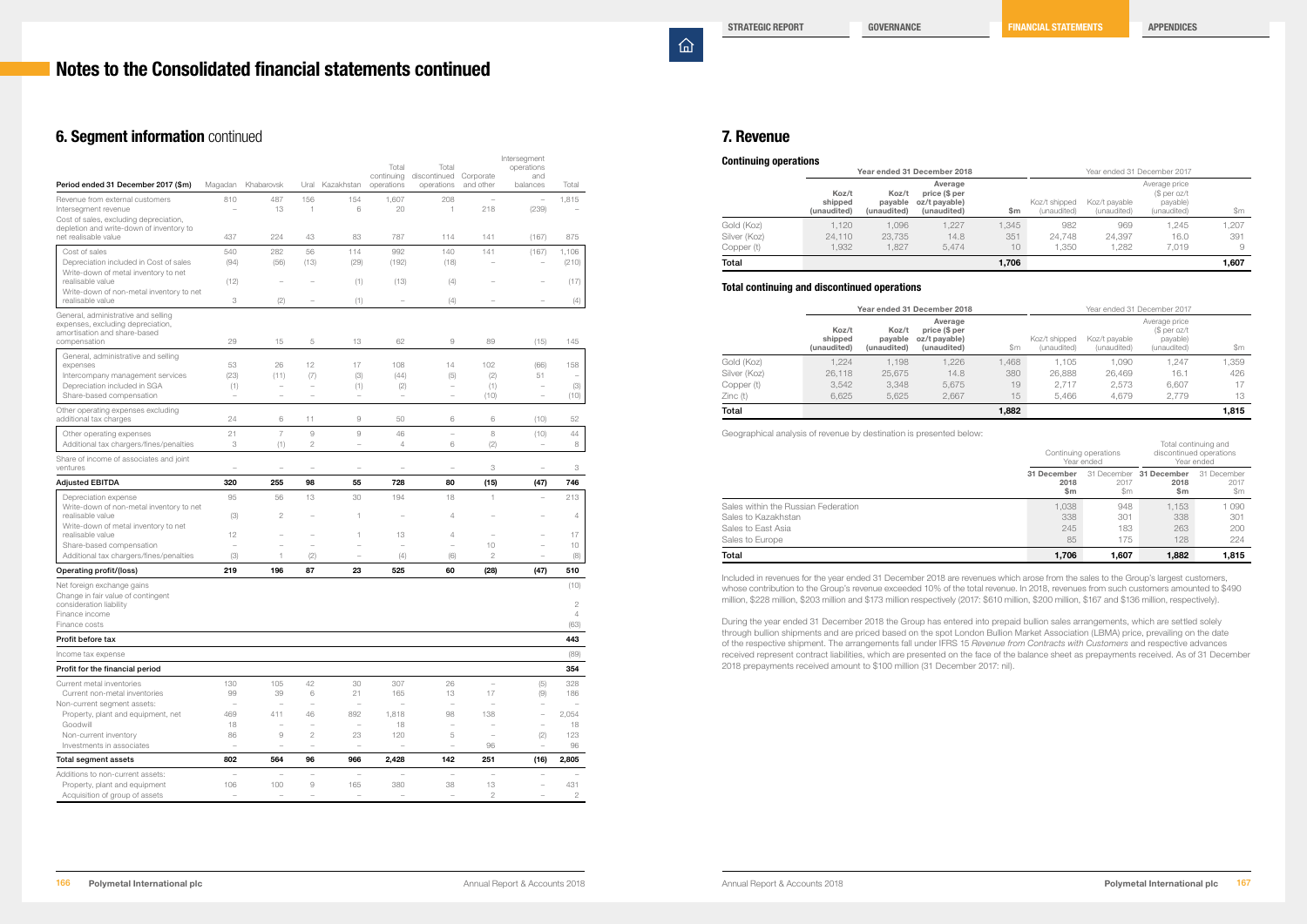仚

## <span id="page-18-0"></span>**Notes to the Consolidated financial statements continued**

### **7. Revenue** continued

Presented below is an analysis per revenue streams:

|                             |                           |                   |                          |                              | Discontinued                 |                                  |
|-----------------------------|---------------------------|-------------------|--------------------------|------------------------------|------------------------------|----------------------------------|
|                             | Magadan<br>$\mathbb{S}$ m | Khabarovsk<br>\$m | Ural<br>$\mathbb{S}$ m   | Kazakhstan<br>$\mathbb{S}$ m | operations<br>$\mathbb{S}$ m | Total<br>$\mathop{\$m}\nolimits$ |
| Year ended 31 December 2018 |                           |                   |                          |                              |                              |                                  |
| <b>Bullions</b>             | 362                       | 563               | 134                      | $\overline{\phantom{m}}$     | 115                          | 1.174                            |
| Concentrate and doré        | 363                       | 12                | $\overline{\phantom{a}}$ | 272                          | 61                           | 708                              |
|                             | 725                       | 575               | 134                      | 272                          | 176                          | 1,882                            |
| Year ended 31 December 2017 |                           |                   |                          |                              |                              |                                  |
| <b>Bullions</b>             | 397                       | 485               | 155                      |                              | 142                          | 1.179                            |
| Concentrate and doré        | 413                       | 3                 |                          | 154                          | 66                           | 636                              |
|                             | 810                       | 488               | 155                      | 154                          | 208                          | 1,815                            |

### **8. Cost of sales**

|                                                                       | Continuing operations<br>Year ended  |                        | Total continuing and<br>discontinued operations<br>Year ended |                                       |
|-----------------------------------------------------------------------|--------------------------------------|------------------------|---------------------------------------------------------------|---------------------------------------|
|                                                                       | 31 December<br>2018<br>$\mathsf{Sm}$ | 2017<br>$\mathbb{S}$ m | 31 December 31 December<br>2018<br>$\mathsf{sm}$              | 31 December<br>2017<br>$\mathbb{S}$ m |
| Cash operating costs                                                  |                                      |                        |                                                               |                                       |
| On-mine costs (Note 9)                                                | 417                                  | 363                    | 482                                                           | 414                                   |
| Smelting costs (Note 10)                                              | 314                                  | 277                    | 349                                                           | 316                                   |
| Purchase of ore and concentrates from third parties                   | 66                                   | 43                     | 78                                                            | 54                                    |
| Purchase of ore from related parties (Note 33)                        | 22                                   | 38                     | 22                                                            | 38                                    |
| Mining tax                                                            | 87                                   | 74                     | 97                                                            | 88                                    |
| Total cash operating costs                                            | 906                                  | 795                    | 1,028                                                         | 910                                   |
| Depreciation and depletion of operating assets (Note 11)              | 210                                  | 179                    | 228                                                           | 193                                   |
| Rehabilitation expenses                                               |                                      |                        |                                                               |                                       |
| Total costs of production                                             | 1,117                                | 974                    | 1,257                                                         | 1,103                                 |
| Increase in metal inventories                                         | (174)                                | (29)                   | (187)                                                         | (26)                                  |
| Write-down of metal inventories to net realisable value (Note 22)     | 21                                   | 12                     | 21                                                            | 16                                    |
| Write-down of non-metal inventories to net realisable value (Note 22) | 4                                    | (1)                    | $\overline{2}$                                                | 3                                     |
| Idle capacities and abnormal production costs                         | 3                                    | 10                     | 3                                                             | 10                                    |
| Total                                                                 | 971                                  | 966                    | 1,096                                                         | 1,106                                 |

Mining tax includes royalties payable in the Russian Federation, Kazakhstan and Armenia. Mining tax in the Russian Federation and Kazakhstan is calculated based on the value of the precious metals extracted in the period. This value is usually determined based on the realised selling price of precious metals or, in the case where there were no sales during the period, cost of production of metals extracted (Russian Federation) or the average market price (Kazakhstan) during the reporting period. The royalty payable in Armenia is calculated as a percentage of actual sales during the reporting period.

Mining tax in respect of the metal inventories produced or sold during the year is recognised within cost of sales, while the additional mining tax accruals in respect of various disputes with tax authorities are recognised within other operating expenses (see Note 13).

Idle capacities and abnormal production costs were expensed as incurred and relate to idle capacities when processing plants are stopped for general maintenance.

### **9. On-mine costs**

| Services                                                      |  |
|---------------------------------------------------------------|--|
| Labour                                                        |  |
| Consumables and spare parts                                   |  |
| Other expenses                                                |  |
| $T_{\text{shell}}$ (N <sub>14</sub> + <sub>4</sub> $\Omega$ ) |  |

|                             | Continuing operations<br>Year ended |             | Total continuing and<br>discontinued operations<br>Year ended |                                                |
|-----------------------------|-------------------------------------|-------------|---------------------------------------------------------------|------------------------------------------------|
|                             | 31 December<br>2018<br>\$m          | 2017<br>\$m | 31 December 31 December<br>2018<br>\$m                        | 31 December<br>2017<br>$\mathop{\$m}\nolimits$ |
| <b>Services</b>             | 185                                 | 165         | 222                                                           | 192                                            |
| Labour                      | 122                                 | 107         | 133                                                           | 118                                            |
| Consumables and spare parts | 107                                 | 89          | 121                                                           | 101                                            |
| Other expenses              | 3                                   | ◠           | 6                                                             | 3                                              |
| Total (Note 8)              | 417                                 | 363         | 482                                                           | 414                                            |

Total (Note 8) **417 363 482 414**

### **10. Smelting costs**

|                             | Continuing operations<br>Year ended |                        | Total continuing and<br>discontinued operations<br>Year ended |                                                |
|-----------------------------|-------------------------------------|------------------------|---------------------------------------------------------------|------------------------------------------------|
|                             | 31 December<br>2018<br>\$m          | 2017<br>$\mathbb{S}$ m | 31 December 31 December<br>2018<br>\$m                        | 31 December<br>2017<br>$\mathop{\$m}\nolimits$ |
| Consumables and spare parts | 143                                 | 115                    | 159                                                           | 132                                            |
| Services                    | 109                                 | 107                    | 118                                                           | 116                                            |
| Labour                      | 60                                  | 53                     | 70                                                            | 65                                             |
| Other expenses              | $\overline{2}$                      | 2                      | っ                                                             | 3                                              |
| Total (Note 8)              | 314                                 | 277                    | 349                                                           | 316                                            |

### **11. Depletion and depreciation of operating assets**

|                     |                            | Continuing operations<br>Year ended | Total continuing and<br>discontinued operations<br>Year ended |                                       |  |
|---------------------|----------------------------|-------------------------------------|---------------------------------------------------------------|---------------------------------------|--|
|                     | 31 December<br>2018<br>\$m | 2017<br>\$m                         | 31 December 31 December<br>2018<br>\$m                        | 31 December<br>2017<br>$\mathbb{S}$ m |  |
| On-mine<br>Smelting | 154<br>56                  | 128<br>51                           | 169<br>59                                                     | 137<br>56                             |  |
| Total (Note 8)      | 210                        | 179                                 | 228                                                           | 193                                   |  |

Depreciation of operating assets excludes depreciation relating to non-operating assets (included in general, administrative and selling expenses) and depreciation related to assets employed in development projects where the charge is capitalised. Depreciation expense, which is excluded from the Group's calculation of Adjusted EBITDA (see Note 6), also excludes amounts absorbed into unsold metal inventory balances.

### **12. General, administrative and selling expenses**

| Total                              |  |
|------------------------------------|--|
| Other                              |  |
| Depreciation                       |  |
| Share-based compensation (Note 32) |  |
| Services                           |  |
| Labour                             |  |
|                                    |  |

|                                    | Continuing operations<br>Year ended |                        | Total continuing and<br>discontinued operations<br>Year ended |                                       |
|------------------------------------|-------------------------------------|------------------------|---------------------------------------------------------------|---------------------------------------|
|                                    | 31 December<br>2018<br>\$m          | 2017<br>$\mathbb{S}$ m | 31 December 31 December<br>2018<br>\$m                        | 31 December<br>2017<br>$\mathbb{S}$ m |
| Labour                             | 120                                 | 110                    | 127                                                           | 116                                   |
| Services                           | 14                                  | 10                     | 16                                                            |                                       |
| Share-based compensation (Note 32) | 12                                  | 10                     | 12                                                            | 10                                    |
| Depreciation                       | 3                                   | 4                      | 3                                                             | 4                                     |
| Other                              | 15                                  | 15                     | 17                                                            | 17                                    |
| Total                              | 164                                 | 149                    | 175                                                           | 158                                   |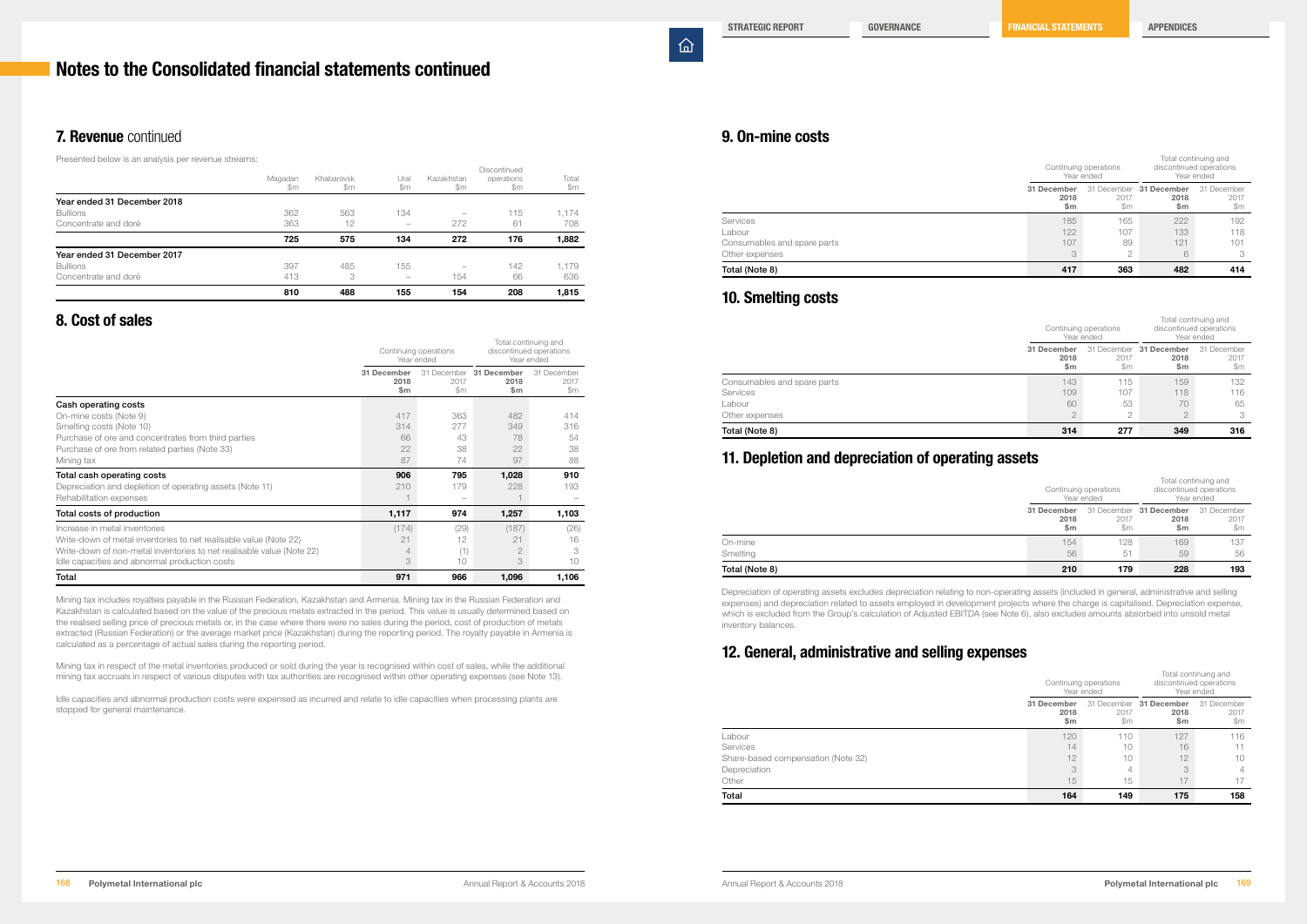冚

## <span id="page-19-0"></span>**Notes to the Consolidated financial statements continued**

### **13. Other operating expenses, net**

|                                                            |                            | Continuing operations<br>Year ended |                                        | Total continuing and<br>discontinued operations<br>Year ended |
|------------------------------------------------------------|----------------------------|-------------------------------------|----------------------------------------|---------------------------------------------------------------|
|                                                            | 31 December<br>2018<br>\$m | 2017<br>$\mathbb{S}$ m              | 31 December 31 December<br>2018<br>\$m | 31 December<br>2017<br>$\mathbb{S}$ m                         |
| Lichkvaz exploration expenses and mineral rights write-off |                            |                                     | 24                                     |                                                               |
| Additional tax charges/fines/penalties                     | (2)                        | (2)                                 |                                        | (8)                                                           |
| <b>Exploration expenses</b>                                | 12                         | 15                                  | 13                                     | 18                                                            |
| Social payments                                            | 14                         | 12                                  | 16                                     | 15                                                            |
| Provision for investment in Special Economic Zone          | 11                         | 12                                  | 11                                     | 12                                                            |
| Taxes, other than income tax                               | 13                         | 11                                  | 13                                     |                                                               |
| Housing and communal services                              | 4                          |                                     | 4                                      |                                                               |
| Loss on disposal of property, plant and equipment          |                            |                                     |                                        |                                                               |
| Change in estimate of environmental obligations            | (1)                        | (4)                                 |                                        | (4)                                                           |
| Other expenses                                             | (4)                        | (5)                                 | (3)                                    | (5)                                                           |
| Total                                                      | 47                         | 44                                  | 75                                     | 44                                                            |

From 1 January 2017 Omolon Gold Mining Company LLC and Magadan Silver JSC are entitled to the decreased statutory income tax rate of 17% for the operations held in the Special Economic Zone of the Russian Far East, as well a decreased mining tax rate (payable at 60% of the standard mining tax rates). In return for obtaining this tax relief the members of the regional free economic zone are obliged to invest 50% of their tax savings each year in the Special Economic Zone Development Programme, amounting to \$11 million in the reporting year (2017: \$12 million).

During the year ended 31 December 2018 the Group concluded that the Lichkvaz project, previously accounted for as part of the Armenia segment and regarded as a source of ore for Kapan (Note 5), is not economically viable. As a result, the Lichkvaz development asset was fully impaired (Note 19). No other exploration and development assets were written off during the year ended 31 December 2018 (2017: \$2 million).

Operating cash flow spent on exploration activities amounts to \$12 million (2017: \$16 million).

Additional mining taxes, VAT, penalties and accrued interest have been accrued in respect of various disputes with the Russian and Armenian tax authorities.

### **14. Employee costs**

|                                                                    | Continuing operations<br>Year ended |                                       |                            | Total continuing and<br>discontinued operations<br>Year ended |
|--------------------------------------------------------------------|-------------------------------------|---------------------------------------|----------------------------|---------------------------------------------------------------|
|                                                                    | 31 December<br>2018<br>\$m          | 31 December<br>2017<br>$\mathbb{S}$ m | 31 December<br>2018<br>\$m | 31 December<br>2017<br>$\mathbb{S}$ m                         |
| Wages and salaries                                                 | 278                                 | 249                                   | 303                        | 275                                                           |
| Social security costs                                              | 68                                  | 73                                    | 72                         | 78                                                            |
| Share-based compensation                                           | 12                                  | 10                                    | 12                         | 10                                                            |
| Total employee costs<br>Reconciliation:                            | 358                                 | 332                                   | 387                        | 363                                                           |
| Less: employee costs capitalised                                   | (35)                                | (38)                                  | (37)                       | (40)                                                          |
| Less: employee costs absorbed into unsold metal inventory balances | (30)                                | 9                                     | (32)                       | 12                                                            |
| Employee costs included in cost of sales                           | 293                                 | 303                                   | 318                        | 335                                                           |

The weighted average number of employees during the year ended 31 December 2018 and year ended 31 December 2017 was:

|                              |                     | Year ended          |
|------------------------------|---------------------|---------------------|
|                              | 31 December<br>2018 | 31 December<br>2017 |
| Magadan                      | 4,048               | 3,554               |
| Khabarovsk                   | 2,807               | 2,529               |
| Kazakhstan                   | 2,163               | 1,634               |
| Armenia                      | 953                 | 1,007               |
| Ural                         | 809                 | 810                 |
| Corporate and other          | 1,941               | 1,419               |
| Total                        | 12,720              | 10,953              |
| Less discontinued operations | 1,539               | 1,647               |
| Total continuing operations  | 11,181              | 9,306               |

Compensation of key management personnel is disclosed within Note 33.

### **15. Auditor's remuneration**

|                                                                                               | Year ended                 |                                       |
|-----------------------------------------------------------------------------------------------|----------------------------|---------------------------------------|
|                                                                                               | 31 December<br>2018<br>\$m | 31 December<br>2017<br>$\mathbb{S}$ m |
| Fees payable to the auditor and their associates for the audit of the Company's Annual Report |                            |                                       |
| United Kingdom                                                                                | 0.36                       | 0.35                                  |
| Overseas                                                                                      | 0.72                       | 0.76                                  |
| Audit of the Company's subsidiaries                                                           | 0.05                       | 0.05                                  |
| Total audit fees                                                                              | 1.13                       | 1.16                                  |
| Audit-related assurance services - half year review                                           | 0.46                       | 0.43                                  |
| Total audit and half-year review fees                                                         | 1.59                       | 1.59                                  |
| Other services                                                                                | 0.08                       | 0.01                                  |
| Total non-audit fees                                                                          | 0.08                       | 0.01                                  |
| Total fees                                                                                    | 1.67                       | 1.60                                  |
| Non-audit fees as % of audit and half-year review fees                                        | 5%                         | $1\%$                                 |

### **16. Finance costs**

| Interest expense on borrowings                                |
|---------------------------------------------------------------|
| Unwinding of discount on environmental obligations            |
| Unwinding of discount on contingent consideration liabilities |

|                                                               | Year ended                                   |             |
|---------------------------------------------------------------|----------------------------------------------|-------------|
|                                                               | 31 December 31 December<br>2018<br><b>Sm</b> | 2017<br>\$m |
| Interest expense on borrowings                                | 67                                           | 57          |
| Unwinding of discount on environmental obligations            |                                              |             |
| Unwinding of discount on contingent consideration liabilities |                                              |             |
| Total                                                         |                                              | 63          |

No significant amount of finance cost related to the discontinued operations.

During the year ended 31 December 2018 interest expense on borrowings does not include borrowing costs capitalised in the cost of qualifying assets of \$11 million (2017: \$8 million). These amounts were calculated based on the Group's general borrowing pool and by applying an effective interest rate of 4.19% (2017: 3.96%) to cumulative expenditure on such assets.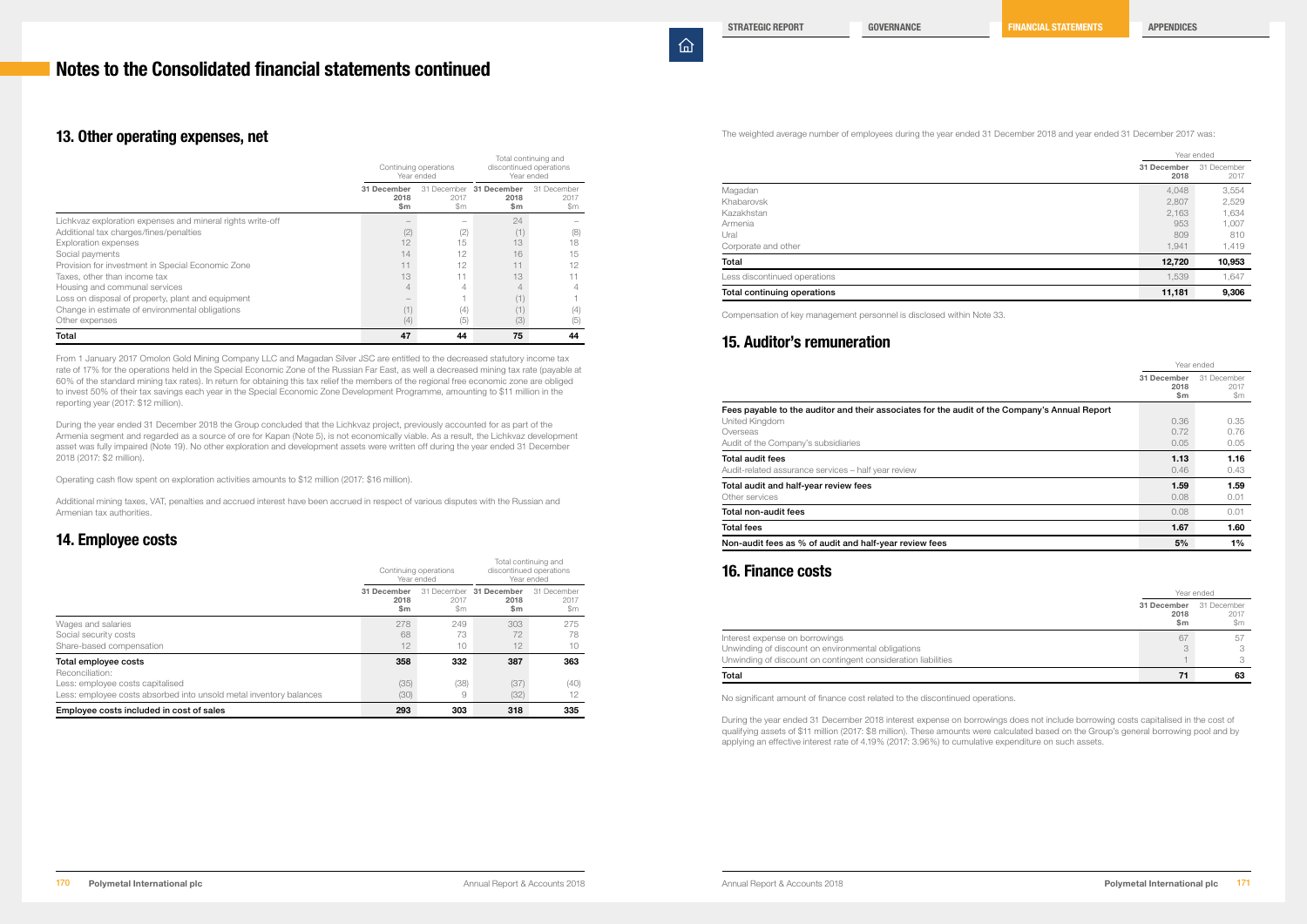## <span id="page-20-0"></span>**Notes to the Consolidated financial statements continued**

### **17. Income tax**

The amount of income tax expense for the years ended 31 December 2018 and 31 December 2017 recognised in profit and loss is as follows:

|                                               |                            | Continuing operations<br>Year ended | Total continuing and<br>discontinued operations<br>Year ended |                            |  |
|-----------------------------------------------|----------------------------|-------------------------------------|---------------------------------------------------------------|----------------------------|--|
|                                               | 31 December<br>2018<br>\$m | 2017<br>$\mathbb{S}$ m              | 31 December 31 December<br>2018<br>\$m                        | 31 December<br>2017<br>\$m |  |
| Current income taxes<br>Deferred income taxes | 101<br>(36)                | 101<br>(21)                         | 108<br>(37)                                                   | (22)                       |  |
| Total                                         | 65                         | 80                                  | 71                                                            | 89                         |  |

A reconciliation between the reported amounts of income tax expense attributable to income before income tax is as follows:

|                                                                                        |                            | Year ended                            |
|----------------------------------------------------------------------------------------|----------------------------|---------------------------------------|
|                                                                                        | 31 December<br>2018<br>\$m | 31 December<br>2017<br>$\mathbb{S}$ m |
| Profit before income tax                                                               | 426                        | 443                                   |
| Theoretical income tax expense at the tax rate of 20%                                  | 85                         | 89                                    |
| Effect of Special Economic Zone and Regional Investment project decreased tax rates    | (27)                       | (25)                                  |
| Effect of different tax rates of subsidiaries operating in other jurisdictions         | 17                         | 5                                     |
| Revaluation of initial share on business combination                                   | (8)                        |                                       |
| Current year losses not recognised and losses previously recognised written-off        |                            | 3                                     |
| Non-deductible interest expense                                                        | 5                          | 5                                     |
| Cumulative exchange differences in foreign operation recycled from translation reserve | 3                          |                                       |
| Other non-taxable income and non-deductible expenses                                   | (5)                        | 12                                    |
| Total income tax expense                                                               | 71                         | 89                                    |

The actual tax expense differs from the amount which would have been determined by applying the statutory rate of 20% for the Russian Federation, Kazakhstan and Armenia to profit before income tax as a result of the application of relevant jurisdictional tax regulations, which disallow certain deductions which are included in the determination of accounting profit. These deductions include share-based payment expenses, social related expenditures and other non-production costs, certain general and administrative expenses, financing expenses, foreign exchange related and other costs.

As from 1 January 2017 Omolon Gold Mining Company LLC and Magadan Silver JSC are entitled to the decreased statutory income tax rate of 17% for the operations held in the Special Economic Zone of the Russian Far East, the rate of 17% was used in calculation of income tax provision and deferred tax positions for those entities. From 1 January 2017 Svetloye LLC has received tax relief as a Regional Investment Project and is entitled to the statutory income tax rate of 0% up to 2021.

In the normal course of business, the Group is subject to examination by the tax authorities throughout the Russian Federation, Kazakhstan and Armenia. Of the large operating companies of the Group, the tax authorities have audited Okhotskaya Mining and Exploration Company LLC up to 2014, Omolon Gold Mining Company LLC up to 2013, Gold of Northern Urals CJSC and Magadan Silver JSC up to 2014, Mayskoye Gold Mining Company LLC up to 2013, and Varvarinskoye JSC for the period up to 2010. According to Russian, Kazakhstan and Armenian tax legislation, previously completed audits do not fully preclude subsequent claims relating to the audited period.

#### **Tax exposures recognised in income tax**

During the year ended 31 December 2018 and the year ended 31 December 2017 no individual significant exposures were identified as probable and provided for. Management has identified a total exposure (covering taxes and related interest and penalties) of approximately \$46 million in respect of uncertain tax positions (31 December 2017: \$5 million) which relate to income tax.

#### **Income tax amounts included in other comprehensive income**

An analysis of tax by individual item presented in the Consolidated statement of comprehensive income is presented below:

|                                                                    | Year ended                             |             |  |
|--------------------------------------------------------------------|----------------------------------------|-------------|--|
|                                                                    | 31 December 31 December<br>2018<br>\$m | 2017<br>\$m |  |
| Net foreign exchange losses on net investment in foreign operation |                                        |             |  |
| Current tax expense                                                |                                        | (2)         |  |
| Deferred tax expense                                               |                                        | (3)         |  |
| Total income tax recognised in other comprehensive income          | (2)                                    | (5)         |  |

Current and deferred tax assets recognised within other comprehensive income relate to the tax losses originated by foreign currency exchange losses, allowable for tax purposes and generated by monetary items that form part of the intragroup net investment in the foreign operation. These foreign currency exchange losses are recognised in the consolidated financial statements within foreign currency translation reserve.

#### **Deferred taxation**

Deferred taxation is attributable to the temporary differences that exist between the carrying amounts of assets and liabilities for financial reporting purposes and the amounts used for tax purposes.

The following are the major deferred tax liabilities and assets recognised by the Group and movements thereon during the reporting period.

Deferred tax liabilities Deferred tax assets

| Year ended                                       |                        |  |  |
|--------------------------------------------------|------------------------|--|--|
| 31 December 31 December<br>2018<br>$\mathsf{Sm}$ | 2017<br>$\mathbb{S}$ m |  |  |
| (152)                                            |                        |  |  |
| 73                                               |                        |  |  |
| 79                                               | '16)                   |  |  |

Deferred tax assets and liabilities are offset where the Group has a legally enforceable right to do so. The following analysis shows deferred tax balances presented for financial reporting purposes:

|                                                                                                          | Environmental<br>obligation<br>$\mathbb{S}$ m | Inventories<br>$\mathbb{S}$ m | Property,<br>plant, and<br>equipment<br>and other<br>non-current<br>assets<br>$\mathop{\$m}\nolimits$ | Trade and<br>other<br>payables<br>$\mathbb{S}$ m | Tax losses<br>$\mathbb{S}$ m | Long-term<br>loans and<br>payables<br>$\mathbb{S}$ m | Intercompany<br>loans<br>$\mathbb{S}$ m | Other<br>current<br>assets<br>$\mathop{\$m}\nolimits$ | Total<br>$\mathbb{S}$ m |
|----------------------------------------------------------------------------------------------------------|-----------------------------------------------|-------------------------------|-------------------------------------------------------------------------------------------------------|--------------------------------------------------|------------------------------|------------------------------------------------------|-----------------------------------------|-------------------------------------------------------|-------------------------|
| At 1 January 2017                                                                                        | 7                                             | (10)                          | (153)                                                                                                 | 10                                               | 105                          | 2                                                    | (6)                                     | 5                                                     | (40)                    |
| Charge to income<br>statement<br>Recognised in other                                                     |                                               | 12                            | (3)                                                                                                   | (2)                                              | 18                           | (1)                                                  | (1)                                     | (1)                                                   | 22                      |
| comprehensive income                                                                                     |                                               |                               |                                                                                                       |                                                  |                              |                                                      | 3                                       |                                                       | 3                       |
| Exchange differences                                                                                     |                                               | (1)                           | (3)                                                                                                   |                                                  | 3                            |                                                      | -                                       |                                                       | (1)                     |
| At 31 December 2017                                                                                      | 7                                             | 1                             | (159)                                                                                                 | 8                                                | 126                          | 1                                                    | (4)                                     | 4                                                     | (16)                    |
| Charge to income<br>statement<br>Acquisitions (Note 4)<br>Disposals (Note 4)<br>Reclassified as held for |                                               | (6)<br>$\mathbf{2}$<br>2      | (5)<br>(124)                                                                                          | (3)                                              | 46<br>20<br>(2)              |                                                      | (2)                                     | 4<br>$\overline{2}$                                   | 37<br>(102)             |
| sale (Note 5)<br>Recognised in other                                                                     |                                               | (2)                           | (2)                                                                                                   |                                                  |                              |                                                      |                                         | (3)                                                   | (7)                     |
| comprehensive income                                                                                     |                                               |                               |                                                                                                       |                                                  |                              |                                                      | (1)                                     |                                                       | (1)                     |
| Exchange differences                                                                                     | (1)                                           |                               | 34                                                                                                    | (1)                                              | (23)                         |                                                      |                                         | (1)                                                   | 9                       |
| At 31 December 2018                                                                                      | 6                                             | (3)                           | (255)                                                                                                 | 4                                                | 167                          |                                                      | (5)                                     | 6                                                     | (79)                    |

The Group believes that recoverability of the recognised deferred tax asset (DTA) of \$167 million at 31 December 2018, which is related to the tax losses carried forward, is more likely than not based upon expectations of future taxable income in the Russian Federation and Kazakhstan.

**172 Polymetal International plc 173** Annual Report & Accounts 2018 Annual Report & Accounts 2018 Annual Report & Accounts 2018 **Polymetal International plc** 173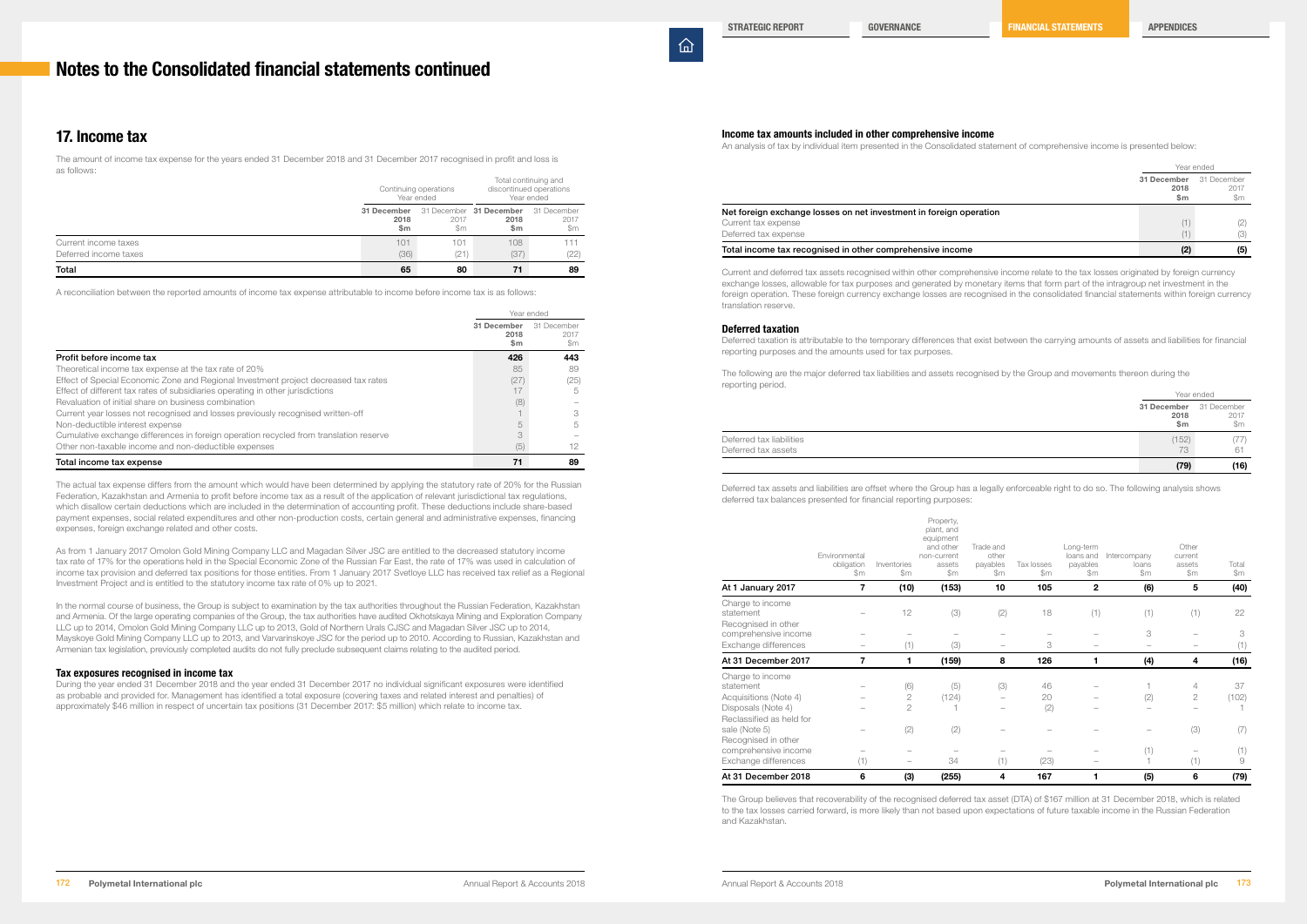### <span id="page-21-0"></span>**17. Income tax continued**

Effective from 1 January 2017 changes were introduced to the Russian Federation tax law regarding loss carryforwards. Loss carryforwards will be limited to 50% of taxable profit in tax years 2017 through 2020. From 2021 the limitation will expire and it will be possible to fully utilise loss carryforwards against the corporate tax base in a given year. In addition to the above, the 10-year carryforward period for losses is eliminated, meaning that losses incurred from 2007 can be carried forward for an indefinite period until fully utilised.

Losses incurred in certain taxable entities in recent years have created a history of losses as of 31 December 2018. The Group has concluded that there is sufficient evidence to overcome the recent history of losses based on forecasts of sufficient taxable income in the carry-forward period.

Tax losses carried forward represent amounts available for offset against future taxable income generated predominantly by Mayskoye Gold Mining Company LLC, Varvarinskoye JSC and Bakyrchik Mining Venture LLC. Each legal entity within the Group represents a separate tax-paying component for income tax purposes. The tax losses of one entity cannot be used to reduce taxable income of other entities of the Group.

The Group's estimate of future taxable income is based on established proven and probable reserves which can be economically developed. The related detailed mine plans and forecasts provide sufficient supporting evidence that the Group will generate taxable earnings to be able to fully realise its net DTA even under various stressed scenarios. The amount of the DTA considered realisable, however, could be reduced in the near term if estimates of future taxable income during the carry forward period are reduced due to delays in production start dates, decreases in ore reserve estimates, increases in environmental obligations, or reductions in precious metal prices.

No deferred tax asset has been recognised in respect of \$86 million (2017: \$90 million) as it is not considered probable that there will be future taxable profits against which the losses can be utilised. No deferred tax was recognised in relation to Svetloye tax losses, accumulated by 1 January 2016, where the entity has received tax relief as a Regional Investment Project and is entitled to the statutory income tax rate of 0% up to 2021, thus will not be able to utilise accumulated losses. Included in unrecognised tax losses are losses of \$4 million that mainly expire in 2025. Other losses may be carried forward indefinitely in accordance with enacted changes to Russian Federation legislation described above.

The deferred tax liabilities for taxes that would be payable on the unremitted earnings of certain of the Group subsidiaries have not been recognised as the Group has determined that the undistributed profit of its subsidiaries will not be distributed in the foreseeable future. The temporary differences associated with investments in subsidiaries, for which deferred tax liabilities have not been recognised, amount to \$2,459 million (2017: \$2,737 million).

### **18. Dividends**

Dividends recognised during the years ended 31 December 2018 and 31 December 2017 are detailed below:

|                                                     | <b>Dividends</b>   |                |                                                     |                                          |                |  |
|-----------------------------------------------------|--------------------|----------------|-----------------------------------------------------|------------------------------------------|----------------|--|
|                                                     | Cents per<br>share | $\mathbb{S}$ m | Deducted from<br>the equity<br>during the<br>period | Proposed in<br>relation to the<br>period | Paid in        |  |
| Final dividend 2016                                 | 18                 | 78             | 2017                                                | 2016                                     | May 2017       |  |
| Interim dividend 2017                               | 14                 | 60             | 2017                                                | 2017                                     | September 2017 |  |
| Final dividend 2017                                 | 30                 | 136            | 2018                                                | 2017                                     | May 2018       |  |
| Interim dividend 2018                               | 17                 | 77             | 2018                                                | 2018                                     | September 2018 |  |
| Final dividend 2018                                 | 31                 | 146            | N/A                                                 | 2018                                     | N/A            |  |
| Total dividends for the year ended 31 December 2017 |                    |                | 138                                                 | 196                                      | 138            |  |
| Total dividends for the year ended 31 December 2018 |                    |                | 213                                                 | 223                                      | 213            |  |

石

### **19. Property, plant and equipment**

| (4)<br>(24)<br>(39)<br>466<br>Development<br>assets<br>$\mathbb{S}$ m | (13)<br>(54)<br>365<br>Exploration<br>assets<br>$\mathbb{S}$ m | (61)<br>(140)<br>(417)<br>2,356<br>Mining assets<br>$\mathbb{S}$ m | (2)<br>(4)<br>(10)<br>50<br>Non-mining<br>assets<br>$\mathbb{S}$ m | (3)<br>(39)<br>150<br>Capital<br>construction<br>in-progress<br>$\mathbb{S}$ m | (83)<br>(168)<br>(559)<br>3,387<br>Total<br>$\mathbb{S}$ m |
|-----------------------------------------------------------------------|----------------------------------------------------------------|--------------------------------------------------------------------|--------------------------------------------------------------------|--------------------------------------------------------------------------------|------------------------------------------------------------|
|                                                                       |                                                                |                                                                    |                                                                    |                                                                                |                                                            |
|                                                                       |                                                                |                                                                    |                                                                    |                                                                                |                                                            |
|                                                                       |                                                                |                                                                    |                                                                    |                                                                                |                                                            |
|                                                                       |                                                                |                                                                    |                                                                    |                                                                                |                                                            |
|                                                                       |                                                                |                                                                    |                                                                    |                                                                                |                                                            |
|                                                                       |                                                                |                                                                    |                                                                    | 19                                                                             | 716                                                        |
|                                                                       |                                                                | $\overline{2}$                                                     |                                                                    | (3)                                                                            | (1)                                                        |
|                                                                       |                                                                | (47)                                                               | (2)                                                                | (12)                                                                           | (61)                                                       |
| (453)                                                                 | (54)                                                           | 724                                                                |                                                                    | (218)                                                                          |                                                            |
| 34                                                                    | 45                                                             | 162                                                                | 6                                                                  | 130                                                                            | 377                                                        |
| 655                                                                   | 150                                                            | 2,024                                                              | 61                                                                 | 276                                                                            | 3,166                                                      |
| 10                                                                    | 4                                                              | 76                                                                 | $\overline{2}$                                                     | 5                                                                              | 97                                                         |
|                                                                       |                                                                | (32)                                                               | (1)                                                                | (1)                                                                            | (36)                                                       |
|                                                                       | $\overline{c}$                                                 |                                                                    |                                                                    |                                                                                | $\overline{2}$                                             |
|                                                                       |                                                                |                                                                    |                                                                    | 3                                                                              | 3                                                          |
| 4                                                                     | (29)                                                           | 89                                                                 | (9)                                                                | (55)                                                                           |                                                            |
| 77                                                                    | 35                                                             | 141                                                                | $\overline{4}$                                                     | 174                                                                            | 431                                                        |
| 564                                                                   | 140                                                            | 1,750                                                              | 65                                                                 | 150                                                                            | 2,669                                                      |
| assets<br>$\mathbb{S}$ m                                              | Exploration<br>assets<br>$\mathbb{S}$ m                        | Mining assets<br>$\mathbb{S}$ m                                    | Non-mining<br>assets<br>$\mathbb{S}$ m                             | construction<br>in-progress<br>$\mathbb{S}$ m                                  | Total<br>$\mathbb{S}$ m                                    |
|                                                                       | Development                                                    | (2)                                                                |                                                                    | 297<br>291<br>109                                                              | Capital                                                    |

| 31 December 2018                                                               | 466                                              | 365                                     | 1,422                           | 23                                     | 150                                | 2,426        |
|--------------------------------------------------------------------------------|--------------------------------------------------|-----------------------------------------|---------------------------------|----------------------------------------|------------------------------------|--------------|
| 31 December 2017                                                               | 655                                              | 150                                     | 943                             | 30                                     | 276                                | 2,054        |
| Net book value                                                                 |                                                  |                                         |                                 |                                        |                                    |              |
| <b>Balance at 31 December 2018</b>                                             |                                                  |                                         | (934)                           | (27)                                   |                                    | (961)        |
| Translation to presentation currency                                           |                                                  |                                         | 190                             | 5                                      |                                    | 195          |
| depleted mines                                                                 |                                                  |                                         | 135                             |                                        |                                    | 136          |
| Disposals and write-offs including fully                                       |                                                  |                                         |                                 |                                        |                                    |              |
| Reclassified as held for sale (Note 5)<br>Eliminated on disposal of subsidiary |                                                  |                                         | 56                              | 2                                      |                                    | 21<br>58     |
| Charge for the period                                                          |                                                  |                                         | (254)<br>20                     | (5)                                    |                                    | (259)        |
| Balance at 31 December 2017                                                    |                                                  | -                                       | (1,081)                         | (31)                                   |                                    | (1, 112)     |
| Translation to presentation currency                                           |                                                  |                                         | (43)                            | (1)                                    |                                    | (44)         |
| Disposals and write-offs including fully<br>depleted mines                     |                                                  |                                         | 28                              |                                        |                                    | 28           |
| Charge for the period                                                          |                                                  |                                         | (227)                           | (5)                                    |                                    | (232)        |
| Accumulated depreciation, amortisation<br>Balance at 31 December 2016          |                                                  |                                         | (839)                           | (25)                                   |                                    | (864)        |
|                                                                                | Development<br>assets<br>$\mathop{\$m}\nolimits$ | Exploration<br>assets<br>$\mathbb{S}$ m | Mining assets<br>$\mathbb{S}$ m | Non-mining<br>assets<br>$\mathbb{S}$ m | construction<br>in-progress<br>\$m | Total<br>\$m |

Mining assets, exploration and development assets at 31 December 2018 included mineral rights with net book value which amounted to \$1,216 million (31 December 2017: \$735 million) and capitalised stripping costs with net book value of \$76 million (31 December 2017: \$50 million). Mineral rights of the Group comprise assets acquired upon acquisition of subsidiaries and asset acquisitions.

No property, plant and equipment was pledged as collateral at 31 December 2018 or at 31 December 2017.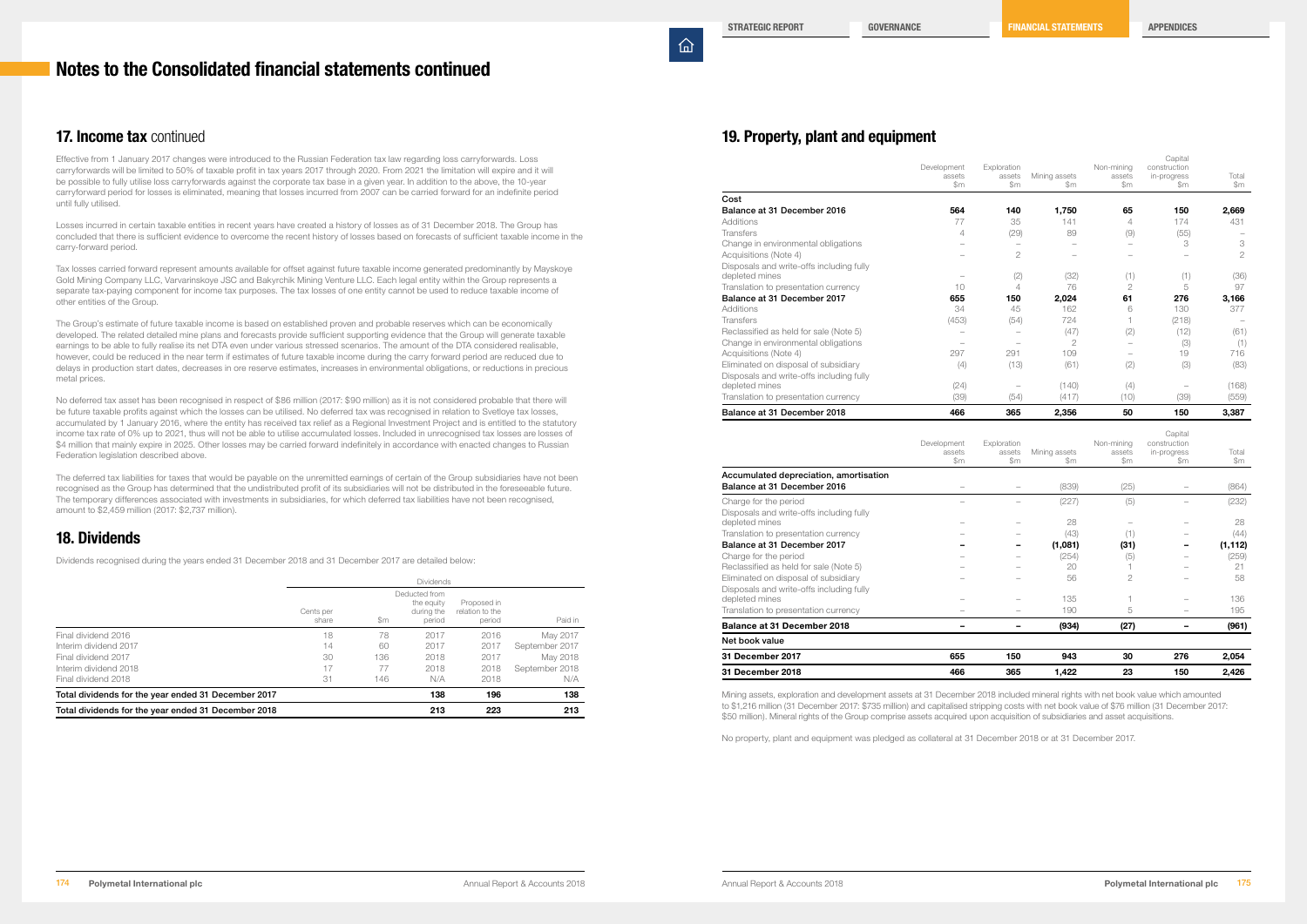台

## <span id="page-22-0"></span>**Notes to the Consolidated financial statements continued**

### **20. Goodwill**

Goodwill has been allocated for impairment testing purposes to the following cash-generating units:

|                                        | Year ended                 |                            |  |
|----------------------------------------|----------------------------|----------------------------|--|
|                                        | 31 December<br>2018<br>\$m | 31 December<br>2017<br>\$m |  |
| Cost and Accumulated impairment losses |                            |                            |  |
| At 1 January                           | 18                         | 17                         |  |
| Translation effect                     | (3)                        |                            |  |
| At 31 December                         | 15                         | 18                         |  |
| Mayskoye                               |                            | 13                         |  |
| Dukat                                  | 4                          | h                          |  |
| Total                                  | 15                         | 18                         |  |

The carrying amount of goodwill is reviewed annually to determine whether it is in excess of its recoverable amount. The recoverable amount of the cash-generating unit is determined based on a fair value less costs to sell calculation. Fair value is based on the application of the Discounted Cash Flow Method (DCF) using post-tax cash flows. The DCF method is attributable to the development of proved and probable reserves. The impairment testing procedure and related assumptions are described in detail in the 'Key sources of estimation uncertainty' section above.

#### **Sensitivity analysis**

For Dukat and Mayskoye, management has performed an analysis as to whether a reasonably possible adverse change to any of the key assumptions would lead to impairment.

The following scenarios were considered as reasonably possible and were used for this sensitivity analysis:

- 10% simultaneous decrease in gold and silver prices over the life of mine;
- 10% revaluation in Rouble exchange rates;
- 10% increase in operating expenses over the life of mine; and
- 0.5% increase in the discount rate applied.

Each of the sensitivities above has been determined by assuming that the relevant key assumption moves in isolation, and without regard to potential mine plan changes and other management decisions which would be taken to respond to adverse changes in existing management projections. The scenario of the gold price decreasing by 10% would cause the carrying amount to exceed the aggregate recoverable amount of Mayskoye by \$9 million. No other scenarios would result in impairment.

### **21. Investments in associates and joint ventures**

|                                                        | 31 December 2018                 |                                 | 31 December 2017        |                                     |
|--------------------------------------------------------|----------------------------------|---------------------------------|-------------------------|-------------------------------------|
|                                                        | Voting<br>power<br>$\frac{0}{0}$ | Carrying<br>value<br>\$m        | Voting<br>power<br>$\%$ | Carrying<br>value<br>$\mathbb{S}$ m |
| Interests in associates and joint ventures             |                                  |                                 |                         |                                     |
| Proeks LLC                                             | 30                               | $\overline{2}$                  | 30                      |                                     |
| South-Verkhoyansk Mining Company JSC (Nezhda)          | 100                              |                                 | 17.66                   | 28                                  |
| <b>GRK Amikan</b>                                      | 74.3                             | $\hspace{0.1mm}-\hspace{0.1mm}$ | 42.65                   |                                     |
| Prognoz Serebro LLC                                    | 100                              |                                 | 5                       | 5                                   |
| Aktogai Mys LLC                                        |                                  | $\overline{\phantom{a}}$        | 50                      |                                     |
| Total                                                  |                                  | 2                               |                         | 44                                  |
| Loans forming part of net investment in joint ventures |                                  |                                 |                         |                                     |
| <b>JSC South-Verkhoyansk Mining Company (Nezhda)</b>   |                                  |                                 |                         | 39                                  |
| Prognoz Serebro LLC                                    |                                  |                                 |                         | 13                                  |
|                                                        |                                  |                                 |                         | 52                                  |
| Total investments in associates and joint ventures     |                                  | $\overline{2}$                  |                         | 96                                  |

Prognoz Serebro LLC (Prognoz), South-Verkhoyansk Mining Company JSC (Nezhda) and GRK Amikan LLC were consolidated for the first time during the year ended 31 December 2018 (Note 4).

#### **Aktogai Mys LLC**

In June 2015 Polymetal purchased a 25% stake in the company Aktogai Mys LLC (Aktogai) that owns the Dolinnoye exploration licence in Kazakhstan Republic (including part of the intracompany loan) from an unrelated party. In June 2017 Polymetal had acquired an additional 25% interest in the Aktogai for a net consideration of \$1 million. The Group determined that Aktogai continues to constitute a joint venture under IFRS 11 *Joint Arrangements* and the investment was accounted for using the equity method since June 2015.

During the year ended 31 December 2018 Polymetal disposed of its entire interest in Aktogai for a total consideration of \$17 million, adjusted for the repayment of the outstanding loans, advanced to Aktogai, amounting to \$10 million. The total gain on disposal of Aktogai amounts to \$5 million.

#### **Proeks LLC**

In November 2015 the Group acquired a 24.9% share in a diamond exploration project located in the North-West of the Russian Federation for a cash consideration of \$2 million. During the year ended 31 December 2017 the Group has increased its share in Proeks LLC to 30% for a consideration of \$1 million. The Group determined that it has significant influence in the entity and the investment is accounted for using the equity method.

Group's share in investment net income/(loss) Share of profit recognised for the year less inventories unrealised profit eliminations

| Nezhda      | Amikan      | Total                                                          | Total                  |
|-------------|-------------|----------------------------------------------------------------|------------------------|
| 2018<br>\$m | 2018<br>\$m | 31 December 31 December 31 December 31 December<br>2018<br>\$m | 2017<br>$\mathbb{S}$ m |
| (2)         |             | $\sim$                                                         |                        |
|             |             |                                                                |                        |

### **22. Inventories**

|                                                                |                              | Year ended                 |  |  |
|----------------------------------------------------------------|------------------------------|----------------------------|--|--|
|                                                                | 31 December<br>2018<br>\$m\$ | 31 December<br>2017<br>\$m |  |  |
| Inventories expected to be recovered after twelve months       |                              |                            |  |  |
| Ore stock piles                                                | 68                           | 86                         |  |  |
| Consumables and spare parts                                    | 27                           | 37                         |  |  |
| Total non-current inventories                                  | 95                           | 123                        |  |  |
| Inventories expected to be recovered in the next twelve months |                              |                            |  |  |
| Copper, gold and silver concentrate                            | 116                          | 103                        |  |  |
| Ore stock piles                                                | 174                          | 144                        |  |  |
| Work in-process                                                | 55                           | 57                         |  |  |
| Doré                                                           | 14                           | 13                         |  |  |
| Metal for refining                                             | 9                            | 9                          |  |  |
| Refined metals                                                 |                              | $\overline{2}$             |  |  |
| Total metal inventories                                        | 369                          | 328                        |  |  |
| Consumables and spare parts                                    | 168                          | 186                        |  |  |
|                                                                | 537                          | 514                        |  |  |

The Group recognised the following (write-downs)/reversals to net realisable value of its metal inventories:

|                                     | Year ended<br>31 December 2018 |                                       | Year ended<br>31 December 2017     |
|-------------------------------------|--------------------------------|---------------------------------------|------------------------------------|
|                                     | Magadan<br>\$m                 | Total<br>operating<br>segments<br>\$m | Total operating<br>segments<br>\$m |
| Ore stock piles                     | (9)                            | (9)                                   | (15)                               |
| Ore in heap leach piles             | (9)                            | (9)                                   | (3)                                |
| Copper, gold and silver concentrate | (3)                            | (3)                                   | ◠                                  |
| Total                               | (21)                           | (21)                                  | (16)                               |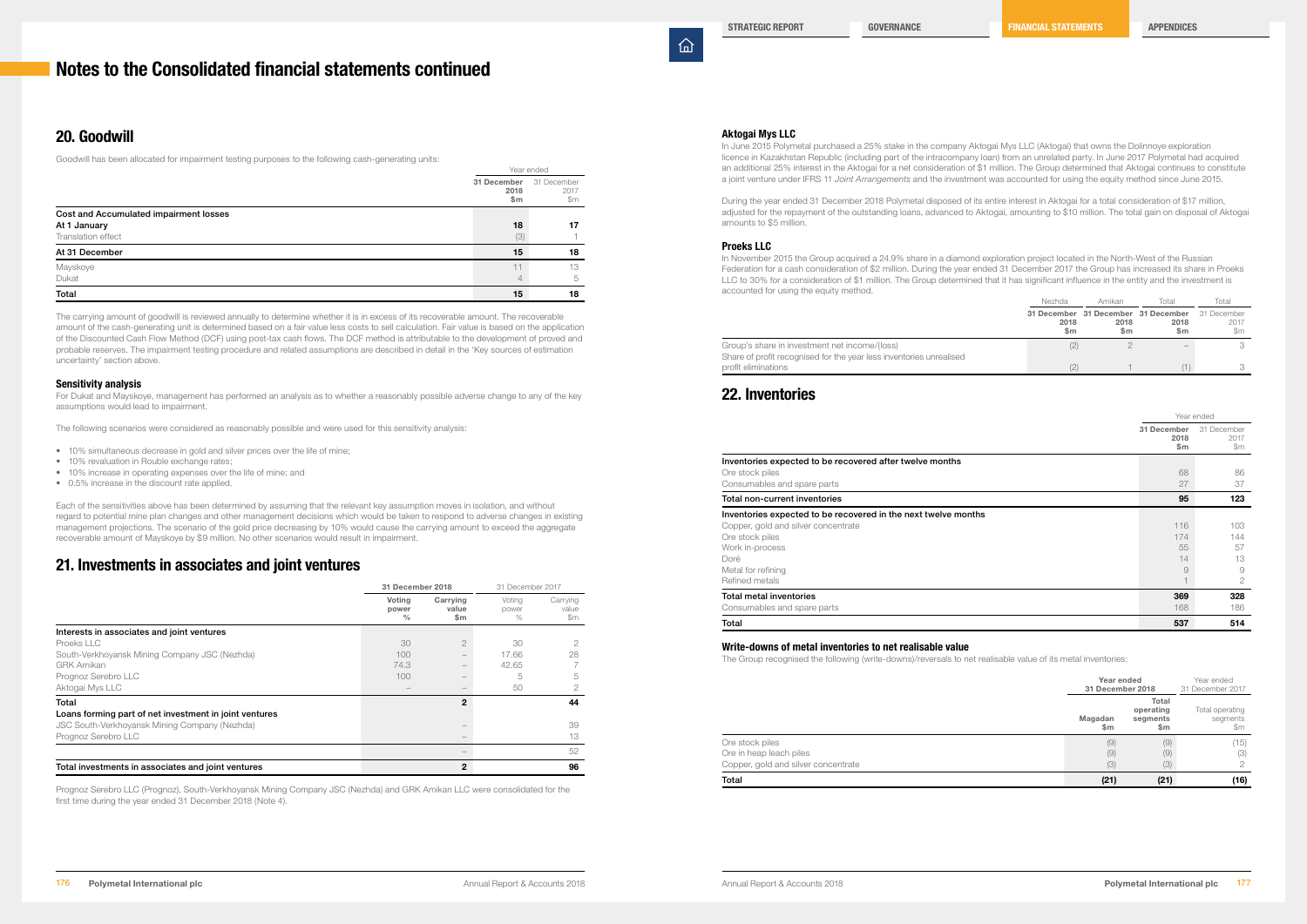仚

## <span id="page-23-0"></span>**Notes to the Consolidated financial statements continued**

### **22. Inventories** continued

The key assumptions used as at 31 December 2018 in determining net realisable value of inventories (including the commodity price assumptions for long-term stockpiles) were consistent with those used in the goodwill impairment review (Note 20). For short-term metal inventories applicable forward prices as of 31 December 2018 were used.

During the year ended 31 December 2018 the Group provided for obsolete consumables and spare parts inventory in the amount of \$2 million (year ended 31 December 2017: write-down of \$3 million).

The amount of inventories held at net realisable value at 31 December 2018 is \$99 million (31 December 2017: \$60 million).

### **23. Trade receivables and other financial instruments**

|                                                                                                                  |                                      | Year ended                            |
|------------------------------------------------------------------------------------------------------------------|--------------------------------------|---------------------------------------|
|                                                                                                                  | 31 December<br>2018<br>$\mathsf{sm}$ | 31 December<br>2017<br>$\mathbb{S}$ m |
| Receivables from provisional copper, gold and silver concentrate sales<br>Other receivables                      | 60<br>22                             | 26<br>15                              |
| Accounts receivable from related parties (Note 33)<br>Less: Allowance for doubtful debts                         | (3)                                  | 8<br>(2)                              |
| Total trade and other receivables                                                                                | 79                                   | 47                                    |
| Call option related to the Nezhda acquisition (Note 4)<br>Short-term loans provided to related parties (Note 33) |                                      | 12                                    |
| Short-term loans provided to third parties                                                                       | $\mathcal{P}$                        |                                       |
| Total other short-term financial instruments                                                                     | 2                                    | 24                                    |
| Total                                                                                                            | 81                                   |                                       |

The average credit period on sales of copper, gold and silver concentrate at 31 December 2018 was 22 days (2017: 20 days). No interest is charged on trade receivables. The Group's doubtful debt relates to its non-trade receivables, which are fully impaired.

### **24. Cash and cash equivalents**

|                       |                    |                            | Year ended                 |  |  |
|-----------------------|--------------------|----------------------------|----------------------------|--|--|
|                       |                    | 31 December<br>2018<br>\$m | 31 December<br>2017<br>\$m |  |  |
| <b>Bank deposits</b>  | – USD              | 361                        |                            |  |  |
|                       | - other currencies |                            |                            |  |  |
| Current bank accounts | – USD              |                            |                            |  |  |
|                       | - other currencies | 10                         | 23                         |  |  |
| Total                 |                    | 379                        | 36                         |  |  |

Bank deposits as at 31 December 2018 are mainly presented by the USD deposits, bearing an average interest rate of 3% per annum with average maturity at inception of 29 days, and KZT demand deposits bearing an interest rate of 5% (2017: 9% per annum for KZT demand deposits).

### **25. Borrowings**

Borrowings at amortised cost:

|                                                           |                   | Actual interest rate at |                | 31 December 2018 |                        |              |                           | 31 December 2017              |                         |  |
|-----------------------------------------------------------|-------------------|-------------------------|----------------|------------------|------------------------|--------------|---------------------------|-------------------------------|-------------------------|--|
|                                                           | Type<br>of rate   | 31 Dec<br>2018          | 31 Dec<br>2017 | Current<br>\$m   | Non-<br>current<br>\$m | Total<br>\$m | Current<br>$\mathbb{S}$ m | Non-current<br>$\mathbb{S}$ m | Total<br>$\mathbb{S}$ m |  |
| Secured loans from third parties<br>US Dollar denominated | fixed             | 4.00%                   | 4.10%          | 64               | 372                    | 436          |                           | 436                           | 436                     |  |
| Total<br>Unsecured loans from third parties               |                   |                         |                | 64               | 372                    | 436          |                           | 436                           | 436                     |  |
| US Dollar denominated<br>US Dollar denominated            | floating<br>fixed | 4.35%<br>4.56%          | 3.73%<br>6.17% | 11<br>34         | 940<br>470             | 951<br>504   | 26                        | 834<br>152                    | 834<br>178              |  |
| Euro denominated                                          | fixed             | 2.85%                   | 2.85%          | 8                |                        | 8            |                           | 8                             | 8                       |  |
| Total                                                     |                   |                         |                | 53               | 1,410                  | 1,463        | 26                        | 994                           | 1,020                   |  |
|                                                           |                   |                         |                | 117              | 1,782                  | 1,899        | 26                        | 1,430                         | 1,456                   |  |

### **Bank loans**

The Group has a number of borrowing arrangements with various lenders. These borrowings consist of unsecured and secured loans and credit facilities denominated in US Dollars. Where security is provided it is in the form of a pledge of revenue from certain sales agreements.

Movements in borrowings are reconciled as follows:

|                             |                |                   |            |                   |                   |             | Exchange<br>differences<br>on |                         |                |
|-----------------------------|----------------|-------------------|------------|-------------------|-------------------|-------------|-------------------------------|-------------------------|----------------|
|                             |                |                   | Repayments |                   |                   | Net foreign |                               | translating Arrangement |                |
|                             |                | <b>Borrowings</b> | 0t         | <b>Borrowings</b> | <b>Borrowings</b> | exchange    | foreign                       | tee                     | 31             |
|                             | 1 January      | obtained          | borrowings | acquired          | disposed          | losses      | operations                    | amortisation            | December       |
|                             | $\mathbb{S}$ m | \$m               | \$m        | \$m               | \$m               | \$m         | \$m                           | \$m                     | $\mathbb{S}$ m |
| Year ended 31 December 2017 | 1.378          | 3,108             | (3,033)    |                   |                   | (14)        | $\overline{4}$                |                         | 1,456          |
| Year ended 31 December 2018 | 1.456          | 1.697             | (1,254)    | 26                | (25)              | (110)       | 110                           |                         | .899           |

At 31 December 2018, the Group had undrawn borrowing facilities of \$1,119 million (31 December 2017: \$1,361 million), of which \$1,069 million is considered committed (31 December 2017: \$1,266). The Group complied with its debt covenants throughout 2018 and 2017.

The table below summarises maturities of borrowings:

| Year ended, 31 December 2019 |
|------------------------------|
| 31 December 2020             |
| 31 December 2021             |
| 31 December 2022             |
| 31 December 2023             |
| 31 December 2024             |
| 31 December 2025             |
|                              |

|                              | Year ended                 |                            |  |
|------------------------------|----------------------------|----------------------------|--|
|                              | 31 December<br>2018<br>\$m | 31 December<br>2017<br>\$m |  |
| Year ended, 31 December 2019 | 117                        | 26                         |  |
| 31 December 2020             | 263                        | 105                        |  |
| 31 December 2021             | 500                        | 248                        |  |
| 31 December 2022             | 446                        | 513                        |  |
| 31 December 2023             | 469                        | 414                        |  |
| 31 December 2024             | 104                        | 100                        |  |
| 31 December 2025             |                            | 50                         |  |
| Total                        | 1,899                      | 1.456                      |  |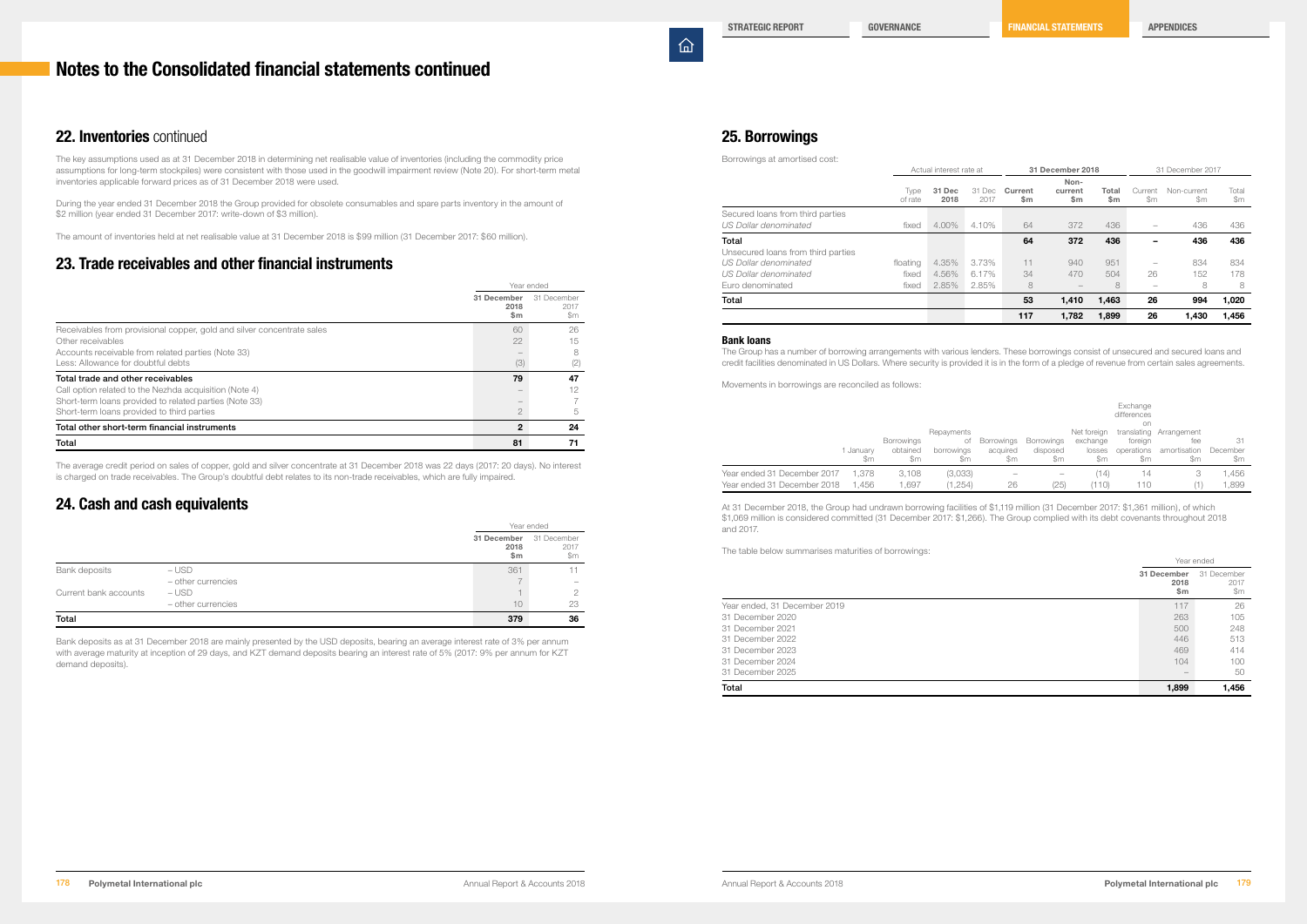## <span id="page-24-0"></span>**Notes to the Consolidated financial statements continued**

Environmental obligations include decommissioning and land restoration costs and are recognised on the basis of existing project business plans as follows: **31 December 21 December 21 December 21 December 21 December 21 December 21 December 21 December 21 December 21 December 21 December 21 December 21 December 21 December 21 December 21 December 21 December 21 December 21 De** 

### **26. Environmental obligations**

|                                                                                              | 31 December<br>2018<br>\$m | 31 December<br>2017<br>\$m |
|----------------------------------------------------------------------------------------------|----------------------------|----------------------------|
| Opening balance                                                                              | 39                         | 37                         |
| Changes in estimates for the year:                                                           |                            |                            |
| Change in estimate of environmental obligations (Note 13)                                    | (1)                        | (4                         |
| Decommissioning liabilities recognised as increase in Property plant and equipment (Note 19) |                            |                            |
| Rehabilitation expenses                                                                      |                            |                            |
| Effect of unwinding of discount                                                              | 3                          |                            |
| Reclassified to discontinued operations                                                      |                            |                            |
| Acquired in business combinations (Note 4)                                                   | $\cap$                     |                            |
| Disposal of subsidiary (Note 4)                                                              | (4)                        |                            |
| Translation effect                                                                           | (6)                        |                            |
| <b>Closing balance</b>                                                                       | 32                         | 39                         |

The principal assumptions are related to Russian Rouble, Kazakh Tenge and Armenian Dram projected cash flows. The assumptions used for the estimation of environmental obligations were as follows:

|                             | 2018           | 2017         |
|-----------------------------|----------------|--------------|
| Discount rates              | 7.23%-10.68%   | 7.23%-14.67% |
| Inflation rates             | $2 - 4.6\%$    | 1.57%-8.5%   |
| Expected mine closure dates | $1 - 34$ years | 1-34 years   |

The Group does not hold any assets that are legally restricted for purposes of settling environmental obligations.

### **27. Trade payables and accrued liabilities**

|                                                             |                            | Year ended                                     |
|-------------------------------------------------------------|----------------------------|------------------------------------------------|
|                                                             | 31 December<br>2018<br>\$m | 31 December<br>2017<br>$\mathop{\$m}\nolimits$ |
| Trade payables                                              | 72                         | 62                                             |
| Accrued liabilities                                         | 39                         | 40                                             |
| Labour liabilities                                          | 12                         | 14                                             |
| Provision for investment in Special Economic Zone (Note 13) | 11                         | 10                                             |
| Account payable to related parties                          |                            | 6                                              |
| Other payables                                              | 12                         | 3                                              |
| Total                                                       | 146                        | 135                                            |

In 2018, the average credit period for payables was 28 days (2017: 25 days). There was no interest charged on the outstanding payables balance during the credit period. The Group has financial risk management policies in place, which include budgeting and analysis of cash flows and payment schedules to ensure that all amounts payable are settled within the credit period.

### **28. Commitments and contingencies**

#### **Commitments**

#### **Capital commitments**

The Group's budgeted capital expenditure commitments as at 31 December 2018 amounted to \$87 million (2017: \$46 million).

#### **Social and infrastructure commitments**

In accordance with a memorandum with East-Kazakhstan Oblast Administration (local Kazakhstan government) the Group participates in financing of certain social and infrastructure development projects of the region. During the year ended 31 December 2018 the Group paid \$2 million (2017: \$2 million) under this programme and the total social expense commitment as at 31 December 2018 amounts to \$26 million (2017: \$28 million), payable in the future periods as follows:

| <b>Intal</b>           |  |
|------------------------|--|
| <sup>-</sup> hereafter |  |
| from one to five years |  |
| Vithin one year        |  |

|                        | 31 December 31 December<br>2018<br>\$m | 2017<br>$\mathbb{S}$ m |
|------------------------|----------------------------------------|------------------------|
| Within one year        |                                        |                        |
| From one to five years | 20                                     | 22                     |
| Thereafter             |                                        | $\Delta$               |
| Total                  | 26                                     | 28                     |

#### **Forward sale commitments**

The Group has certain physical gold and silver forward sale commitments which are priced at the prevailing market price, calculated with reference to the LBMA or LME gold price, which are accounted for as executed as the Group expects to and has historically physically delivered into these contracts.

#### **Operating leases: Group as a lessee**

During the year ended 31 December 2018 the Group recognised \$7 million as operating lease expenses (2017: \$7 million).

The land in the Russian Federation and Kazakhstan on which the Group's production facilities are located is owned by the state. The Group leases this land through operating lease agreements, which expire in various years through to 2058.

Future minimum lease payments due under non-cancellable operating lease agreements at the end of the period were as follows:

| Within one year        |
|------------------------|
| From one to five years |
| Thereafter             |

| Total                  | 12                                     | 12                     |
|------------------------|----------------------------------------|------------------------|
| Thereafter             |                                        |                        |
| From one to five years |                                        | b                      |
| Within one year        | τJ                                     |                        |
|                        | 31 December 31 December<br>2018<br>\$m | 2017<br>$\mathbb{S}$ m |

### **Contingencies**

#### **Operating environment**

Emerging markets such as Russia and Kazakhstan are subject to different risks than more developed markets, including economic, political and social, and legal and legislative risks. Laws and regulations affecting businesses in Russia continue to change rapidly, and tax and regulatory frameworks are subject to varying interpretations. The future economic direction of Russia and Kazakhstan is heavily influenced by the fiscal and monetary policies adopted by the government, together with developments in the legal, regulatory, and political environment.

As a result of the latest round of sanctions imposed by the US on certain Russian companies and individuals during 2018, the Group believes that the level of political risk has increased from medium to high. Sanctions imposed during 2014–2018 have not had any direct influence on the Group's operations. However, there is a risk that further sanctions, if imposed, could impact the Group's ability to operate in Russia, including cost and availability of funding.

#### **Taxation**

Russian tax, currency and customs legislation is subject to varying interpretations, and changes, which can occur frequently. Management's interpretation of such legislation as applied to the transaction and activity of the companies of the Group may be challenged by the relevant regional and federal authorities and as a result, significant additional taxes, penalties and interest may be assessed. Fiscal periods remain open to review by the authorities in respect of taxes for three calendar years preceding the year of review. Under certain circumstances reviews may cover longer periods.

During 2018 and 2017 the Group has been involved in certain litigation in Russia, Kazakhstan and Armenia. Management has identified a total exposure (covering taxes and related interest and penalties) of \$47 million in respect of contingent liabilities (2017: \$7 million), including \$46 million related to income tax (2017: \$5 million).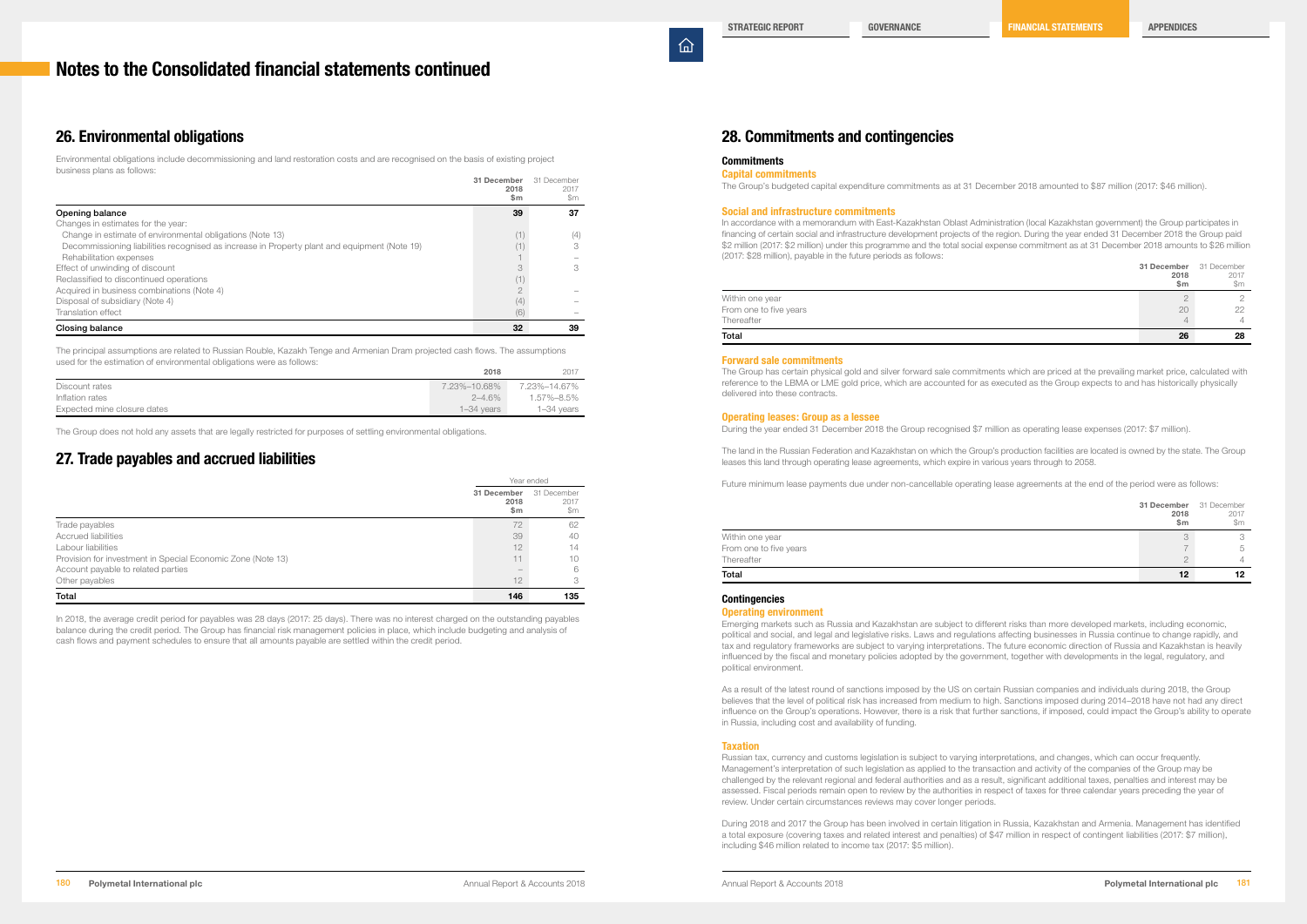### <span id="page-25-0"></span>**29. Fair value accounting**

The following table provides an analysis of financial instruments that are measured subsequent to initial recognition at fair value, grouped into Levels 1 to 3 based on the degree to which the fair value is observable as follows:

- Level 1 fair value measurements are those derived from quoted prices (unadjusted) in active markets for identical assets or liabilities;
- Level 2 fair value measurements are those derived from inputs other than quoted prices included within Level 1 that are observable for the asset or liability, either directly or indirectly; and
- Level 3 fair value measurements are those derived from valuation techniques that include inputs for the asset or liability that are not based on observable market data (unobservable inputs).

At 31 December 2018 and 31 December 2017, the Group held the following financial instruments:

|                                                                        | 31 December 2018 |                           |                |              |
|------------------------------------------------------------------------|------------------|---------------------------|----------------|--------------|
|                                                                        | Level 1<br>\$m   | Level <sub>2</sub><br>\$m | Level 3<br>\$m | Total<br>\$m |
| Receivables from provisional copper, gold and silver concentrate sales |                  | 60                        |                | 60           |
| Contingent consideration liability                                     |                  |                           | (54)           | (54)         |
|                                                                        |                  | 60                        | (54)           | -6           |
|                                                                        | 31 December 2017 |                           |                |              |
|                                                                        | Level :          | Level 2                   | Level 3        | Total        |

|                                                                        | Level :<br>\$m           | Level 2<br>Sm.           | Level 3<br>\$m                  | Total<br>\$m |
|------------------------------------------------------------------------|--------------------------|--------------------------|---------------------------------|--------------|
| Receivables from provisional copper, gold and silver concentrate sales | $\overline{\phantom{a}}$ | 26                       | $\hspace{0.1mm}-\hspace{0.1mm}$ | 26           |
| Call option related to the Nezhda acquisition (Note 4)                 |                          | $\hspace{0.05cm}$        |                                 | 12           |
| Contingent consideration liability                                     |                          | $\overline{\phantom{a}}$ | (62)                            | (62)         |
|                                                                        |                          | 26                       | (50)                            | (24)         |

During the reporting periods, there were no transfers between Level 1 and Level 2.

The carrying values of cash and cash equivalents, trade and other receivables, trade and other payables and short-term debt recorded at amortised cost approximate to their fair values because of the short maturities of these instruments. The estimated fair value of the Group's debt, calculated using the market interest rate available to the Group as at 31 December 2018, is \$1,660 million, and the carrying value as at 31 December 2018 is \$1,899 million (see Note 25).

### **Receivables from provisional copper, gold and silver concentrate sales**

The fair value of receivables arising from copper, gold and silver concentrate sales contracts that contain provisional pricing mechanisms is determined using the appropriate quoted forward price from the exchange that is the principal active market for the particular metal. As such, these receivables are classified within Level 2 of the fair value hierarchy.

#### **Contingent consideration liabilities**

The table below sets out a summary of changes in the fair value of the Group's Level 3 financial liabilities for the year ended 31 December 2018:

|                                    | 31 December 2018     |              |                 |              | 31 December<br>2017 |                |              |                                  |
|------------------------------------|----------------------|--------------|-----------------|--------------|---------------------|----------------|--------------|----------------------------------|
|                                    | <b>Omolon</b><br>\$m | Kyzyl<br>\$m | Lichkvaz<br>\$m | Kapan<br>\$m | Komar<br>\$m        | Prognoz<br>\$m | Total<br>\$m | Total<br>$\mathop{\$m}\nolimits$ |
| Opening balance                    |                      | 12           | 3               | 11           | 25                  |                | 62           | 76                               |
| Additions (Note 4)                 |                      |              |                 |              |                     | 14             | 14           |                                  |
| Change in fair value, included in  |                      |              |                 |              |                     |                |              |                                  |
| profit or loss                     | $\overline{2}$       | (2)          | (3)             | (2)          | (2)                 |                | (7)          | (2)                              |
| Unwinding of discount (Note 16)    |                      |              |                 |              |                     |                |              | 3                                |
| Settlement through issue of        |                      |              |                 |              |                     |                |              |                                  |
| shares (Note 31)                   |                      | (10)         |                 |              |                     |                | (10)         | (10)                             |
| Cash settlement                    | (3)                  |              |                 | (1)          | (2)                 |                | (6)          | (5)                              |
| Total contingent consideration     | 11                   |              |                 | 8            | 21                  | 14             | 54           | 62                               |
| Less current portion of            |                      |              |                 |              |                     |                |              |                                  |
| contingent consideration liability | (4)                  |              |                 | (1)          |                     |                | (5)          | (5)                              |
|                                    |                      |              |                 |              | 21                  | 14             | 49           | 57                               |

#### **Omolon**

石

In 2008, the Group recorded a contingent consideration liability related to the acquisition of 98.1% of the shares in Omolon Gold Mining Company LLC (Omolon). The fair value of the contingent consideration liability was determined using a valuation model which simulates expected production of gold and silver at the Kubaka mine and future gold and silver prices to estimate the future revenues of Omolon. This liability is revalued at each reporting date based on 2% of the life-of-mine revenues with the resulting gain or loss recognised in the consolidated income statement. The liability recognised as at 31 December 2018 is \$11 million, including current portion of \$4 million.

#### **Kyzyl**

During the year ended 31 December 2014 the Group completed the acquisition of Altynalmas Gold Ltd, the holding company for the Kyzyl gold project in Kazakhstan. The fair value of the related contingent consideration liability was estimated using the Monte Carlo model. In May 2018 it was settled by 1,015,113 newly issued Polymetal International shares (Note 31).

#### **Lichkvaz**

During the year ended 31 December 2015 the Group completed the acquisition of Lichkvaz CJSC (Lichkvaz), the company owning the Lichkvaz exploration licence in Armenia. The fair value of the related contingent consideration liability was calculated using a valuation model which simulates expected production of metals and future gold, silver and copper prices to estimate future value of the metals in the actually extracted ore. During the year ended 31 December 2018 the Group concluded that the Lichkvaz project is not economically viable and wrote off the related development assets and released the related contingent liability.

#### **Kapan**

During the year ended 31 December 2016 the Group completed the acquisition of DPMK, the company owning the Kapan mine and processing plant in Armenia. The seller is entitled to receive a 2% NSR (Net Smelter Return) royalty on future production from the Kapan Gold Mine capped at \$25 million. At the 31 December 2018, the fair value of the contingent consideration was estimated at \$8 million, including a current portion of \$1 million. In January 2019, following the sale of Kapan property (Notes 5 and 35), the Group has agreed with DPMK, to terminate the royalty owed to DPM via a buyout for a cash consideration of \$6 million.

#### **Komar**

On 1 August 2016 the Group completed the acquisition of Orion Minerals LLP, the holding company for the Komarovskoye Gold Deposit ('Komar') in the Republic of Kazakhstan. The seller is entitled to the contingent consideration that was determined based on the LOM model of the Komarovskoye mine and calculated using Monte Carlo modelling, assuming gold price volatility of 16.68% (2017: 17.02%). At 31 December 2018, the fair value of the contingent consideration was estimated at \$21 million.

#### **Prognoz**

During the year ended 31 December 2018 the Group completed the acquisition of Prognoz silver property (Note 4). The fair value of the related contingent consideration liabilities was estimated at \$14 million. The valuation method and applicable assumptions are described in Note 4. There were no significant changes to the fair value as of 31 December 2018.

Assumptions used in the valuation of Omolon, Kapan and Lichkvaz are consistent with those used in goodwill impairment tests (Note 20), such as long-term metal prices and discount rates. Estimated production volumes are based on life of mine plans and are approved by management as part of the long-term planning process.

### **30. Risk management activities**

#### **Capital management**

The Group manages its capital to ensure that entities in the Group will be able to continue as a going concern while maximising the return to stakeholders through the optimisation of the debt and equity balance. The Group's overall strategy is to provide value to stakeholders by maintaining an optimal short-term and long-term capital structure, reducing cost of capital, and to safeguard the ability to support the operating requirements on an ongoing basis, continuing the exploration and development activities.

The capital structure of the Group consists of net debt (borrowings as detailed in Note 25 offset by cash and cash equivalents and bank balances as detailed in Note 24) and equity of the Group comprising the Stated Capital account, reserves and retained earnings.

The Group's committed borrowings are subject to certain financial covenants. Compliance with covenants is reviewed on a semi-annual basis and the Group's Board is satisfied with forecast compliance with covenants on those borrowings.

The Group's Board reviews the capital structure of the Group on a semi-annual basis. As part of this review, the Board considers the cost of capital and the risks associated with each class of capital.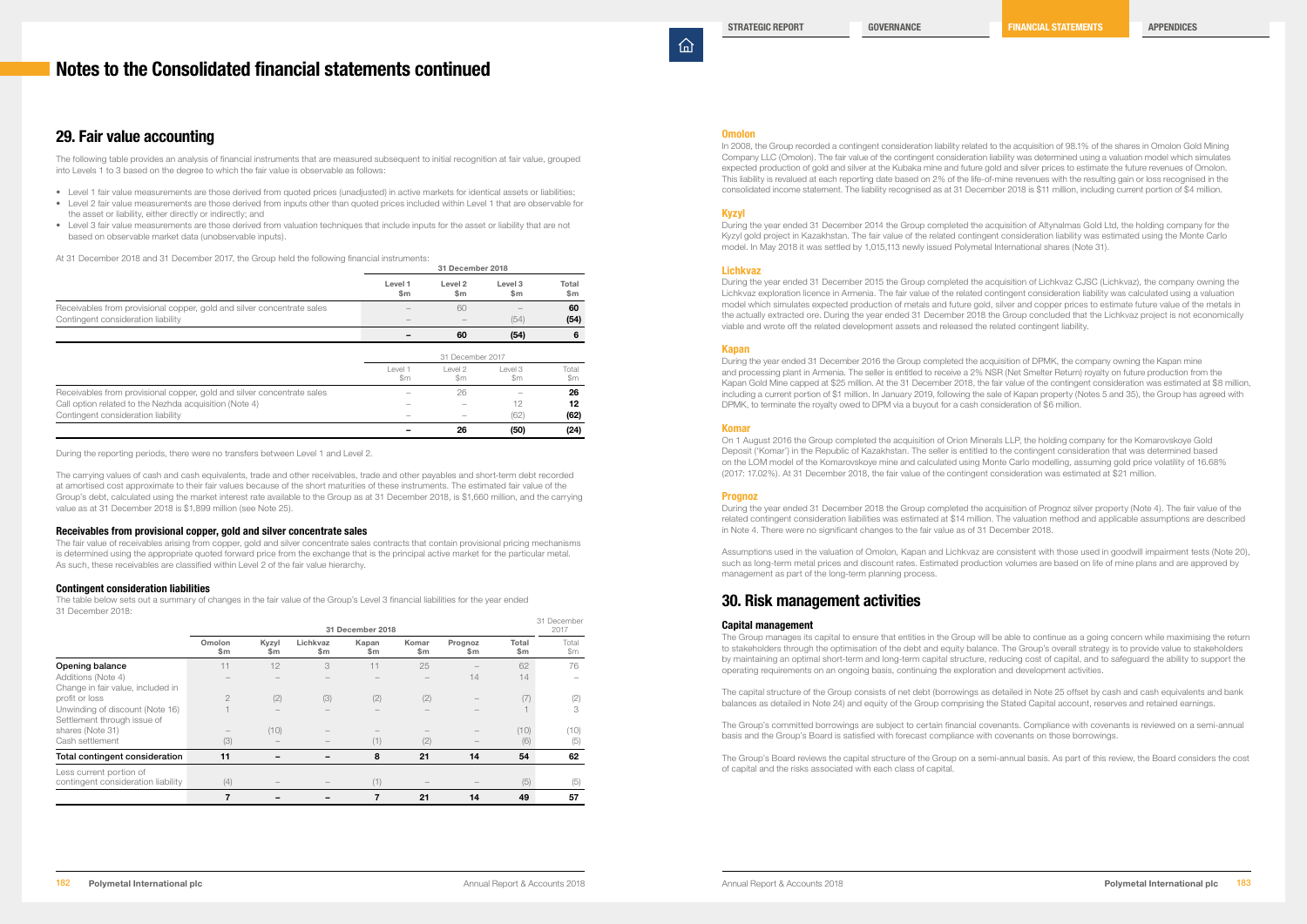### **Notes to the Consolidated financial statements continued**

### **30. Risk management activities** continued

#### **Major categories of financial instruments**

The Group's principal financial liabilities comprise borrowings, derivatives, trade and other payables. The Group has various financial assets such as accounts receivable, loans advanced and cash and cash equivalents.

|                                                                                  |                                      | Year ended                            |  |  |
|----------------------------------------------------------------------------------|--------------------------------------|---------------------------------------|--|--|
|                                                                                  | 31 December<br>2018<br>$\mathsf{sm}$ | 31 December<br>2017<br>$\mathbb{S}$ m |  |  |
| <b>Financial assets</b>                                                          |                                      |                                       |  |  |
| <b>Financial assets at FVTPL</b>                                                 |                                      |                                       |  |  |
| Receivables from provisional copper, gold and silver concentrate sales (Note 23) | 60                                   | 26                                    |  |  |
| Call option related to the Nezhda acquisition (Note 4)                           |                                      | 12                                    |  |  |
| Financial assets at amortised cost                                               |                                      |                                       |  |  |
| Cash and cash equivalents (Note 24)                                              | 379                                  | 36                                    |  |  |
| Trade and other receivables (Note 23)                                            | 21                                   | 33                                    |  |  |
| Non-current loans and receivables (Note 23)                                      | 6                                    | 15                                    |  |  |
| <b>Total financial assets</b>                                                    | 466                                  | 122                                   |  |  |
| <b>Financial liabilities</b>                                                     |                                      |                                       |  |  |
| <b>Financial liabilities at FVTPL</b>                                            |                                      |                                       |  |  |
| Contingent consideration liability (Note 29)                                     | 54                                   | 62                                    |  |  |
| Financial liabilities at amortised cost                                          |                                      |                                       |  |  |
| Borrowings (Note 25)                                                             | 1.899                                | 1,456                                 |  |  |
| Trade and other payables (Note 27)                                               | 87                                   | 81                                    |  |  |
| <b>Total financial liabilities</b>                                               | 2,040                                | 1,599                                 |  |  |

Trade and other payables exclude employee benefits and social security.

The main risks arising from the Group's financial instruments are foreign currency and commodity price risk, interest rate, credit and liquidity risks.

In the normal course of business the Group enters into transactions for the sale of its commodities, denominated in US Dollars. In addition, the Group has assets and liabilities in a number of different currencies (primarily Russian Rouble and Kazakh Tenge). As a result, the Group is subject to transaction and translation exposure from fluctuations in foreign currency exchange rates.

At the end of the reporting period, there are no significant concentrations of credit risk for receivables designated at FVTPL. The carrying amount reflected above represents the Group's maximum exposure to credit risk for such receivables.

Presented below is a summary of the Group's accounts receivable with embedded derivative recorded on the consolidated balance sheet at fair value.

|                                                                                           |                                     |                                  | Year ended                |
|-------------------------------------------------------------------------------------------|-------------------------------------|----------------------------------|---------------------------|
|                                                                                           | Consolidated balance sheet location | 31 December<br>2018<br><b>Sm</b> | 31 December<br>2017<br>Sm |
| Receivable from provisional copper, gold and silver concentrate sales Accounts receivable |                                     | 60                               |                           |

|                                                                               |                                                       |                                  | Year ended                 |
|-------------------------------------------------------------------------------|-------------------------------------------------------|----------------------------------|----------------------------|
|                                                                               | Location of gain/(loss) recorded<br>in profit or loss | 31 December<br>2018<br><b>Sm</b> | 31 December<br>2017<br>\$m |
| Receivable from provisional copper, gold and silver concentrate sales Revenue |                                                       |                                  |                            |

#### **Foreign currency and commodity price risk**

The Group does not currently use derivative instruments to hedge its exposure to foreign currency risk.

The carrying amounts of monetary assets and liabilities denominated in foreign currencies other than functional currencies of the individual Group entities at 31 December 2018 and 31 December 2017 were as follows:

|                  |                                   | Assets      | Liabilities                                        |                        |
|------------------|-----------------------------------|-------------|----------------------------------------------------|------------------------|
|                  | <b>31 December</b><br>2018<br>\$m | 2017<br>\$m | 31 December 31 December 31 December<br>2018<br>\$m | 2017<br>$\mathbb{S}$ m |
| <b>US Dollar</b> | 356                               | 53          | 792                                                | 400                    |
| Euro             | $\sim$                            |             | У                                                  |                        |
| Total            | 356                               | 55          | 801                                                | 411                    |

US dollar denominated assets and liabilities disclosed above exclude balances outstanding held in Polymetal International plc and its intermediate holding companies, where the functional currency is the US dollar (\$) as described in Note 2.

Currency risk is monitored on a monthly basis by performing a sensitivity analysis of foreign currency positions in order to verify that potential losses are at an acceptable level.

The table below details the Group's sensitivity to changes in exchange rates by 10% which is the sensitivity rate used by the Group for internal analysis. The analysis was applied to monetary items denominated in respective currencies at the reporting dates.

Profit or loss (RUB to US Dollar) Profit or loss (KZT to US Dollar)

| Year ended                             |                        |  |
|----------------------------------------|------------------------|--|
| 31 December 31 December<br>2018<br>\$m | 2017<br>$\mathbb{S}$ m |  |
| (24)                                   | 15                     |  |

#### **Provisionally priced sales**

Under a long-established practice prevalent in the industry, copper, gold and silver concentrate sales are provisionally priced at the time of shipment. The provisional prices are finalised in a contractually specified future period (generally one to three months) primarily based on quoted LBMA or LME prices. Sales subject to final pricing are generally settled in a subsequent month. The forward price is a major determinant of recorded revenue.

#### **Interest rate risk**

The Group is exposed to interest rate risk because entities in the Group borrow funds at both fixed and floating interest rates. The risk is managed by the Group by maintaining an appropriate mix between fixed and floating rate borrowings. The Group does not currently hedge its exposure to interest rate risk.

The Group's exposure to interest rates on financial assets and financial liabilities is detailed in the liquidity risk section of this note.

For floating rate liabilities, the analysis is prepared assuming the amount of the liability outstanding at the end of the reporting period was outstanding for the whole period. A 100 basis point increase or decrease is used when reporting interest rate risk internally to key management personnel and represents management's assessment of the reasonably possible change in interest rates.

If interest rates had been 100 basis points higher/lower and all other variables were held constant, the Group's profit for the year ended 31 December 2018 would have decreased/increased by \$7 million (2017: \$9 million). This is mainly attributable to the Group's exposure to interest rates on its variable rate borrowings.

The Group's sensitivity to interest rates has increased during the current period mainly due to the increase in variable rate debt instruments.

#### **Credit risk**

Credit risk is the risk that a customer may default or not meet its obligations to the Group on a timely basis, leading to financial losses to the Group. The Group's financial instruments that are potentially exposed to concentration of credit risk consist primarily of cash and cash equivalents and loans and receivables.

Trade accounts receivable at 31 December 2018 and 31 December 2017 are represented by provisional copper, gold and silver concentrate sales transactions. A significant portion of the Group's trade accounts receivable is due from reputable export trading companies. With regard to other loans and receivables the procedures of accepting a new customer include checks by a security department and responsible on-site management for business reputation, licences and certification, creditworthiness and liquidity. Generally, the Group does not require any collateral to be pledged in connection with its investments in the above financial instruments. Credit limits for the Group as a whole are not set up.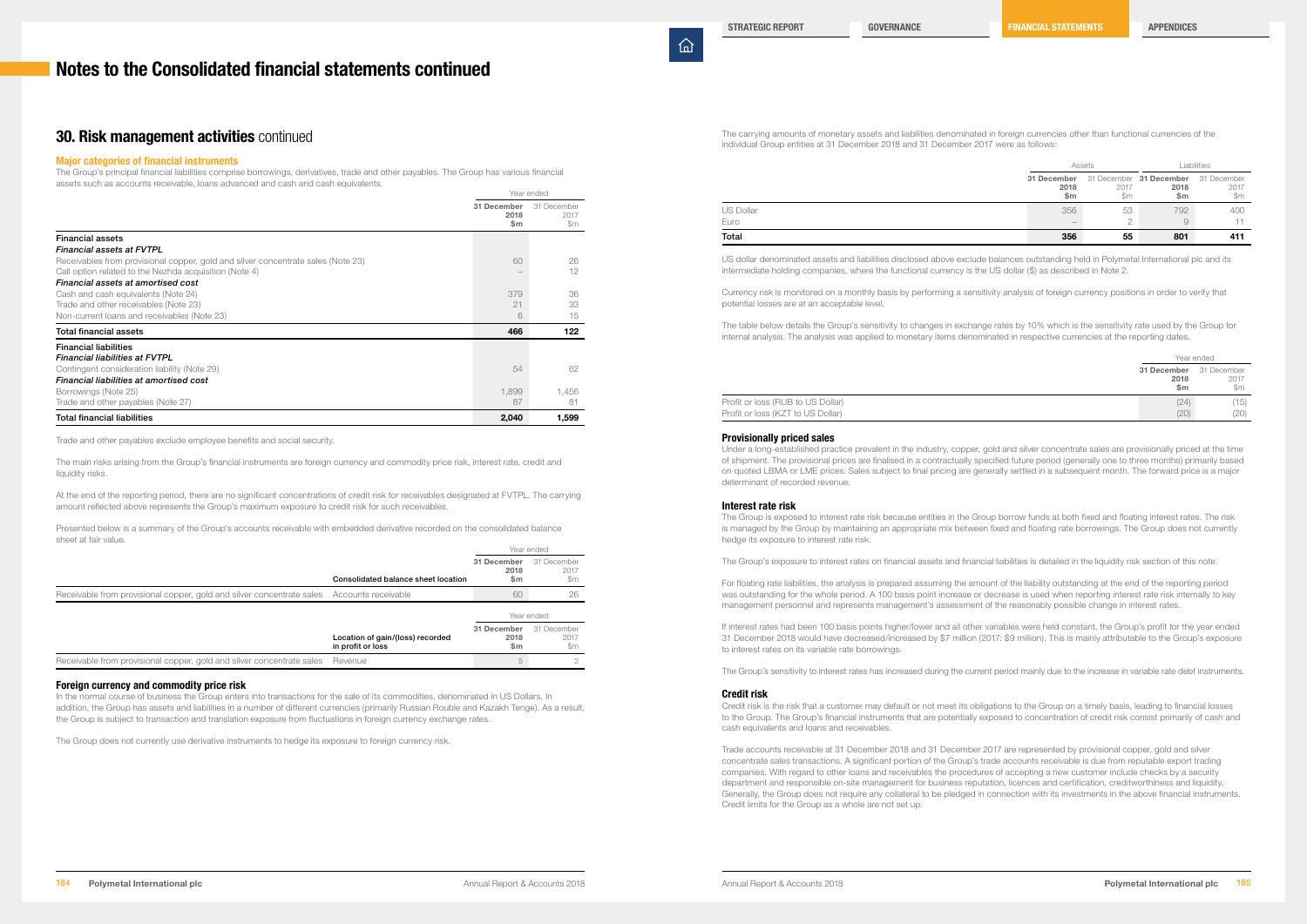### <span id="page-27-0"></span>**Notes to the Consolidated financial statements continued**

### **30. Risk management activities** continued

The credit risk on liquid funds is limited because the counterparties are banks with high credit ratings assigned by international creditrating agencies. The major financial assets at the balance sheet date other than trade accounts receivable presented in Note 24 are cash and cash equivalents at 31 December 2018 of \$379 million (2017: \$36 million).

### **Liquidity risk**

Liquidity risk is the risk that the Group will not be able to settle its liabilities as they fall due.

The Group's liquidity position is carefully monitored and managed. The Group manages liquidity risk by maintaining detailed budgeting, cash forecasting processes and matching the maturity profiles of financial assets and liabilities to help ensure that it has adequate cash available to meet its payment obligations.

The following table details the Group's remaining contractual maturity for its financial liabilities with agreed repayment periods. The table has been drawn up based on the undiscounted cash flows of financial liabilities based on the earliest date on which the Group can be required to pay. The table includes both interest and principal cash flows. To the extent that interest flows are floating rate, the undiscounted amount is derived from interest rate curves at the end of the reporting period. The contractual maturity is based on the earliest date on which the Group may be required to pay.

Presented below is the maturity profile of the Group's financial liabilities as at 31 December 2018:

|                                                | Less than<br>3 months | 3–12 months | 1-5 vears                | More than<br>5 years     | 31 December<br>2018<br>\$m<br>Total | 31 December<br>2017<br>\$m<br>Total |
|------------------------------------------------|-----------------------|-------------|--------------------------|--------------------------|-------------------------------------|-------------------------------------|
| <b>Borrowings</b>                              | 34                    | 169         | .866                     | 107                      | 2.176                               | 1,669                               |
| Accounts payable and accrued expenses          | 64                    | 23          | $\overline{\phantom{a}}$ | $\overline{\phantom{a}}$ | 87                                  | 81                                  |
| Contingent consideration liabilities (Note 29) |                       | 6           | 26                       | 34                       | 68                                  | 75                                  |
| Total                                          | 100                   | 198         | 1.892                    | 141                      | 2,331                               | 1.825                               |

### **31. Stated capital account and retained earnings**

As at 31 December 2018, the Company's issued share capital consisted of 469,368,309 ordinary shares (2017: 430,115,480 ordinary shares) of no par value, each carrying one vote. The Company does not hold any shares in treasury (2017: none). The ordinary shares reflect 100% of the total issued share capital of the Company.

The movements in the stated capital account in the year were as follows:

|                                                               | Stated capital account<br>number of shares | Stated capital account<br>\$m |
|---------------------------------------------------------------|--------------------------------------------|-------------------------------|
| Balance at 31 December 2016                                   | 428,262,338                                | 2,010                         |
| Issue of shares for Tarutin                                   | 893,575                                    | 10                            |
| Issue of shares for Primorskoye contingent consideration      | 815.348                                    | 10                            |
| Issue of shares in accordance with Deferred Share Awards plan | 144,219                                    |                               |
| Balance at 31 December 2017                                   | 430,115,480                                | 2,031                         |
| Share issue for Prognoz                                       | 20.459.668                                 | 200                           |
| Share issue for Kyzyl deferred consideration                  | 1,015,113                                  | 10                            |
| Share issue for Amikan                                        | 2.456.049                                  | 22                            |
| Share issue for Nezhda                                        | 13,486,579                                 | 136                           |
| Share issue for Saum                                          | 834.055                                    | 6                             |
| Issue of shares in accordance with DSA and LTIP plans         | 1,001,365                                  | 9                             |
| Balance at 31 December 2018                                   | 469.368.309                                | 2.414                         |

In September 2018 the Group increased its interest in Saum Mining Company LLC (the licence holder for the Saum polymetallic deposit with resources of 435 Koz of gold equivalent at 9.7 g/t by 20% (from 80% to 100%). The Group purchased the additional 20% from an unrelated party for a consideration of \$6 million, payable through the issue of 834,055 new Polymetal International plc shares. The Group has previously determined that Saum meets the definition of a subsidiary and therefore it was consolidated from the date of the 80% share acquisition. The increase in interest in Saum was recognised as an acquisition of the non-controlling interest and recognised as an interest within equity. As of the acquisition date and during the years ended 31 December 2018 and 31 December 2017 Saum did not give rise to a significant non-controlling interest to be presented within equity, income statement and statement of comprehensive income.

Reserves available for distribution to shareholders are based on the available cash in the Company under Jersey law. As Russian, Kazakh and Armenian legislation identifies the basis of distribution of the dividends as accumulated profit, the ability to distribute cash up to the Company from the Russian, Kazakh and Armenian operating companies will be based on the statutory historical information of each standalone entity. Statutory financial statements in the Russian Federation are prepared in accordance with Russian accounting standards which differ from IFRS, while Kazakhstan and Armenia have adopted IFRS from 1 January 2006 and 1 January 2011, respectively. Also, current legislation and other statutory regulations dealing with distribution rights are open to legal interpretation; consequently, actual distributable reserves may differ from the amount of accumulated profit in accordance with statutory financial statements. However, the Group has unremitted accumulated retained earnings of approximately \$2.5 billion (2017: \$2.7 billion), which if remitted without restrictions would fund the Group's anticipated dividends for a number of years, after allowing for related tax payments.

As of 31 December 2018 the Group subsidiaries' reserves available for distribution based on local accounting standards amount to \$2,459 million (2017: \$2,737 million).

#### **Weighted average number of shares: Diluted earnings per share**

Both basic and diluted earnings per share were calculated by dividing profit for the year attributable to equity holders of the parent by the weighted average number of outstanding common shares before/after dilution respectively. The calculation of the weighted average number of outstanding common shares after dilution is as follows:

Weighted average number of outstanding common shares Dilutive effect of share appreciation plan

Weighted average number of outstanding common shares after

|          | Year ended               |                          |  |  |
|----------|--------------------------|--------------------------|--|--|
|          | 31 December 2018         | 31 December 2017         |  |  |
|          | 449,016,966<br>1.497.087 | 429,880,907<br>5,830,775 |  |  |
| dilution | 450,514,052              | 435,711,682              |  |  |

There were no adjustments required to earnings for the purposes of calculating the diluted earnings per share during the year ended 31 December 2018 (year ended 31 December 2018: nil).

At 31 December 2018 the outstanding LTIP awards issued under 2015–2016 tranches represent dilutive potential ordinary shares with respect to earnings per share from continuing operations as these are in the money as of reporting date (31 December 2017: the outstanding LTIP awards issued under 2014–2017 tranches represent dilutive potential ordinary shares).

The awards issued under management bonus deferral award plan are dilutive as of 31 December 2018 and 31 December 2017 being contingently issued shares and are included in the calculation of diluted EPS based on the weighted average number of shares that would be issuable if the end of the reporting period were the end of the contingency period.

### **32. Share-based payments**

For the year ended 31 December 2018, share-based compensation in the amount of \$12 million including \$1 million of management bonus deferral award (2017: \$10 million and \$1 million, respectively) was recognised in general, administrative and selling expenses in the consolidated income statement (Note 12). As of reporting date the unrecognised share-based compensation expense related to nonvested equity-settled stock appreciated rights is detailed as follows:

|              |                                       | 31 December 2018                                   |                                                               |                                             | 31 December 2017                                                         |
|--------------|---------------------------------------|----------------------------------------------------|---------------------------------------------------------------|---------------------------------------------|--------------------------------------------------------------------------|
|              | Number of<br>option granted<br>shares | <b>Expected</b><br>amortisation<br>period<br>years | Unrecognised<br>share-based<br>compensation<br>expense<br>\$m | Expected<br>amortisation<br>period<br>years | Unrecognised<br>share-based<br>compensation<br>expense<br>$\mathbb{S}$ m |
| Tranche 2014 | 2,567,977                             |                                                    | $\overline{\phantom{a}}$                                      | 0.3                                         |                                                                          |
| Tranche 2015 | 2,636,366                             | 0.3                                                |                                                               | 1.3                                         | 3                                                                        |
| Tranche 2016 | 2,039,787                             | 1.3                                                | 3                                                             | 2.3                                         | 6                                                                        |
| Tranche 2017 | 2,070,002                             | 2.3                                                | 8                                                             | 3.3                                         | 12                                                                       |
| Tranche 2018 | 2,549,754                             | 3.3                                                | 9                                                             | N/A                                         | N/A                                                                      |
|              |                                       |                                                    | 21                                                            |                                             | 22                                                                       |